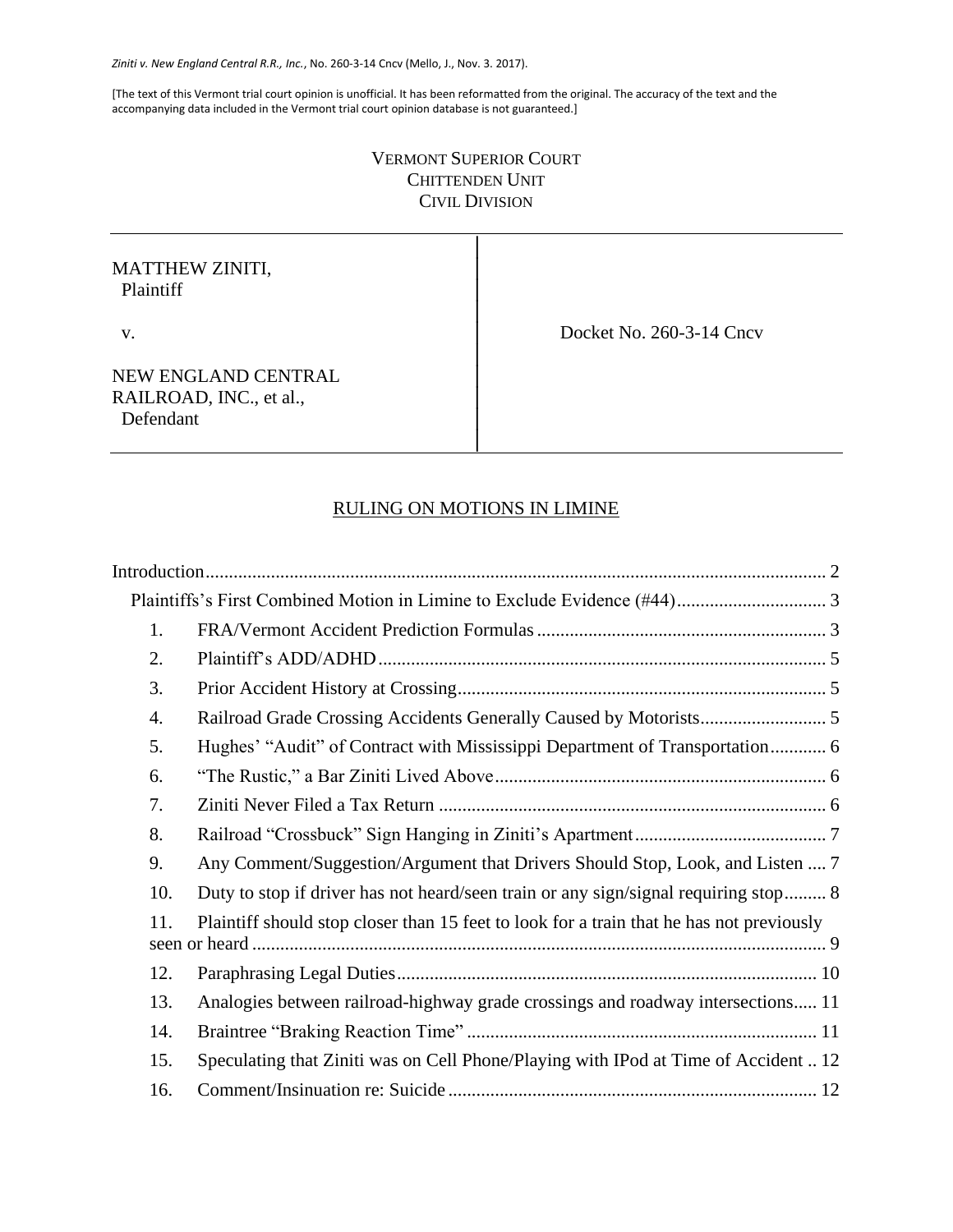| 17.                                                                              |  |
|----------------------------------------------------------------------------------|--|
|                                                                                  |  |
|                                                                                  |  |
|                                                                                  |  |
|                                                                                  |  |
|                                                                                  |  |
|                                                                                  |  |
|                                                                                  |  |
| Norwich University Military Affidavits (Schneider, Smith, and Stafford) (#61) 29 |  |
|                                                                                  |  |
|                                                                                  |  |
|                                                                                  |  |
|                                                                                  |  |
|                                                                                  |  |

# Introduction

<span id="page-1-0"></span>This is a negligence action arising from a train–automobile collision. Plaintiff Matthew Ziniti was injured when the vehicle he was driving collided with a train operated by Defendant New England Central Railroad, Inc. ("the Railroad") at a grade crossing on Slaughterhouse Road in Northfield Falls, Vermont in 2011. Ziniti alleges various theories of negligence against the Railroad, including limited crossing visibility and insufficient signage.

A prior ruling by the court addressed motions for summary judgment, a related motion to strike, and a motion for sanctions. *See* Ruling on Pending Motions (Jan. 31, 2017). The court recently denied the Railroad's motion to reconsider the partial denial of its motion for summary judgment. *See* Ruling on Defendants' Motion to Reconsider (Oct. 18, 2017). Now before the court are 13 motions in limine. John Evers, Robert Pottroff, Mark Parrish, Thomas Barron, and Joshua Sanders, Esqs. represent Ziniti. Jeffrey Spencer, Michael Flynn, Matthew Cianflone, and Lori Wirkus, Esqs., represent the Railroad.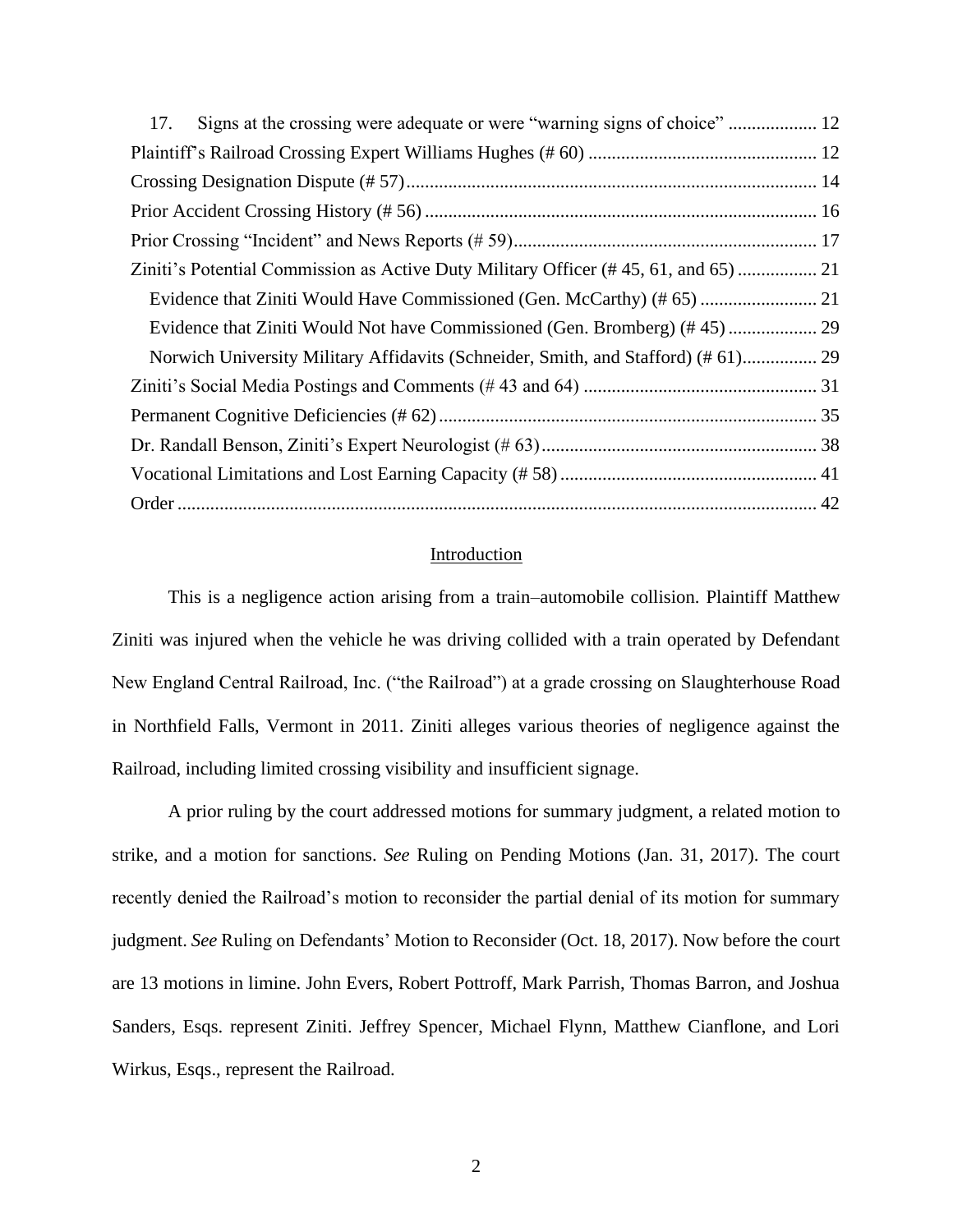# Plaintiffs's First Combined Motion in Limine to Exclude Evidence (#44)

<span id="page-2-0"></span>Ziniti's combined motion in limine actually consists of 17 distinct motions in limine, each seeking to preclude particular evidence or argument. The court addresses each of those motions in turn.

# 1. FRA/Vermont Accident Prediction Formulas

<span id="page-2-1"></span>The FRA and/or Vermont accident prediction formulas are a method of analysis used in the railroad industry to evaluate the safety or accident potential of specific crossings. They are used by state and federal authorities to determine if additional warning devices are warranted at those crossings. Ziniti seeks to exclude those formulas as inadmissible under a federal statute. That statute provides:

> Notwithstanding any other provision of law, reports, surveys, schedules, lists, or data compiled or collected for the purpose of identifying, evaluating, or planning the safety enhancement of potential accident sites, hazardous roadway conditions, or railwayhighway crossings, pursuant to sections 130, 144, and 148 of this title or for the purpose of developing any highway safety construction improvement project which may be implemented utilizing Federal-aid highway funds shall not be subject to discovery or admitted into evidence in a Federal or State court proceeding or considered for other purposes in any action for damages arising from any occurrence at a location mentioned or addressed in such reports, surveys, schedules, lists, or data.

23 U.S.C. § 409; *see also* Robertson v. Union Pac. R. Co., 954 F.2d 1433, 1434–35 (8th Cir. 1992) (affirming trial court's exclusion of Arkansas Highway Department's railroad crossing hazardousness formula and automobile count because they were compiled and used by highway department "pursuant to 23 U.S.C. § 130(d) for purposes of monitoring and improving highway railroad crossing safety," as well as newspaper article using data compiled by highway department and identifying that crossing as the most hazardous in the state).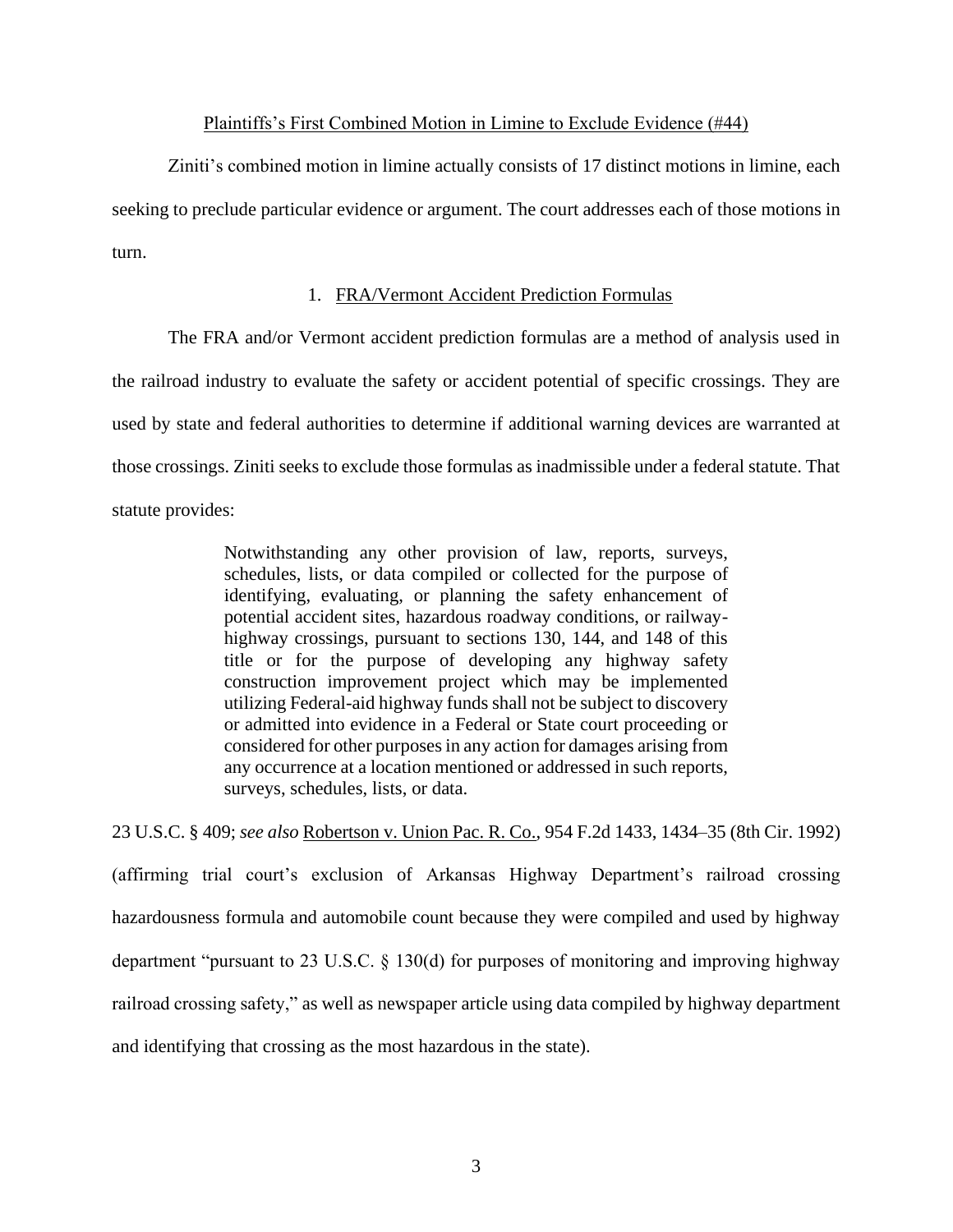The plain language of this statute "excludes from evidence all data compiled for purposes of highway and railroad crossing safety enhancement and construction for which a state receives federal funding." Id. at 1435. Courts have recognized that "the underlying intent of the statute is to 'facilitate candor in administrative evaluations of highway safety hazards,' id. (quoting Duncan v. Union Pacific R.R. Co., 790 P.2d 595, 597 (Utah Ct. App. 1990)), and to "prohibit federally required record-keeping from being used as a 'tool . . . in private litigation." id. (quoting Light v. State, 560 N.Y.S.2d 962, 965 (N.Y. Ct. Cl. 1990)).

In addition to the Robertson court, many state courts have also applied 23 U.S.C. § 409 to exclude this type of evidence in a state court proceeding. *See*, *e.g.*, Claspill v. Missouri Pac. R. Co., 793 S.W.2d 139, 139–40 (Mo. 1990) ("a list of the most dangerous railroad crossings in Missouri and a Field Inspection Form proposing the addition of flashing signal lights at the Adrian crossing, compiled by the Public Service Commission and the Highway and Transportation Department"; application of federal statute did not violate 10th Amendment); Sawyer v. Illinois Cent. Gulf R. Co., 606 So. 2d 1069, 1072 (Miss. 1992) (affirming exclusion of testimony and exhibits of state highway department officials regarding hazardousness of crossing, and holding that federal statute is binding on state courts under Supremacy Clause); Palacios v. Louisiana & Delta R.R. Inc., 740 So. 2d 95, 101 (1999) ("information gathered by the state as part of its general examinations of all railroad crossings in the state, in order for the appropriate state and federal administrators to determine which crossings may need improvement and to qualify for federal funding for these improvements, falls within the protective scope of section 409"). *Cf*. Pierce Cty., Wash. v. Guillen, 537 U.S. 129, 145 (2003) (holding that § 409 protects "not just the information an agency generates, i.e., compiles, for § 152 purposes, but also any information that an agency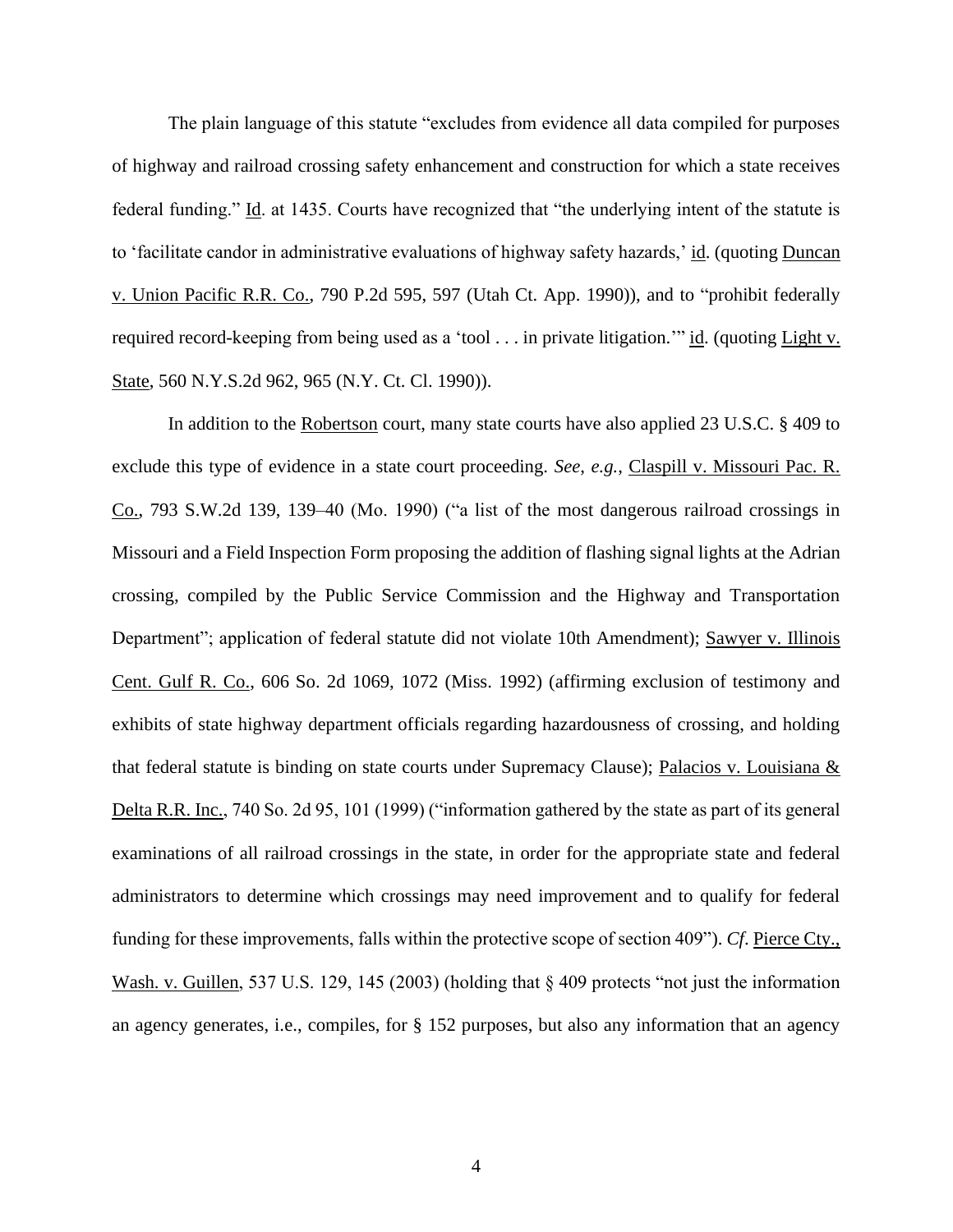collects from other sources for  $\S$  152 purposes," and further holding that  $\S$  409 does not violate Commerce Clause).

Absent a better argument from the Railroad explaining how the federal statute does not apply to the specific accident prediction formulas it wishes to use, the court will exclude those formulas.

# 2. Plaintiff's ADD/ADHD

<span id="page-4-0"></span>Ziniti seeks to exclude evidence or argument that he was more likely to be involved in a grade crossing collision than other people because of ADHD or the fact that he had discontinued medication for ADHD, or that those factors contributed to cause the collision. The Railroad's proffer is based only on the facts that Ziniti has ADHD and statistics concerning other accidents involving male drivers with ADHD. Its expert's opinion that Ziniti increased his chances of a motor vehicle crash by continuing to not take ADHD meds is admittedly based only on statistics from a 2014 article. That is pure speculation. The court will exclude any ADHD evidence or argument that Ziniti was more likely to be involved in an accident because he had ADHD.<sup>1</sup>

### 3. Prior Accident History at Crossing

<span id="page-4-1"></span>This issue is fully briefed in a more expansive and substantive motion in limine (# 56). The court will address it in that context below.

# 4. Railroad Grade Crossing Accidents Generally Caused by Motorists

<span id="page-4-2"></span>The Railroad contends it is a generally accepted fact in the railroad industry that accidents at grade crossings are almost always caused by motor vehicle operator error, *see* Defs.' Ex. J to MPR # 44 (Assoc. of Am. R.R.s, Highway-Rail Grade Crossing Safety) ("safety at grade crossings, by its nature, is primarily a motorist's responsibility"), and that referencing this fact at trial goes

<sup>&</sup>lt;sup>1</sup> Evidence that Ziniti had ADHD, however, may be relevant to other aspects of this case, as discussed infra.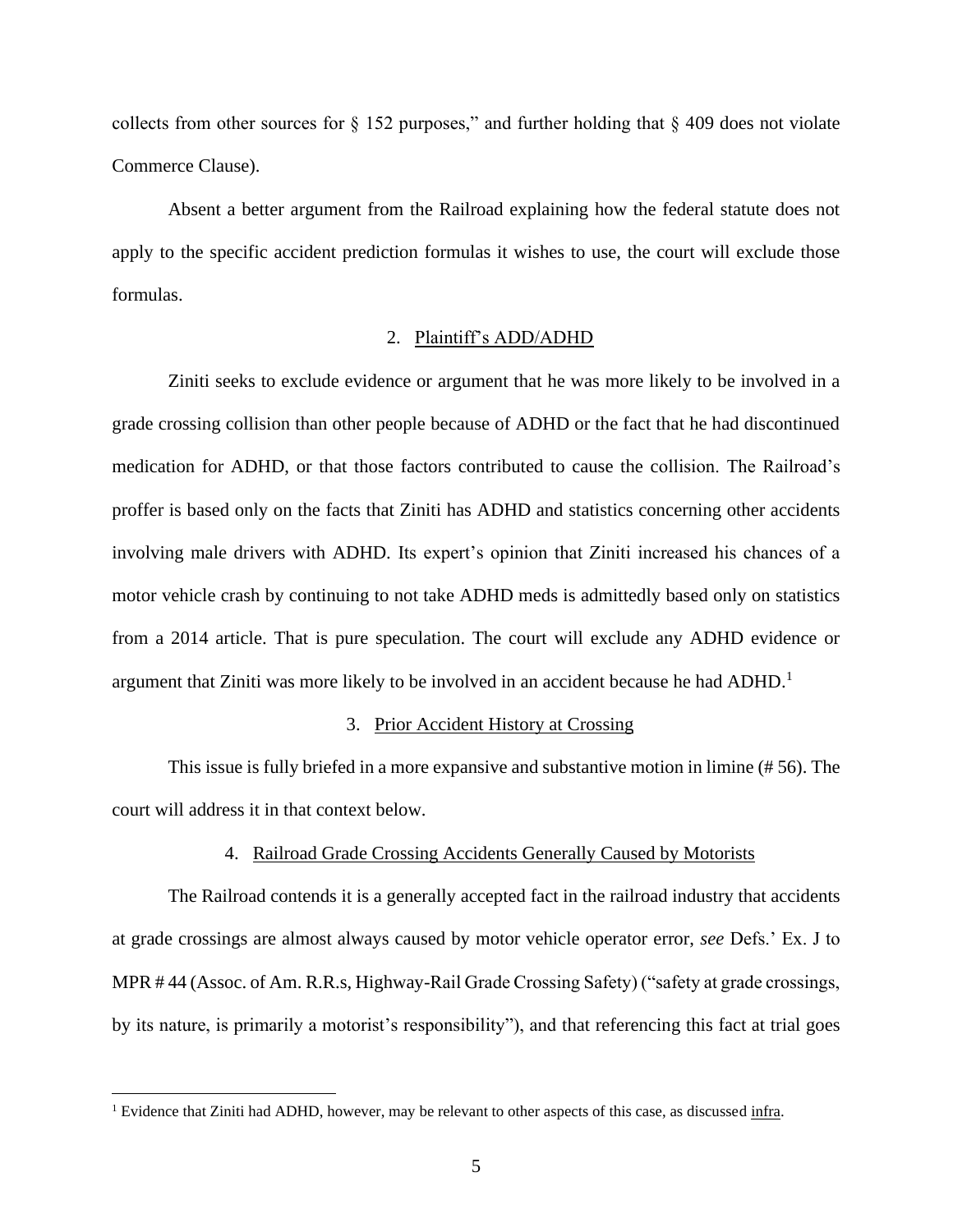to two important issues: (1) whether the crossing was ultrahazardous, and (2) the process by which traffic engineers analyze what devices are appropriate at crossings. Ziniti seeks to exclude this evidence as irrelevant because it constitutes a generalization about what may have caused other dissimilar grade crossing accidents at different locations involving different people. The court agrees. Moreover, the fact asserted by the Railroad is not even supported by the exhibit it cites.

# 5. Hughes' "Audit" of Contract with Mississippi Department of Transportation

<span id="page-5-0"></span>The Railroad reiterates that it has the right to cross-examine Hughes on his background and opinions in relation to his prior work on behalf of railroads, especially with respect to making traffic control recommendationss. However, it concedes that it does not presently intend to question him about the audit of his contract with the Mississippi Department of Transportation. Therefore, the court will issue no ruling on this motion. If it changes its mind, the Railroad shall seek permission from the court before any such questioning.

# 6. "The Rustic," a Bar Ziniti Lived Above

<span id="page-5-1"></span>Ziniti's apartment at the time of the train collision was above "The Rustic," a bar in Northfield. Ziniti does not object to evidence of the fact that he lived in an apartment above The Rustic, or questioning about its location and proximity to railroad tracks. The court will exclude any comments or arguments related to the fact that Ziniti lived above The Rustic used to suggest, assert, or insinuate that Ziniti was drinking about the time of the accident or otherwise did something improper, or to attack his character. The parties appear to be in agreement on this point.

#### 7. Ziniti Never Filed a Tax Return

<span id="page-5-2"></span>The Railroad contends this fact goes to Ziniti's post-accident residual earning capacity and failure to mitigate damages by obtaining gainful employment. Ziniti counters that he never filed a return only because he never made enough money to file a return, and that introduction of the fact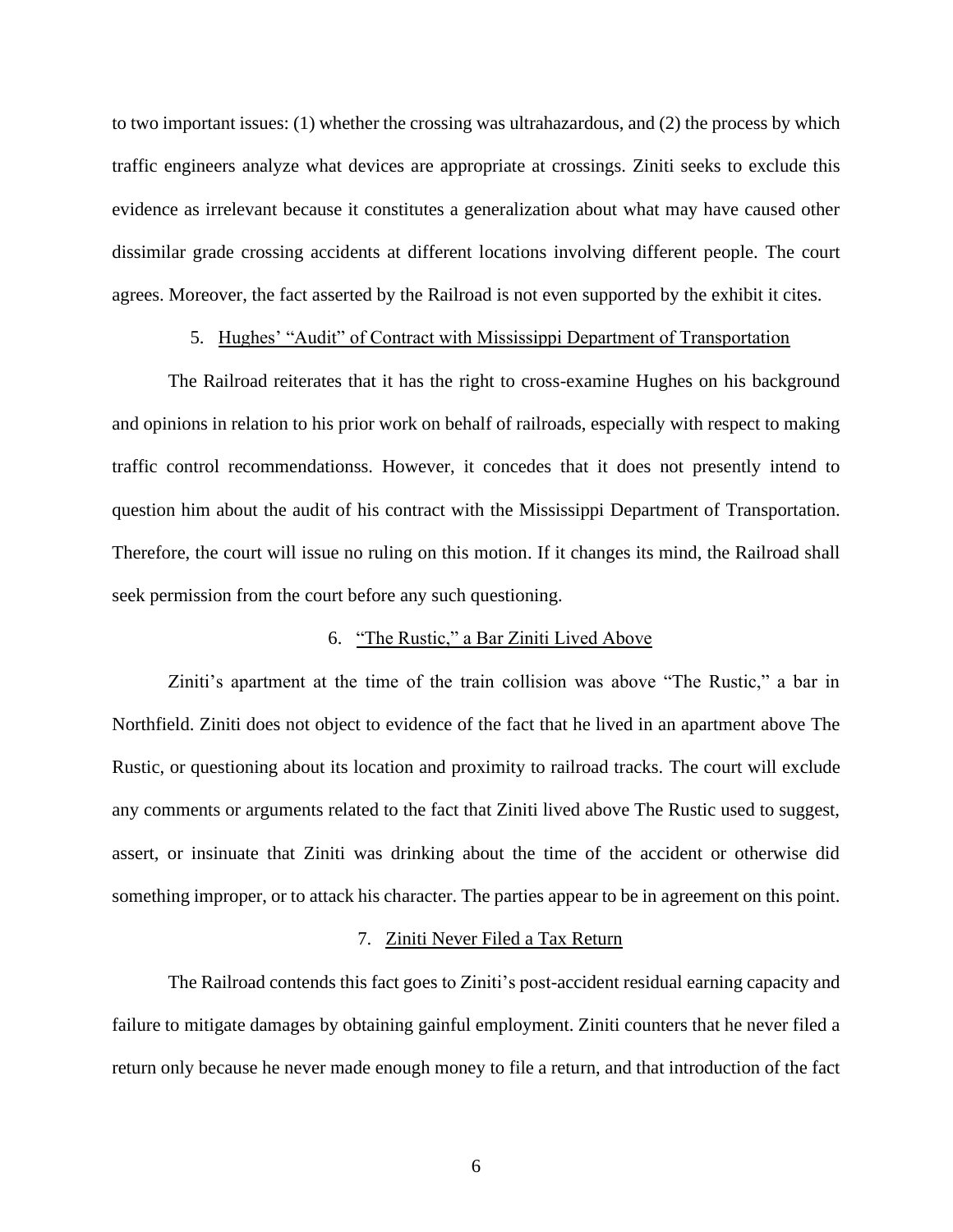that he never filed a return would be unduly prejudicial. The court agrees that the fact that Ziniti never filed a tax return is wholly irrelevant and unduly prejudicial, and will exclude that fact. The Railroad can bring up Ziniti's attempts to obtain gainful employment through other evidence.

# 8. Railroad "Crossbuck" Sign Hanging in Ziniti's Apartment

<span id="page-6-0"></span>Ziniti had a crossbuck sign hanging in his room at the time of the accident. To the extent Ziniti attempts to argue that the signage present at the crossing was inadequate, the Railroad asserts it is entitled to confront that argument with the fact that Ziniti was familiar with the exact sign present at the crossing on the day of the collision. Ziniti does not contend that he was unfamiliar with a crossbuck sign. As this fact is not unduly prejudicial, the court will permit evidence of the railroad "crossbuck" sign hanging in Ziniti's apartment, for whatever minimal relevance it may be.

# 9. Any Comment/Suggestion/Argument that Drivers Should Stop, Look, and Listen

<span id="page-6-1"></span>Specifically, the Railroad intends to reference Ziniti's deposition testimony where he stated: "Now, if you get to a railroad crossing that doesn't have any lights and gates, for example, . . . the crossbuck crossing, you stop, you listen for a train, and if you don't hear anything coming, you proceed across the tracks with caution." Shortly thereafter in that same deposition, Ziniti stated he had said that mistakenly, and corrected himself: "I know that when you come to a crossbuck crossing, that you are supposed to look and listen, you're not supposed to stop." These inconsistent statements regarding Ziniti's knowledge of what a driver is supposed to do at a railroad crossing go to Ziniti's credibility. The court will permit the Railroad to reference Ziniti's initial comment that "you stop" at a crossbuck crossing before proceeding across the tracks. Ziniti's counsel may then rehabilitate his client by referencing Ziniti's subsequent statement purportedly correcting himself, that "you're not supposed to stop."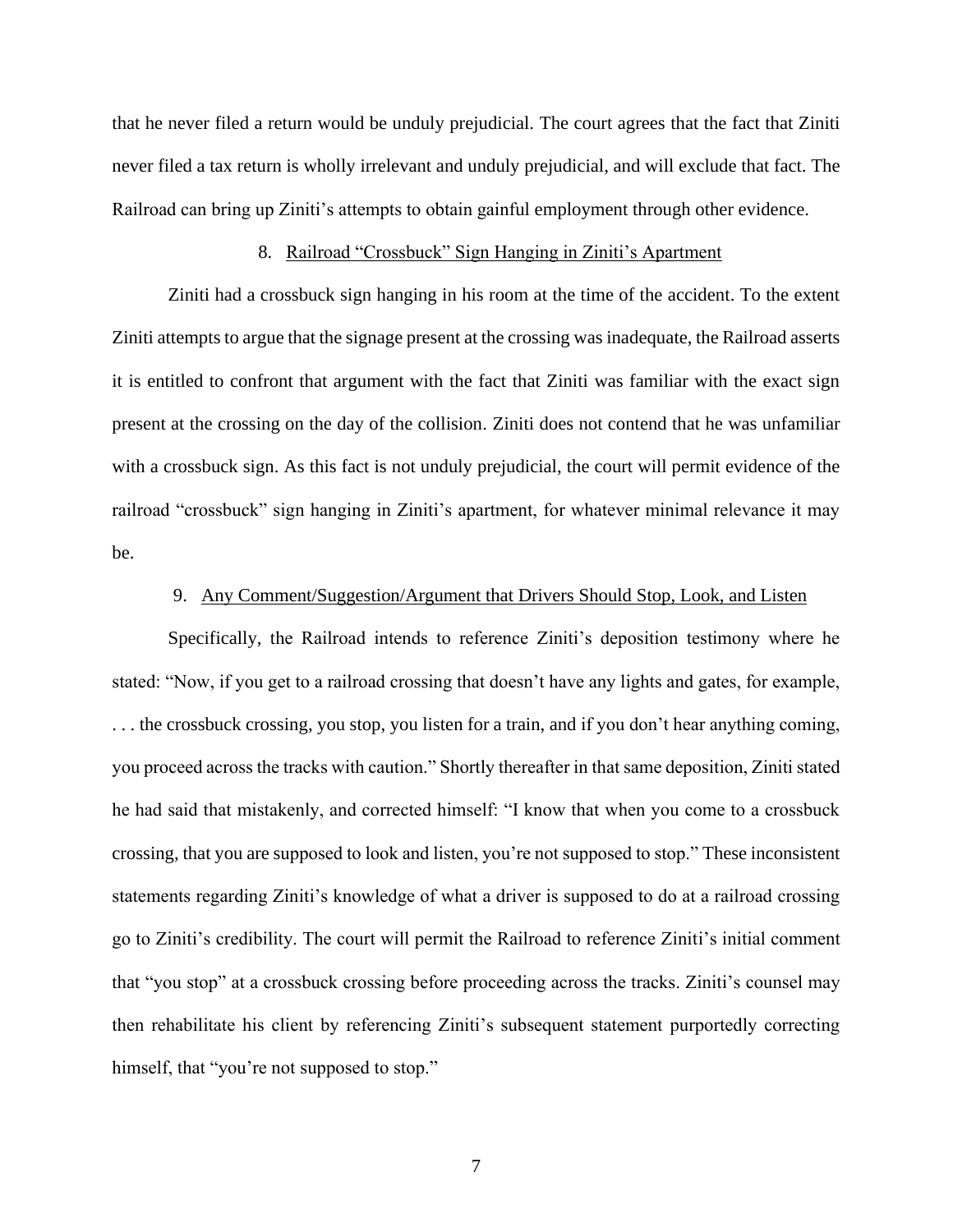### 10. Duty to stop if driver has not heard/seen train or any sign/signal requiring stop

<span id="page-7-0"></span>The duties of a driver approaching a railroad crossing are set forth in statutes and summarized in Mobbs:

> A driver approaching a railroad grade crossing shall stop within fifty feet of but not nearer than fifteen feet from the nearest rail of the railroad and may not proceed until he can do so safely when an electric or mechanical signal device gives warning of the immediate approach of a railroad train, a railroad train approaching within eighty rods, or 1,320 feet of a highway crossing emits a signal audible from that distance and the train by reason of its speed or nearness is an immediate hazard or a railroad train is plainly visible and is in hazardous proximity to or is at the crossing.

Mobbs v. Central Vermont Ry., Inc., 155 Vt. 210, 221 (1990). A driver need not stop at a crossing in all circumstances. Instead, as stated in Mobbs, a driver *must* stop only in certain distinct circumstances, two of which might be applicable here: (1) an approaching train is within a certain distance of the crossing, emits a signal audible from that distance, and is an "immediate hazard" due to its speed or proximity; or (2) an approaching train is "plainly visible" and is in hazardous proximity to or is at the crossing. When this duty to stop arises, the driver must stop prior to fifteen feet from the nearest rail. A duty to stop may also arise in an additional circumstance: "When a motorist is temporarily blinded, it is his duty either to stop until his vision is restored or to reduce his speed and have his car under such control that he can stop it immediately  $\dots$ ." Id.

The court expects that, at trial, the Railroad will argue that Ziniti should have stopped because one of the above circumstances was present. Ziniti will likely argue that he had no duty to stop because those circumstances requiring a driver to stop were not present. The presence of those circumstances is a matter for the jury to decide. Either party may, of course, elicit testimony relevant to proving the existence or nonexistence of those circumstances. The Railroad shall not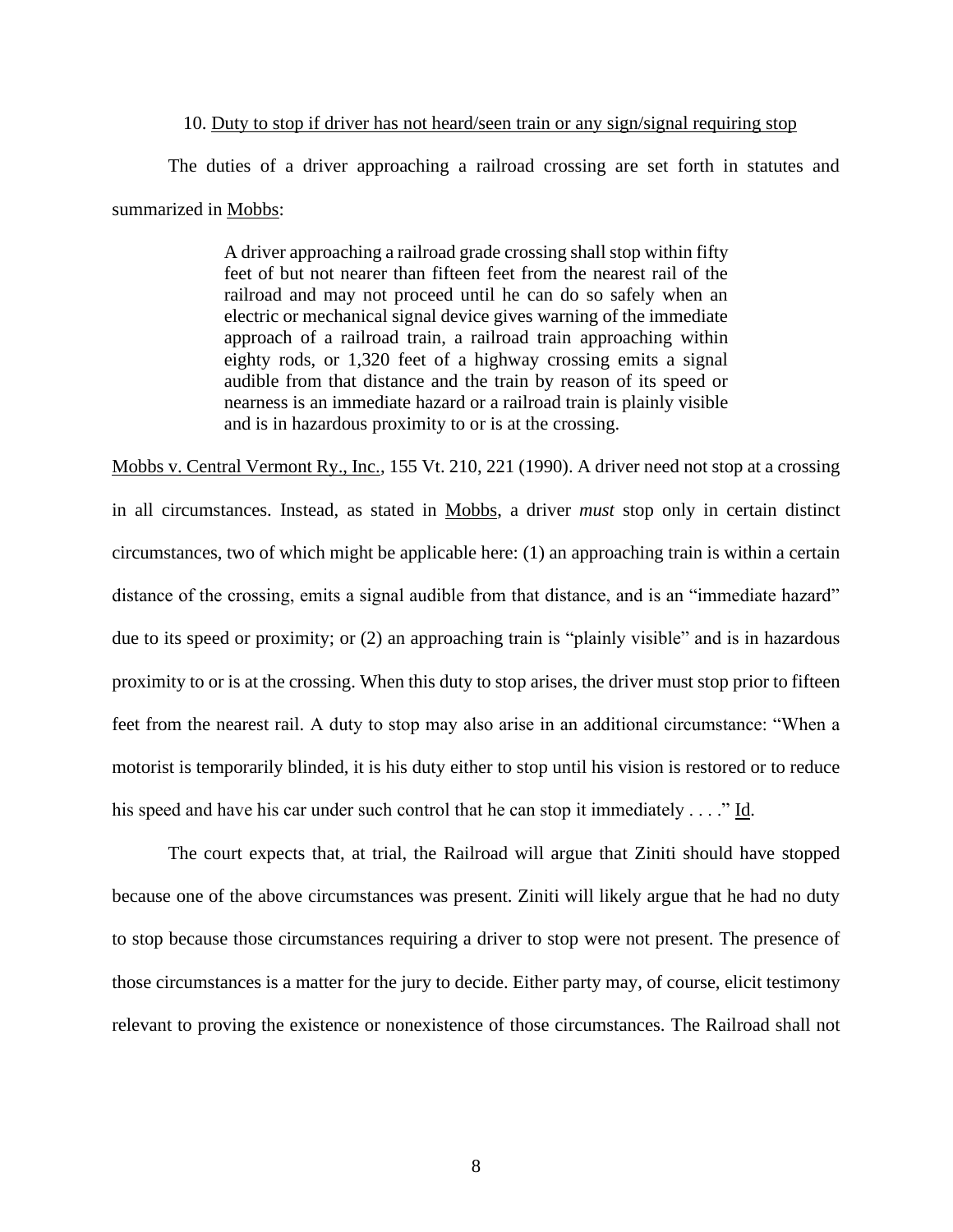misstate the law by arguing that Ziniti had a duty to stop absent the presence of circumstances requiring a driver to stop.

In ruling on summary judgment, the court stated: "If contributory negligence still controlled, the court would grant summary judgment for the Railroad, because any reasonable jury must find that Ziniti's negligence was a cause of the collision." Ruling on Pending Motions at 33 (Jan. 31, 2017). The Railroad indicates that it plans to "make this ruling a part of their case." Defs.' Opp'n to Pl.'s Combined Motions. in Limine at 9. It may not do so. The court had intended that sentence in its ruling to be dicta. Regardless, neither the court nor the parties will inform the jury that Ziniti was negligent to some degree as a matter of law, or reference the court's earlier ruling. After all the evidence is presented, the court may consider whether an instruction on that issue is warranted.

# <span id="page-8-0"></span>11. Plaintiff should stop closer than 15 feet to look for a train that he has not previously seen or heard

The Railroad asserts it is entitled to argue that Ziniti should have stopped his vehicle closer than 15 feet before the crossing if he felt he had an obstructed sightline. Ziniti contends this would be a misstatement of the law. Mobbs and the pertinent statute provide that a driver shall stop "not nearer than 15 feet from[] the nearest rail of the railroad . . . ." 23 V.S.A. § 1071(a); *see also* Mobbs, 155 Vt. at 221–22. Mobbs further states that "[w]hen a motorist is temporarily blinded, it is his duty either to stop until his vision is restored or to reduce his speed and have his car under such control that he can stop it immediately . . . ." Id.; *see also* Starr's Transp., Inc. v. St. Johnsbury & Lamoille Cty. R.R., 123 Vt. 376, 380 (1963) ("It was the duty of the driver to look and listen for approaching trains as he neared the crossing until the last moment when the discovery of the train would have availed for his protection.").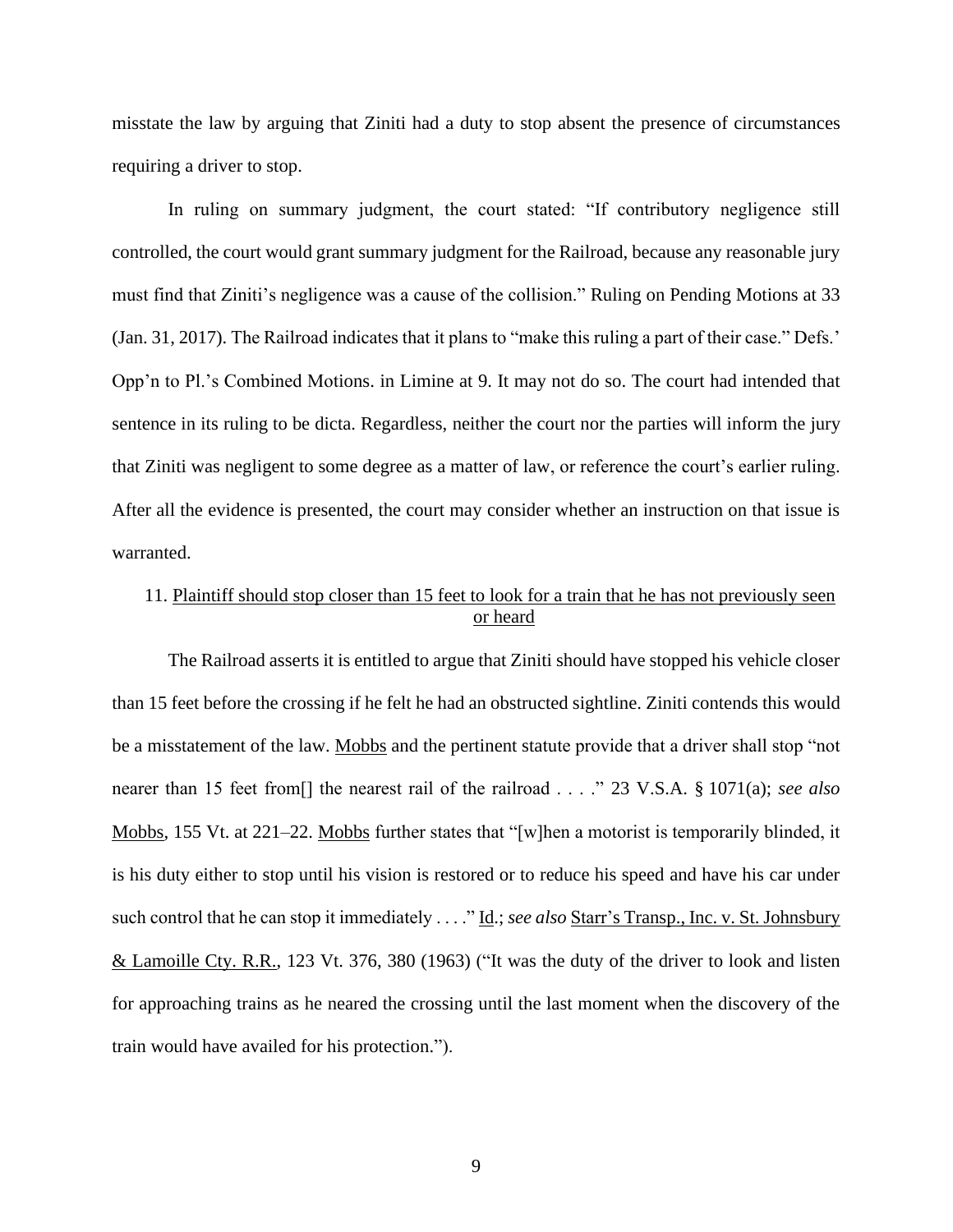At first blush, there appears to be some contradiction in the statutes and caselaw about whether motorists are permitted to stop within 15 feet of railroad tracks. However, taken to its logical extreme, Ziniti's argument is nonsensical. Essentially, he argues that Mobbs and § 1071 preclude him from ever stopping within that zone. Under that logic, after not seeing or hearing a train at the 15 foot point, he could simply barrel through the crossing without a care in the world, absolved of all responsibility. Surely, that cannot be the law. A fair reading of the relevant authorities is that a motorist approaching a visibly obstructed crossing who is not required by law to stop at the 15 foot point shall proceed carefully, continuing to look and listen for an approaching train, and ready to stop if necessary. Even Mobbs implies as much. *See* Mobbs, 155 Vt. at 221 (after stopping, driver "may not proceed until he can do so safely"). Proceeding safely through a crossing with limited visibility may require stopping relatively close to the tracks. Mobbs does not prohibit motorists from ever stopping within 15 feet of the tracks when necessary.

Here, the exact point at which a driver can see an oncoming train at this crossing is a disputed fact. *See* Ruling on Pending Motions at 24 n.11. The Railroad may argue that Ziniti should have stopped within 15 feet of the tracks if there is evidence that the view was obstructed so that he could not see the train until after that point, and that he could have stopped safely.

#### 12. Paraphrasing Legal Duties

<span id="page-9-0"></span>This issue appears to be duplicative of the issues discussed in numbers 9 through 11 above. The Railroad may explore Ziniti's driving practices. The Railroad may also explore whether Ziniti adhered to his responsibilities as a driver, without instructing the jury on what the law requires. Beyond that, the court cannot make a ruling without a more specific proffer and objection. Any further ruling on this point must be deferred until trial.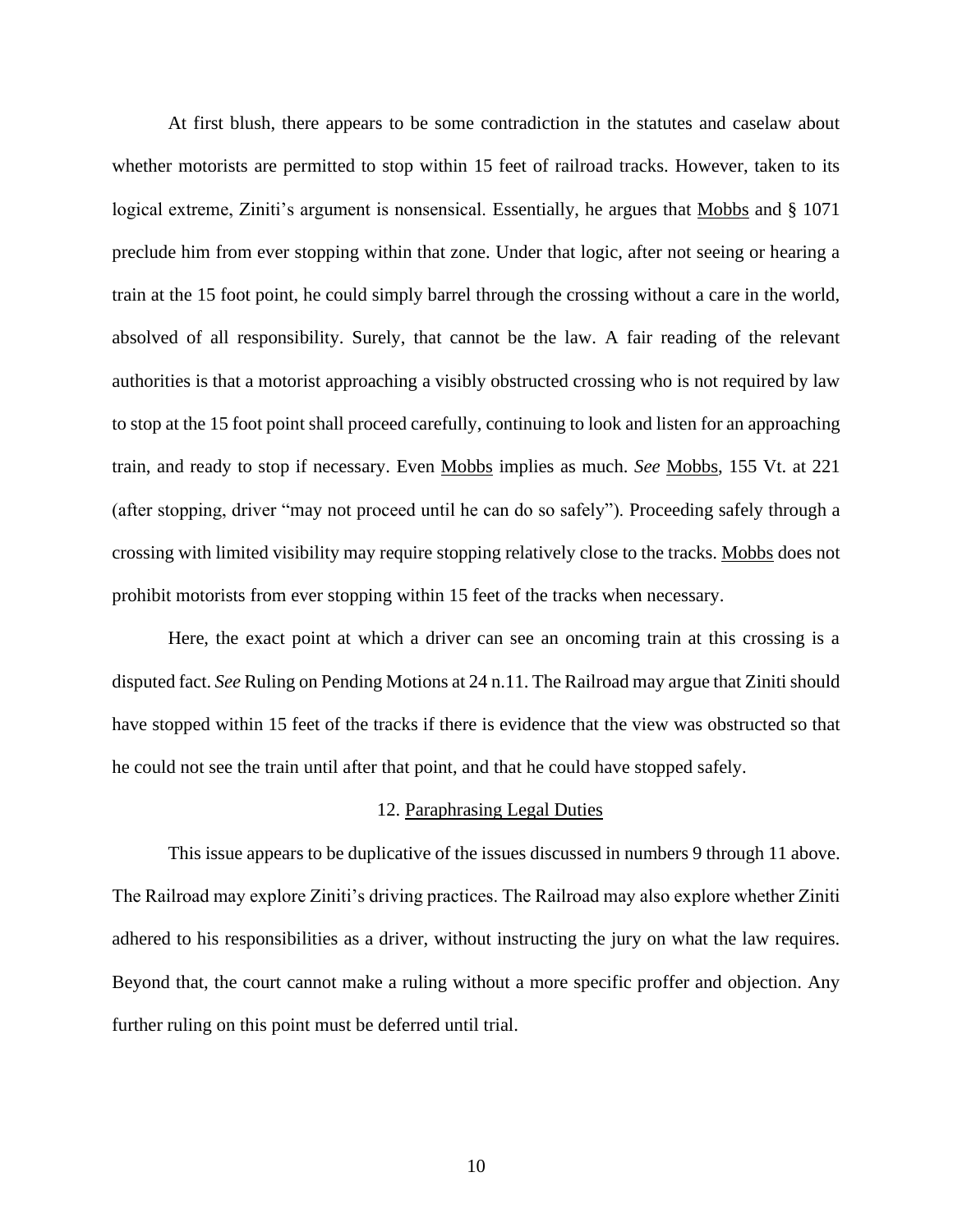## 13. Analogies between railroad-highway grade crossings and roadway intersections

<span id="page-10-0"></span>The Railroad contends that, because this case involves a "straightforward motor vehicle accident," the jury is allowed to use common sense and experience. It cites to the Federal Highway Administration Railroad-Highway Grade Crossing Handbook, which states that "grade crossings may be viewed as simply a special type of highway intersection." Therefore, the Railroad asserts, the jury should be permitted to evaluate the crossing based on their experience with other railroad crossings and roadway intersections. Ziniti contends that the duties of drivers at railroad-grade crossings is different from a motorist's duty to yield at a regular vehicular intersection, and an analogy between the two would be misleading. However, such an analogy does not appear to be prejudicial. The court will permit the Railroad to make such an analogy, and Ziniti may then use cross-examination or rebuttal to demonstrate why such an analogy is misplaced or has limited applicability here. Ultimately, the jury will determine how helpful such an analogy will be.

### 14. Braintree "Braking Reaction Time"

<span id="page-10-1"></span>Ziniti took a test to measure his "braking reaction time" eight months after the accident in Braintree, Massachusetts. The results of that test indicated that he had recovered to the extent he was able to drive again. This evidence is relevant to the occurrence of the accident and his recovery. It is a fair inference that Ziniti's braking reaction time just prior to the accident was probably as fast or faster than his reaction time as measured eight months later, following a serious accident, and this tends to rebut the argument that he did not have enough time to stop at the crossing. It is also probative of his recovery, which goes to damages. Moreover, this evidence is not prejudicial. The court will permit evidence of the Braintree "braking reaction time."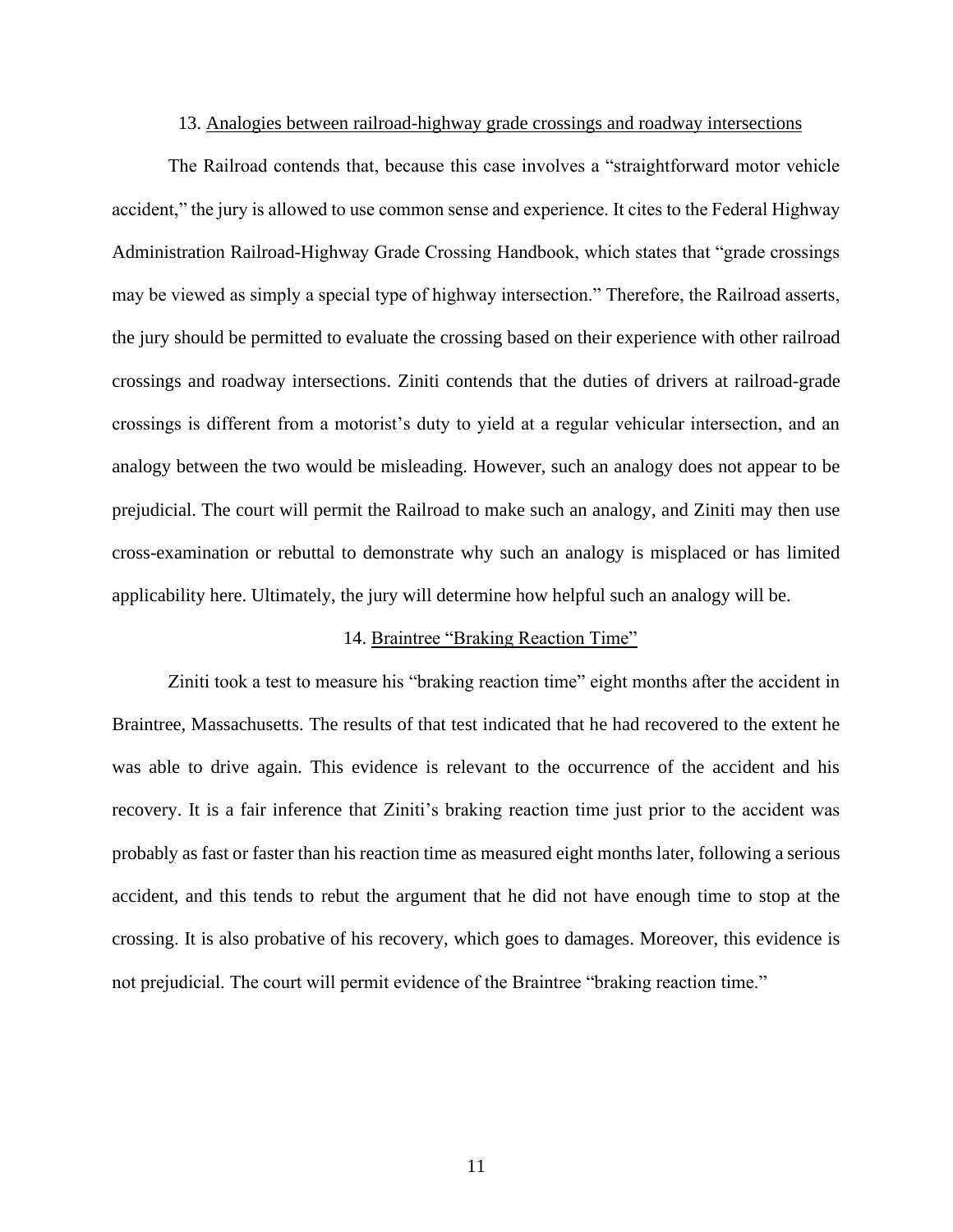## 15. Speculating that Ziniti was on Cell Phone/Playing with IPod at Time of Accident

<span id="page-11-0"></span>While it is undisputed that music was playing over the stereo speakers in Ziniti's vehicle, there is no evidence that he was manipulating his cell phone or playing with his IPod at the time of the accident. The court will exclude any such speculation.

# 16. Comment/Insinuation re: Suicide

<span id="page-11-1"></span>There is no evidence this accident was the result of an attempted suicide, and the Railroad does not oppose this motion. Ziniti's motion to exclude any comment, suggestion, or insinuation of an attempted suicide is granted.

### 17. Signs at the crossing were adequate or were "warning signs of choice"

<span id="page-11-2"></span>Ziniti claims it is prejudicial to argue that the signs in place at the crossing were adequate. Although the court ruled that the placement of the crossbuck sign on the left instead of the right and the lack of an advance warning sign could not have proximately caused the collision, Ziniti contends that the signs in place (or not in place) were still technically improper. Ziniti's motion to exclude such argument is denied. The Railroad's main argument is that the sign present at the crossing was adequate, such that additional warning devices were unnecessary. Ziniti will then argue that the crossbuck sign was inadequate because additional devices were needed. Calling the crossbuck sign "adequate" in this sense is not prejudicial.

#### Plaintiff's Railroad Crossing Expert Williams Hughes (# 60)

<span id="page-11-3"></span>The Railroad seeks to preclude Williams Hughes from testifying at trial. Hughes is Ziniti's railroad crossing safety expert, who intends to opine that (1) the Railroad failed to recognize the alleged hazards at the crossing, (2) the crossing should have had additional traffic control devices, and (3) the Railroad failed to erect those additional devices. The Railroad contends that Hughes is unqualified to render opinions on those topics because he does not possess the requisite education,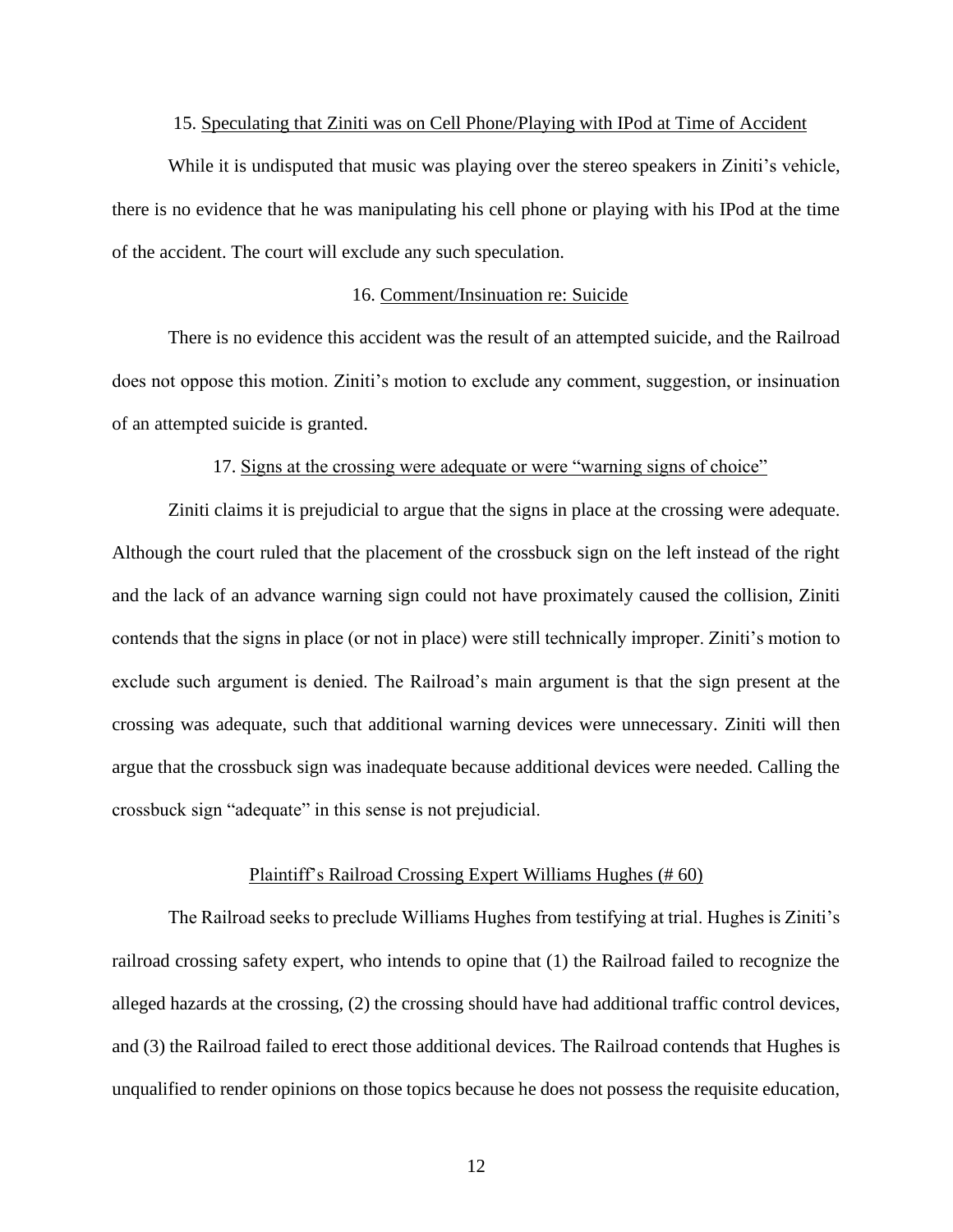training and experience, testified exclusively for plaintiffs with claims against railroads, has not performed or applied any formulas or engineering analyses, and has not relied on any particular methodology to form his opinions.

Hughes is plainly qualified to offer his intended opinions. Although he does not have an engineering degree, he worked in the railroad industry for 32 years, including ten years as a manager of grade crossing safety for Norfolk Southern Railway. In that position, he worked with governmental authorities on grade crossing safety issues (including engineering issues such as the types of warning devices to install at crossings), evaluated crossing safety deficiencies, and recommended safety improvements. His opinions are based on his knowledge, personal experience, and training over many years in the industry. *See* Kumho Tire Co. v. Carmichael, 526 U.S. 137, 150 (1999) ("Engineering testimony rests upon scientific foundations, the reliability of which will be at issue in some cases. In other cases, the relevant reliability concerns may focus upon personal knowledge or experience. . . . [T]here are many different kinds of experts, and many different kinds of expertise.).

While Hughes did not utilize the FRA's accident prediction formula, there is no indication that is the only method by which to analyze grade crossing safety. Hughes' opinions were based on his training and experience, a personal site inspection, numerous documents related to the subject crash, and railroad industry literature related to crossing safety. The fact that most or all of Hughes' consulting work over ten years has been for plaintiffs has no bearing on his qualifications or the admissibility of his testimony. All of the Railroad's challenges to Hughes go to the weight and credibility of his testimony, and the Railroad may fully explore those issues on crossexamination. *See* USGen New England, Inc. v. Town of Rockingham, 2004 VT 90, ¶ 37, 177 Vt.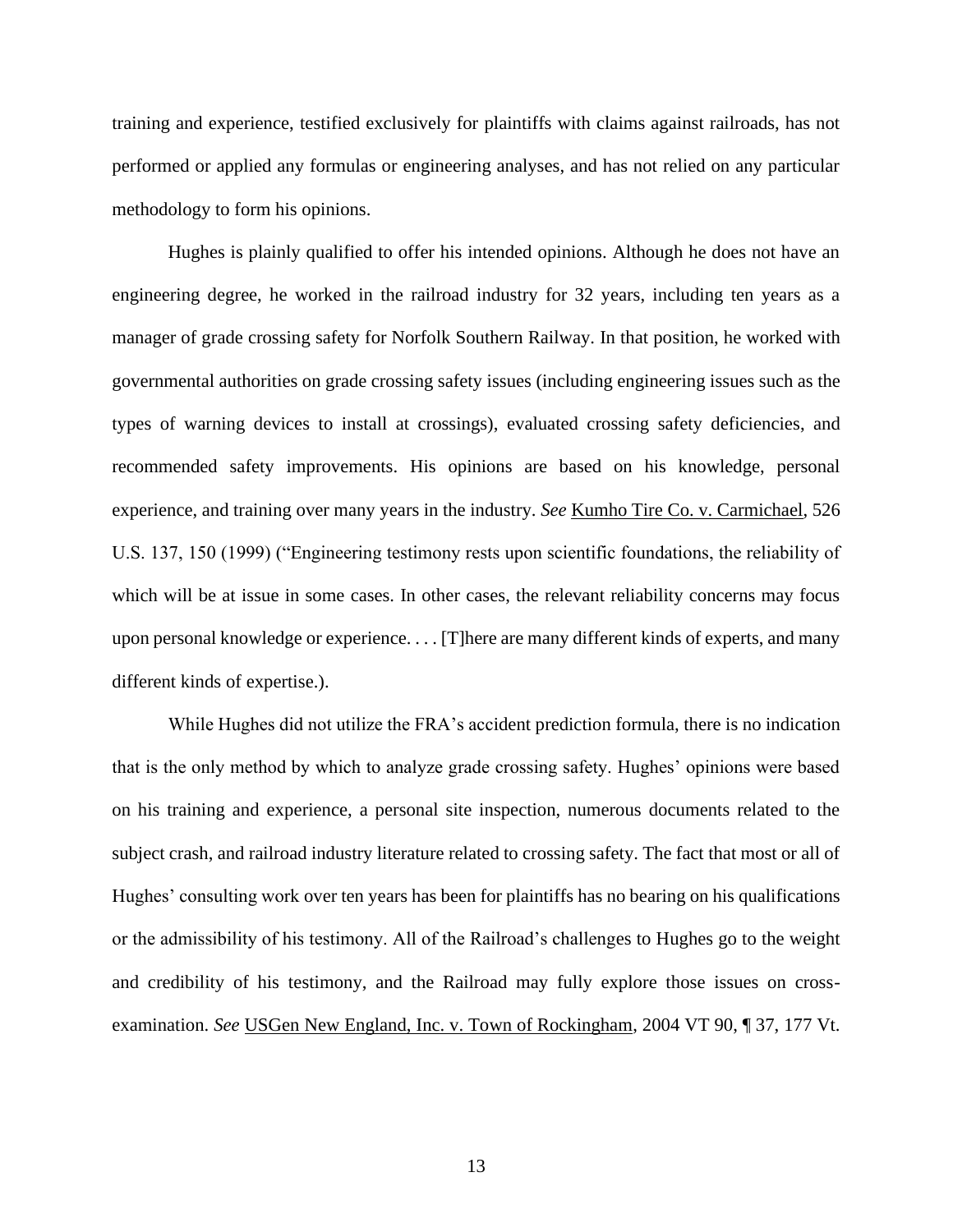193 (to the extent weaknesses are demonstrated in expert's testimony, "it goes to weight, not admissibility"). The Railroad's motion to preclude Hughes (# 60) is denied.

# Crossing Designation Dispute (# 57)

<span id="page-13-0"></span>The Railroad seeks to preclude evidence of the Slaughterhouse crossing's designation as public vs. private. Ziniti, however, intends to argue that because the crossing was listed as private in the FRA inventory database and on inventory forms, it never received federal funding for traffic control upgrades that it would otherwise have been eligible for if designated as public. The Railroad contends that this evidence is irrelevant because (1) Ziniti has failed to demonstrate that the crossing was in fact not eligible for federal funding, and (2) that such funding was not warranted in any case.

With respect to the crossing designation dispute, the court found the following facts to be

undisputed in ruling on the motions for summary judgment:

The crossing itself is a "public" crossing, although it has been designated as a private crossing on Federal Railroad Administration (FRA) inventory forms since 1970. . . . The list of crossings the Railroad had provided to VTrans in connection with the Track I grant also included the names of both public and private crossings which were chosen to receive traffic control device upgrades. . . . In the Corridor Project Application, VTrans did not identify Slaughterhouse Road as a crossing which would receive any additional devices or upgrades, meaning that the crossbuck sign would remain as the only traffic control device. Thus, neither VTrans nor the FRA required the crossbuck sign to be removed, replaced, changed, or upgraded, or any active warning devices (such as automatic gates or flashing lights) to be erected at the Slaughterhouse Road crossing.

Ruling on Pending Motions at 23, 28 (Jan. 31, 2017).

Trini Brassard testified in deposition that a crossing can be classified as private for FRA

inventory purposes, and at the same time be classified as public for purposes of § 130 federal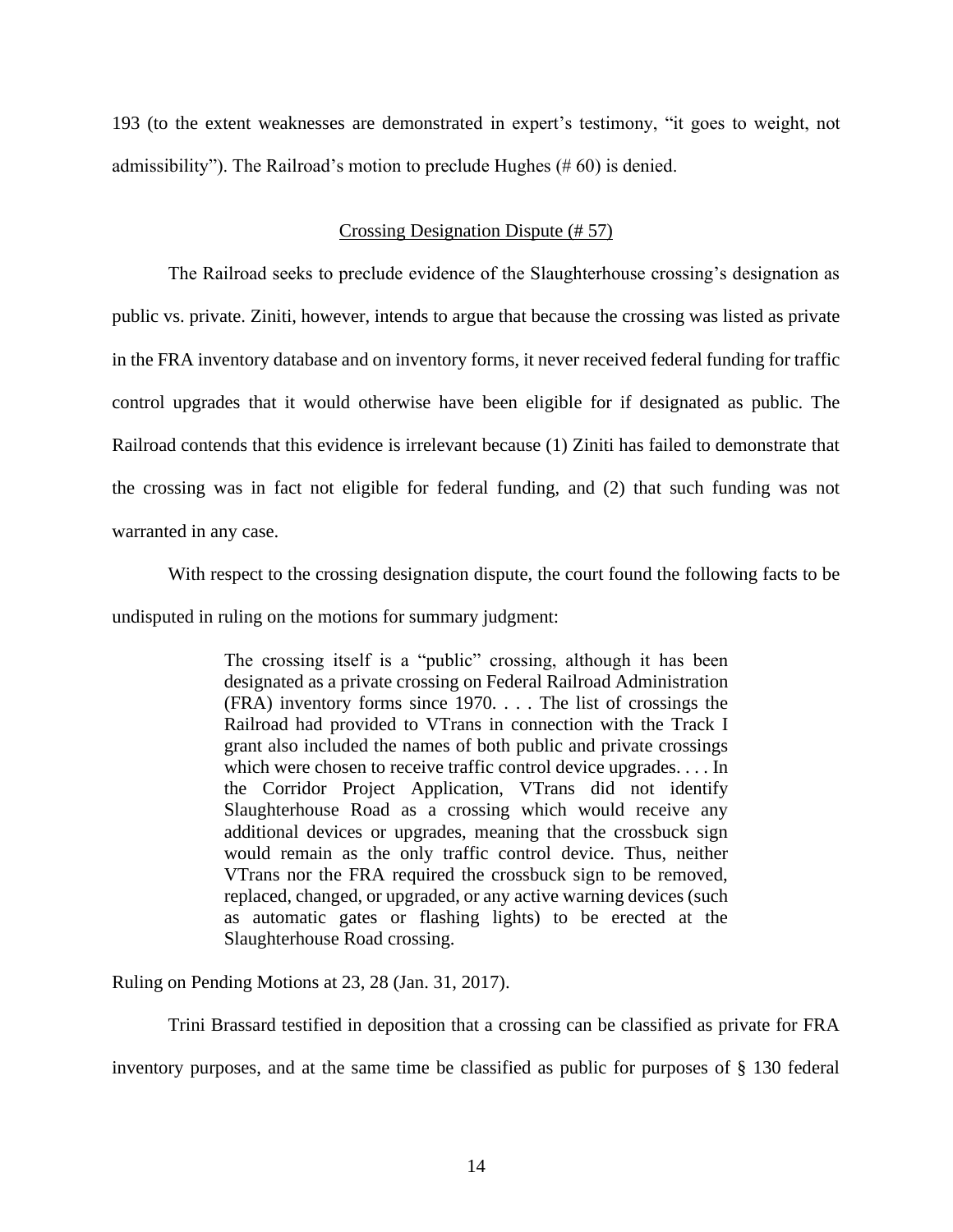funding. However, Ron Tofani testified in his deposition that if the crossing was designated as private, it would not have been eligible for federal funding. This represents a disputed fact as to eligibility for federal funds, and is for the jury to decide. The court will not preclude evidence of the crossing designation on that basis.

However, there appears to be no evidence that the crossing would have warranted the expenditure of federal funds for traffic signal upgrades even if it were eligible for such funding. Although William Hughes opines that the crossing warranted additional warning devices, he apparently utilizes a different approach than that used by the FRA to determine funding for crossing upgrades. Before Ziniti can argue that no additional warning devices were installed because of the crossing designation, he must convince the court that there is some evidence that, if eligible, the crossing would have warranted the expenditure of federal funds for traffic signal upgrades under the process for determining whether to spend federal funds on such projects. In the absence of such evidence, the crossing designation is irrelevant for that purpose.

Alternatively, Ziniti argues that the Railroad's internal rules require a stop sign at private crossings, and that the "private" designation is relevant to show that the Railroad violated its own rules. David Baer's deposition testimony acknowledged that if the crossing was reported to the FRA as private, then it would have been "marked" as a private crossing, but refused to say that that would have required a private crossing sign and stop sign to be installed at this particular crossing because it was "basically a public crossing at that time." Ziniti also cites to a private crossing sign and stop sign blueprint from the RailAmerica Engineering Services Standards Reference Manual, which states "Private crossing stop sign to be placed at private road crossing." That suggests that, according to the Railroad's internal rules, stop signs must be placed at all private crossings. Evidence of the crossing designation dispute is admissible for this purpose.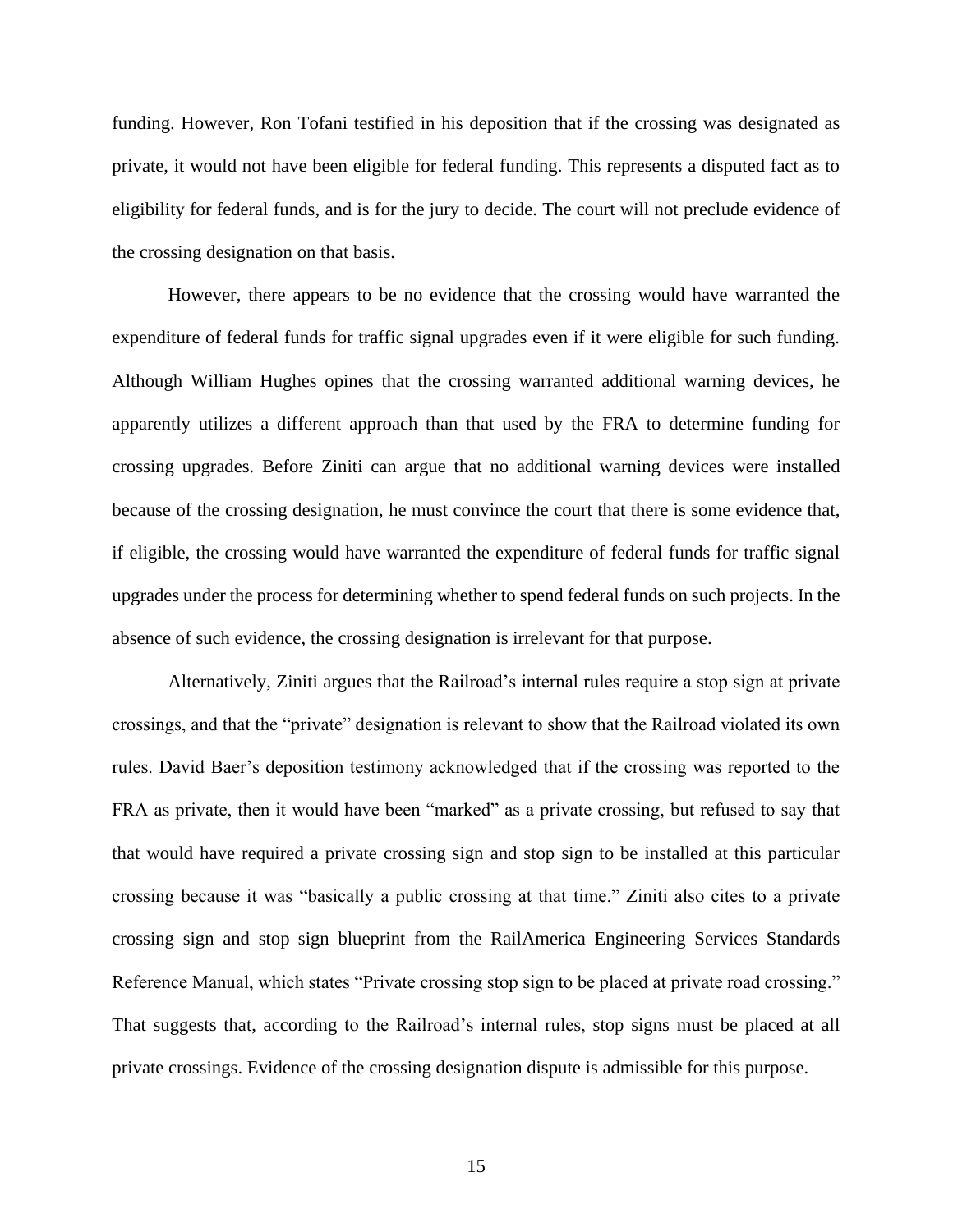Ziniti also contends this evidence is relevant to prove punitive damages because it demonstrates a conscious disregard for public safety. As there is evidence that the Railroad knew about the incorrect designation about a year before Ziniti's crash and did not change it, the court agrees that the designation has some relevance to punitive damages.

### Prior Accident Crossing History (# 56)

<span id="page-15-0"></span>The Railroad seeks to admit evidence that there were no prior accidents at the Slaughterhouse Road crossing, and that there have been no accidents since Ziniti's accident. Specifically, the evidence is that, according to VTrans's database, there was no reported accident at the crossing from 1992 to the date of Ziniti's accident (November 3, 2011). The Railroad argues that this evidence tends to show that the crossing was and is reasonably safe, and that no further safety measures were necessary.

The Supreme Court has stated that:

Generally, when the party seeking admission of the evidence can show substantial similarity of conditions, evidence of no prior accidents is admissible to show (1) absence of the defect or condition alleged, (2) the lack of a causal relationship between the injury and the defect or condition charged, (3) the nonexistence of an unduly dangerous situation, or (4) want of knowledge (or of grounds to realize) the danger.

Mobbs v. Cent. Vermont Ry., Inc., 155 Vt. 210, 226–27 (1990) (citing E. Cleary, McCormick On Evidence § 200, at 591–92 (3d ed. 1984); Wollaston v. Burlington Northern, Inc., 188 Mont. 192, 202 (1980) (evidence of whether there had been prior accidents at grade crossing was relevant to issue of whether additional protection was required at crossing)) (internal quotations omitted). Furthermore, "when the prior safety record is so extensive that it is sure to include an adequate number of similar situations, the similarity requirement is satisfied." Id. at 227 citing McCormick, supra, at 591); *see also* Erickson v. Walgreen Drug Co., 120 Utah 31, 40–41 (1951) (error to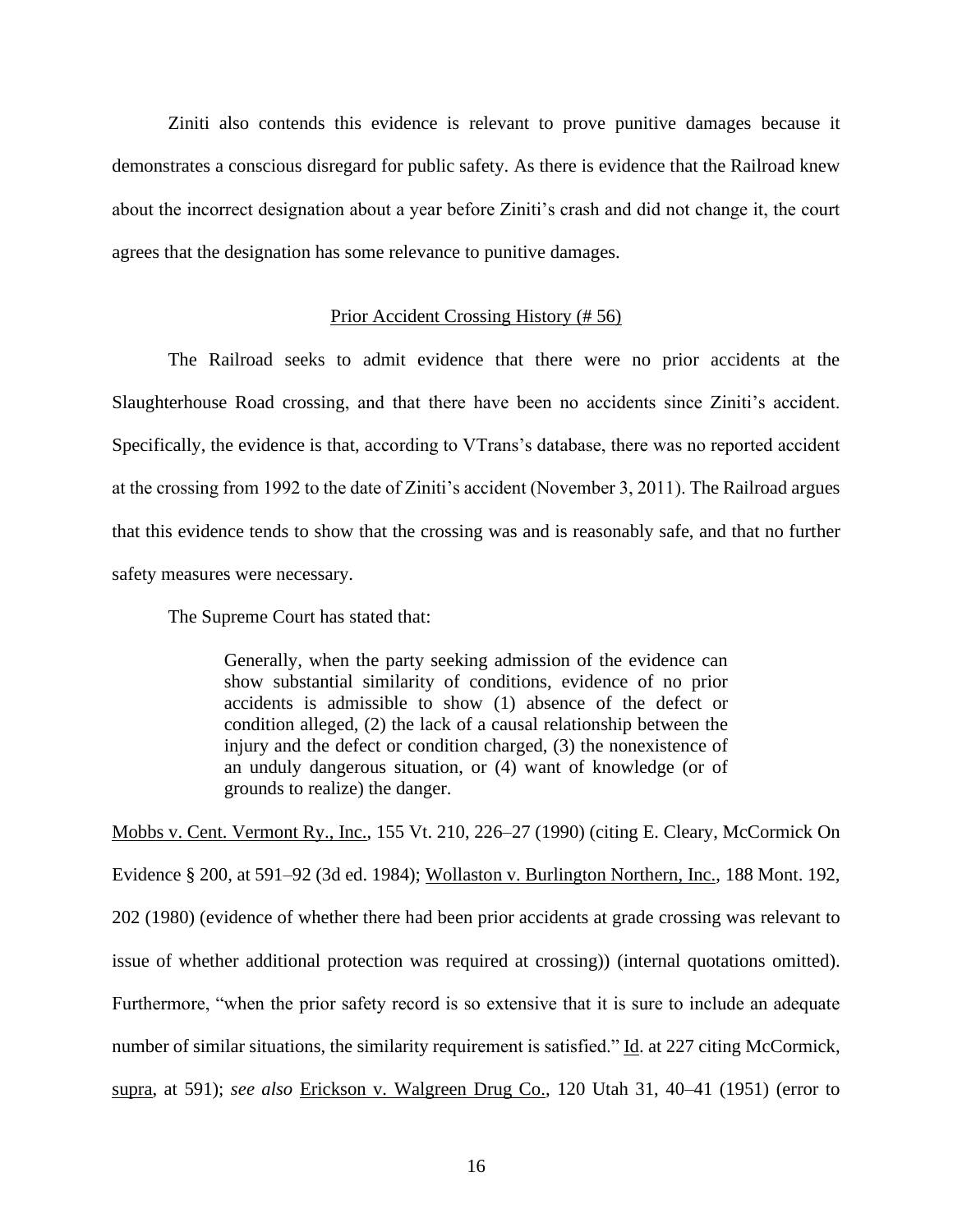exclude evidence that no one had slipped on terrazzo entranceway, regardless of weather conditions, for the fifteen years during which at least 4,000 persons had entered store every day).

The court is inclined to admit this evidence, as it appears to be relevant to whether the crossing was reasonably safe at the time of the accident, whether additional warning devices were required, and whether the crossing's alleged deficiencies caused the collision. It is true that the prior safety record here is somewhat less extensive than in other cases where such evidence has been admitted. The cases cited in Mobbs that have allowed such evidence generally involved instances where thousands of people walked over the accident location each day for years. Even in Mobbs, the proffer apparently was that no accidents had occurred or complaints had been registered "over a span of 17 years, with hundreds of thousands of motorists and cars and thousands of trains under all conceivable conditions including those existing at the time of the accident . . . ." Brief for Appellee at 26, Mobbs, 155 Vt. 210 (1990) (No. 86-255).

The prior accident history the Railroad seeks to admit here includes a period of 25 years. The court recalls evidence in the record that the daily train count is historically four per day, and the motor vehicle traffic count is approximately 10 per day. That adds up to roughly 36,500 train crossings and 91,250 motor vehicle crossings over the quarter-century time-frame. The court believes that is "so extensive that it is sure to include an adequate number of similar situations" in accordance with Mobbs, 155 Vt. at 227, and the authorities cited therein. Ziniti will of course be allowed to present evidence of the infrequency and improbability of a vehicle and train encountering each other at this crossing.

#### Prior Crossing "Incident" and News Reports (# 59)

<span id="page-16-0"></span>The Railroad seeks to exclude, as unsubstantiated and inadmissible hearsay, evidence of an alleged incident where a snowplow was struck or almost struck by an Amtrak train at the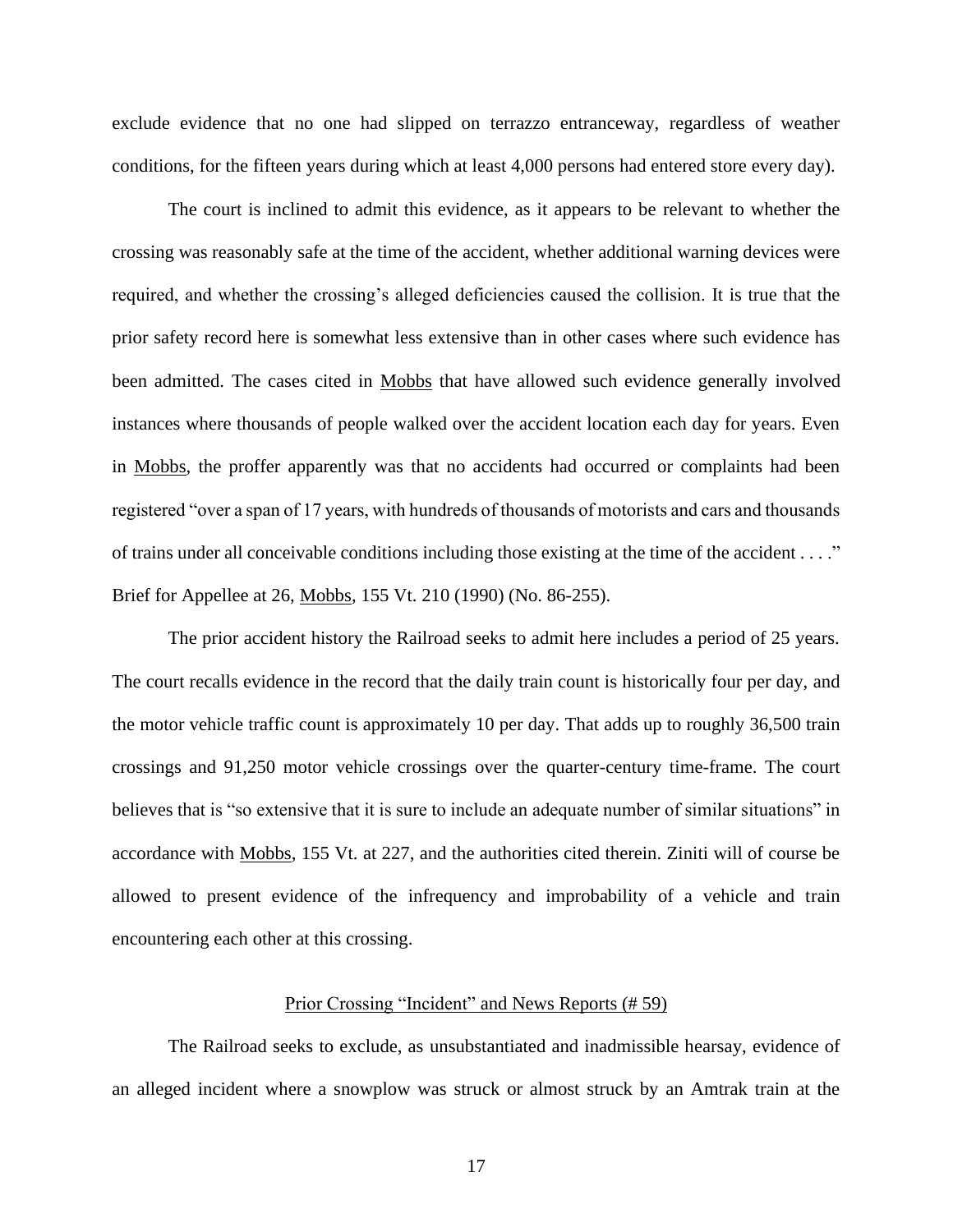Slaughterhouse Road crossing in 2010, as well as all media coverage of the 2011 collision involving Ziniti. Ziniti contends that evidence is relevant and admissible.

According to Ziniti, a man named Steve Korrow was the driver of a snow plow truck whose plow was struck or almost struck by an Amtrak train at the subject crossing in 2010. Evidence of the prior crossing incident includes email exchanges. One is an email sent on February 2, 2010 from Karen Korrow (apparently Steve's wife) to an individual named "Bill" at the email address catmanl@aol.com. The email discusses a "call from Joe Flynn, Rail Program Chief" regarding the subject crossing. According to Korrow, Flynn was "surprised Amtra[]k hasn't reported as it was his understanding they report all near accidents and accidents." Korrow described the incident with Steve as follows: "Amtra[]k stopped immediately after passing Steve but nobody got out and Steve didn't talk to anyone. Steve did wait about 10 minutes for somebody to get out to talk to but they sat there for about 10 mins and then started up and drove off." Ex. 1 to MPR # 59 (Korrow email).

Another email chain referencing this prior crossing incident started the day of the Ziniti collision, November 3, 2011. That afternoon, an individual named Mickey Eastman emailed Joseph Flynn to report that "[o]nce again a vehicle has been swept down the tracks for about ½ mile at the crossing on Slaughterhouse Drive in Northfield. . . . . Do we have to wait until someone gets killed before a light is put in?" This email was forwarded to other VTrans employees. Trini Brassard, in a bullet point list of proposed responses to Eastman, stated in a subsequent email that "[t]his fellow pulled too far forward about a year and half ago at this crossing and Amtrak hit his snow plow," and that "[d]iscussions with NECR this is the only other incident at this crossing they remember." In a response to that, Flynn stated:

> If memory serves me right, the alleged snow plow strike was never verified. Once receiving a call from, the mother I think, I contacted Bill Hollister. I also called Mike Lee of Amtrak Police. Mike investigated and the train never stopped, nor was the crew aware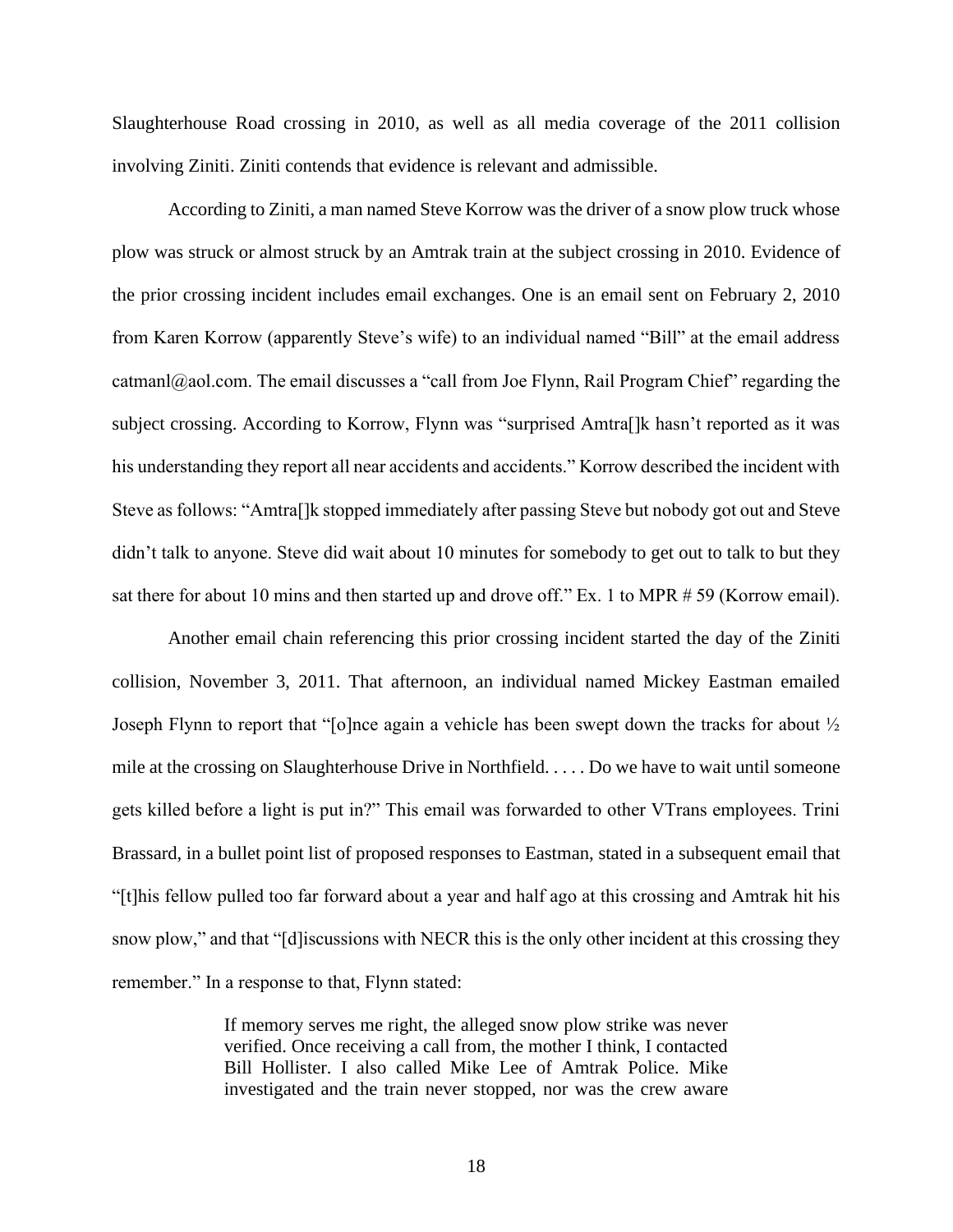anything had been struck. According to Mike Lee, the allegation was questionable.

Id.

A newspaper article written by Jim Mossman for The Northfield News and published a week or two after the Ziniti collision, states that "[t]here was apparently another recent incident, a close call which involved a pickup with a snowplow on it." Ex. F to Def.'s MPR # 59. The article, titled "The Road That Nobody Owns and the Recent Collision at the Slaughterhouse Road Railway Crossing," also contains information about the crossing's history, interviews with several people including Trini Brassard, and the author's own experience with and opinions about the crossing.

Ziniti contends that this evidence is relevant, and is either not hearsay or falls under a hearsay exception. He further contends that, even if it is hearsay, he can present the live testimony of Steve Korrow, the alleged snowplow driver, Karen Korrow (Steve's wife), and Jim Mossman, the newspaper article author. The emails, Ziniti asserts, are not hearsay because they are not being offered to prove the truth of the matter asserted, but to prove the Railroad's knowledge of the prior incident. He also asserts that the emails from VTrans are business records pursuant to V.R.E. 803(6), and that Brassard's bullet point list is a present sense impression.

Testimony from Steve Korrow, the driver of the snowplow, about his personal experience traversing the crossing in 2010 is relevant, as it tends to rebut a contention from the Railroad that there were no prior accidents or incidents at the crossing. While the Railroad claims that Korrow was never properly noticed as a witness or deposed, there is no requirement to depose all witnesses before trial, and his testimony is proper rebuttal evidence.<sup>2</sup> Testimony from Karen Karrow is not relevant, as there is no indication that she personally experienced this incident. Trini Brassard's

 $<sup>2</sup>$  If the Railroad wishes to depose Korrow before trial, it may do so, and the parties shall cooperate in scheduling the</sup> deposition. Obviously, the trial will not be rescheduled on account of this deposition.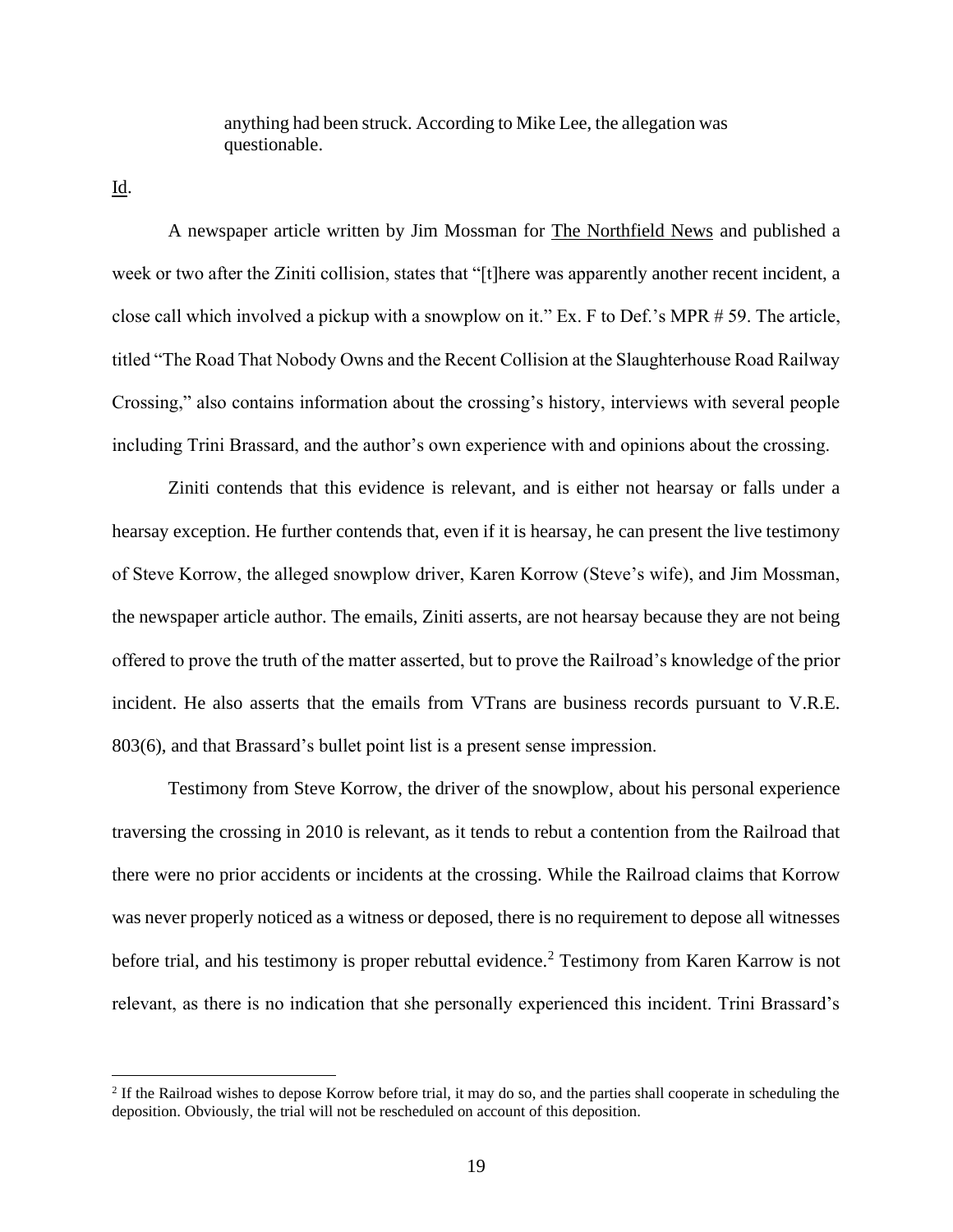email is not hearsay if offered to prove the Railroad's knowledge of a prior incident at that crossing, a relevant issue. *See* V.R.E. 801(c). Her email indicates that the Railroad "remember[ed]" the 2010 incident with Amtrak and the snowplow. The Railroad can counter that with evidence that it was unaware of the alleged 2010 incident, and that the incident was unverified, including the response from Joseph Flynn. The 2010 email from Karen Korrow is inadmissible hearsay.

Ziniti asserts the newspaper article is an exception from the general rule that newspaper articles are inadmissible hearsay because it is "relevant, necessary, trustworthy, and its probative value outweighs its prejudicial effect." Pl.'s Opp'n to Defs.' MPR # 59 at 5. Essentially, he argues that the article is admissible pursuant to the "catchall" or "residual" exception as applied in United States v. Sposito, 106 F.3d 1042, 1047–48 (1st Cir. 1997) (1901 newspaper article describing fire in courtroom was admissible pursuant to residual exception to rebut evidence of charcoal and charred timbers found in clock tower debris and argument that clock tower had collapsed due to lightning bolt). However, Vermont has not adopted the residual exception. *See* Reporter's Notes— V.R.E. 803 ("Federal and Uniform Rules 803(24) contain a limited "catchall" exception under which evidence having guarantees of trustworthiness equivalent to those in Rule 803(1)-(23) may in case of necessity be admitted. That provision has not been adopted.").<sup>3</sup> The article itself is hearsay, contains additional layers of hearsay within it, and is inadmissible.

Nonetheless, the article's author Jim Mossman may testify as to his personal knowledge of the crossing, as well as any opinions he has about the crossing, so long as those opinions are "(a) rationally based on the perception of the witness, (b) helpful to a clear understanding of the witness' testimony or the determination of a fact in issue, and (c) not based on scientific, technical

<sup>&</sup>lt;sup>3</sup> The residual exception to the hearsay rule found in the Federal Rules of Evidence has since been moved to F.R.E. 807. *See* Advisory Committee Notes—F.R.E. 807.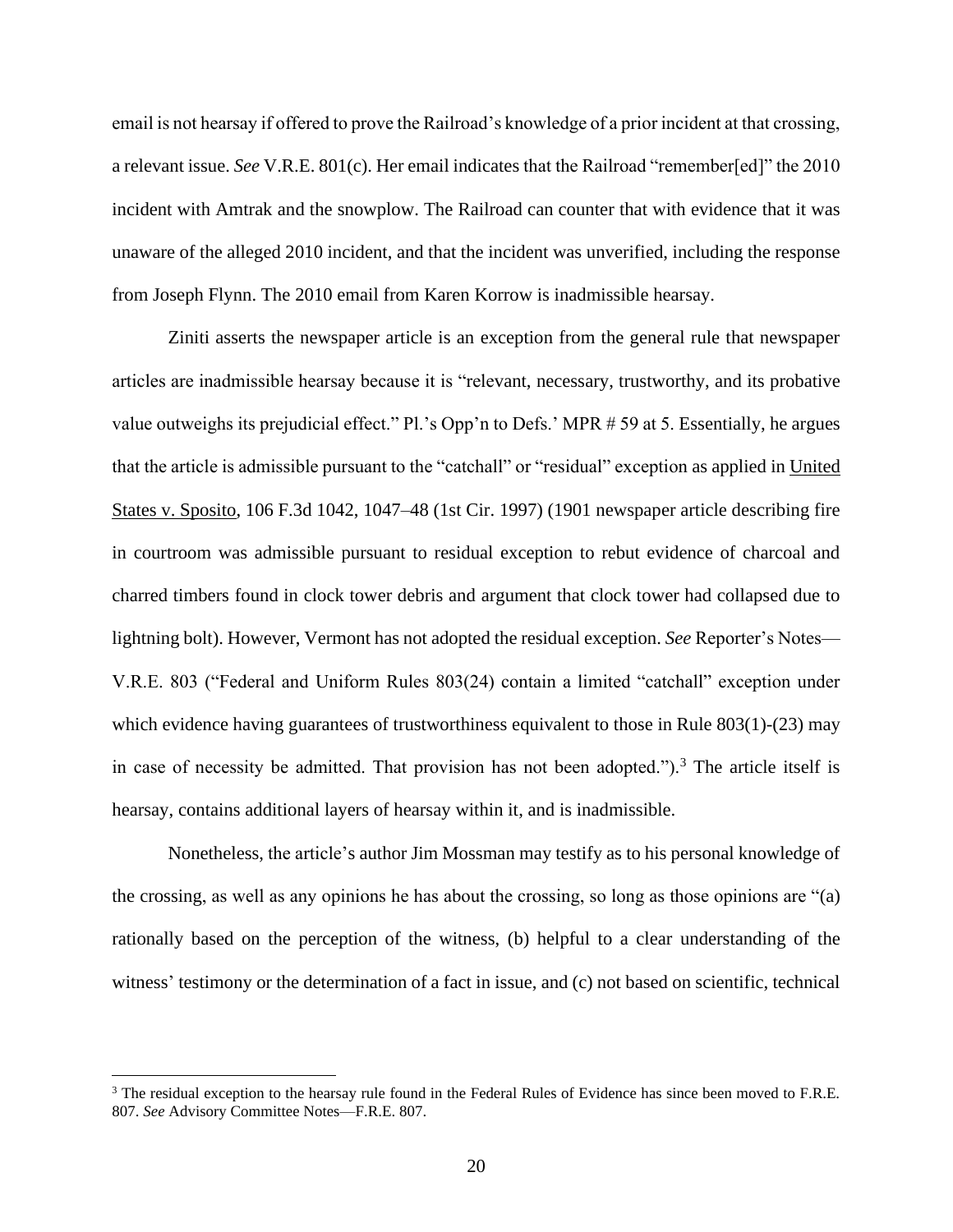or other specialized knowledge . . . ." V.R.E. 701. Before Mossman testifies, Ziniti's counsel shall specify for the Court exactly what Mossman will testify to, so as to avoid inadmissible hearsay.

### Ziniti's Potential Commission as Active Duty Military Officer (# 45, 61, and 65)

<span id="page-20-0"></span>Part of Ziniti's damages claim is for lost earning capacity. If not for the train collision, he argues, he would have commissioned as an active duty officer in the U.S. Army and served for 20 years. Ziniti seeks to preclude evidence that he *would not* have commissioned as an active duty military officer. The Railroad seeks to preclude evidence that Ziniti *would* have commissioned as an officer, as well as Ziniti's military expert Dennis McCarthy. In a related motion, the Railroad also seeks to strike affidavits by Norwich University professors with respect to Ziniti's likelihood to become a commissioned officer.

# Evidence that Ziniti Would Have Commissioned (Gen. McCarthy) (# 65)

<span id="page-20-1"></span>Evidence that Ziniti would have commissioned is offered to support his lost earning capacity claim. This court had the opportunity to address lost earning capacity arguments in another recent case. *See* Ruling on Motions in Limine, Brown v. State, No. 473-5-15 Cncv, at 6– 12 (Vt. Super. Ct. (Mar. 3, 2017) (Mello, J.). With respect to loss of earning capacity, the Supreme Court has explained:

> Loss of earning capacity is a proper element of damages to the plaintiff. This element of damages, like any other, must be proved, and enough facts must be shown to enable the jury to make an intelligent determination of the extent of his loss. Ordinarily, with an adult, this is to be shown by proof of what the party earned before the injury, and what he has been earning since. But his earnings in one employment are not a suitable basis for determining his earning capacity in another employment at the time of or after the injury.

Trombetta v. Champlain Valley Fruit Co., 117 Vt. 491, 494 (1953) (citations omitted); *see also* Melford v. S. V. Rossi Constr. Co., 131 Vt. 219, 223–24 (1973). A plaintiff is not precluded from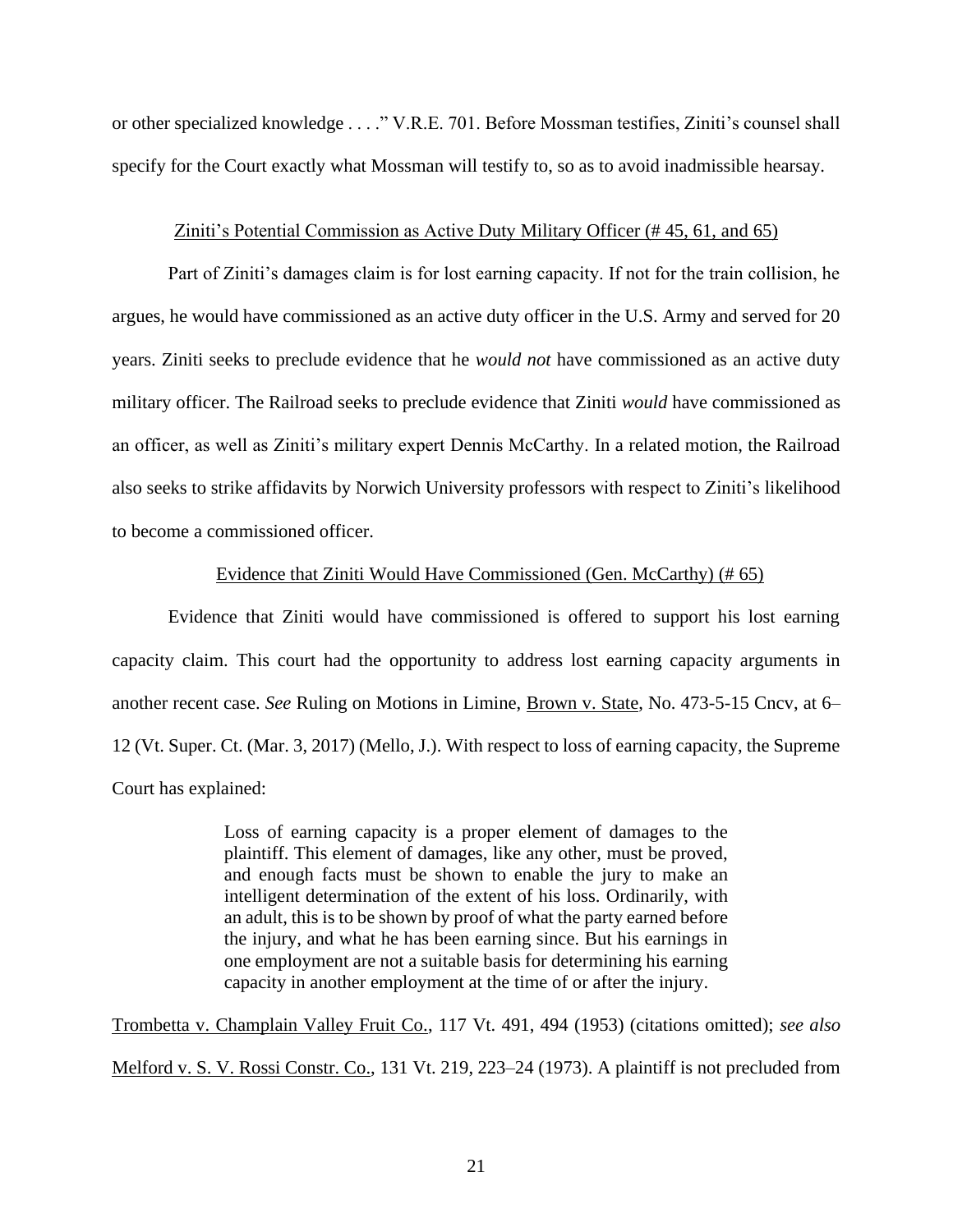seeking damages for lost earning capacity merely because the precise amount is difficult to compute or because he or she has not yet acquired an earning capacity. *See* Brueckner v. Norwich Univ., 169 Vt. 118, 128 (1999). But, like recovery for any type of damages, lost wages and earning capacity must be based on admissible evidence and not on undue speculation. *See* Deldebbio v. Blanchard, No. 2:06-CV-115, 2008 WL 2581080, at \*1–2 (D. Vt. June 26, 2008); Schnabel v. Nordic Toyota, Inc., 168 Vt. 354, 363 (1998) (quoting Haynes v. Golub Corp., 166 Vt. 228, 238 (1997)) ("when front pay is allowed, the damages must be 'limited to a reasonable period of time' and must not be 'speculative'").

Other courts have addressed cases where plaintiffs claim damages for loss of earning capacity based on their intention to change occupations (by starting a new occupation or returning to an old one). *See* Annotation, Admissibility, in Personal Injury or Death Action, of Evidence as to Injured Party's Intention to Enter Occupation Other than that Engaged in at Time of Injury or Death, 23 A.L.R.3d 1189 (originally published in 1969). "If the cases are to be reconciled at all, the result must be reached on the basis of the court's view of the likelihood that the plaintiff could enter the new occupation and intended to do so, a conclusion which depends upon the steps that have actually been taken to accomplish the change of occupation." 2 Stein on Personal Injury Damages § 6:15 (3d ed. Oct. 2016 update). As one federal district court has stated, "the test is not the age, preinjury occupation, nor the nature of the proposed profession, but rather the sufficiency of the plaintiff's evidence in showing his skill, likelihood of becoming a member of the profession and availability of work in that area." Hoffman v. Sterling Drug, Inc., 374 F. Supp. 850, 861 (M.D. Pa. 1974).

The closest Vermont case on point is Melford v. S. V. Rossi Constr. Co., 131 Vt. 219, 223– 24 (1973). The plaintiff there was a professional musician, who had studied music in college and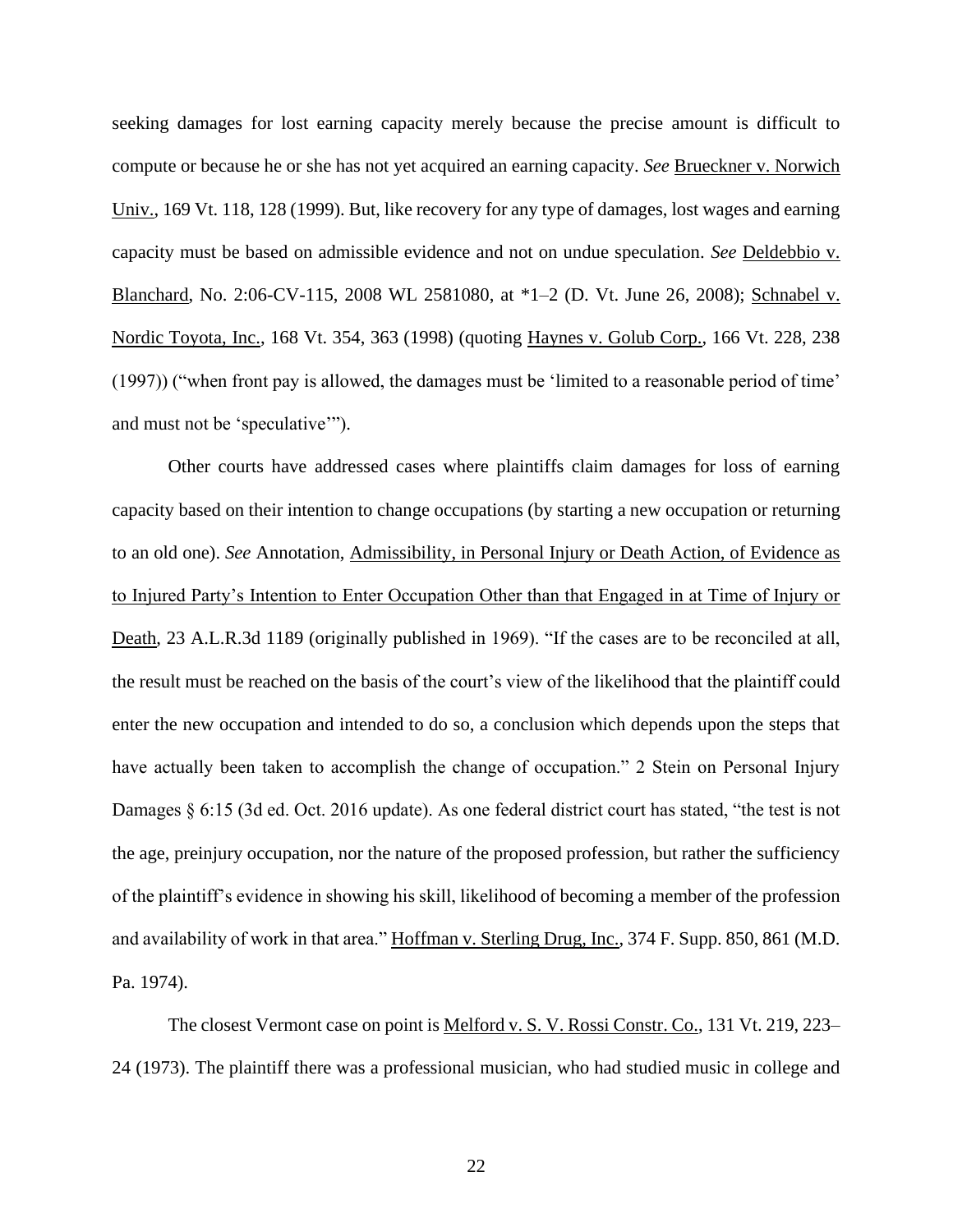had about ten years of experience in the field. He suffered a traumatic brain injury from an accident, which caused him to lose his sense of rhythm. At trial, he was permitted to testify about his intention to pursue a career as a studio musician as evidence of his lost future earning capacity, and to base his estimated future loss of earnings on what studio musicians earn. *See also* Deldebbio v. Blanchard, No. 2:06-CV-115, 2008 WL 2581080, at \*1–2 (D. Vt. June 26, 2008) (permitting plaintiff to testify about his pre-accident career goals and ambitions to obtain a master's degree in computer science and become a software engineer, steps taken to fulfill those goals, and delays experienced due to his injuries).

With respect to this case, a pertinent provision of the United States Code provides:

The Secretary of the Army shall ensure that a graduate of a senior military college who desires to serve as a commissioned officer on active duty upon graduation from the college, who is medically and physically qualified for active duty, and who is recommended for such duty by the professor of military science at the college, shall be assigned to active duty.

10 U.S.C. § 2111a(e)(1).<sup>4</sup> Despite that federal statute, the Railroad contends that to argue that Ziniti would have been commissioned as an Army officer and then spent 20 years on active duty is impermissibly speculative. The Railroad asserts there are too many variables in play affecting that determination. It claims there are no documents or records indicating that Ziniti passed the requirements for commission, or had actually been commissioned or offered commission. It further argues that:

- Ziniti submitted multiple applications for Reserve or National Guard duty, but not active duty;
- the Army's hiring needs at that time were decreasing because it was downsizing;
- the likelihood of a 20-year Army officer career cannot be predicted with certainty,
- an Army career could end at any time;
- according to a 2010 West Point study, the Army has poor officer retention rates;

<sup>4</sup> Norwich University is a senior military college. 10 U.S.C. § 2111a(f). It is undisputed that Ziniti was recommended to serve as an Army officer by the professor of military science at Norwich, and in fact graduated from Norwich in 2013.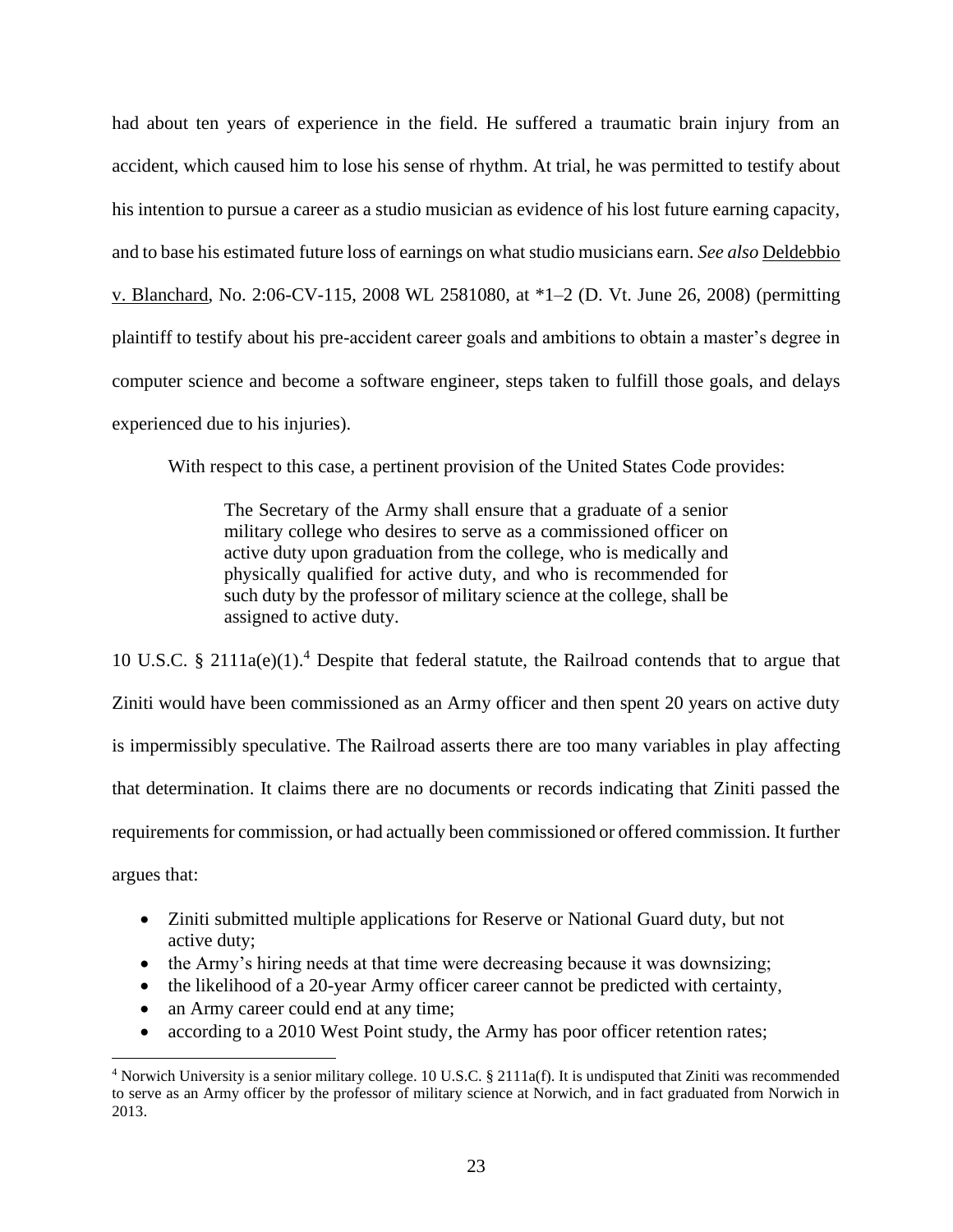- Ziniti was clearly medically disqualified due to his ADHD and a learning disability; and
- Ziniti withheld information about his ADHD and learning disability from the Army and ROTC.

In short, virtually all of the arguments posed by the Railroad go to the weight of the evidence, rather than its admissibility. Ziniti's argument that he would have been commissioned as an Army officer and spent 20 years on active duty is not unduly speculative. Ziniti's military expert, Lt. Gen. Dennis McCarthy, opines that based on his review of the records, Ziniti's participation in Army ROTC and the "Simultaneous Membership Program," and on Ziniti's stated intention, Ziniti would have commissioned as an Army officer upon graduation from Norwich University and served 20 years on active duty. While the Railroad undoubtedly has numerous options by which to impeach this testimony, that does not make it inadmissible. While it is true that an Army career can end at any time due to any number of unforeseen circumstances, the same can be said about any career or anything in life. The 2010 West Point study indicating poor officer retention rates could go both ways: it might suggest that a 20-year officer career is unlikely, or it might suggest that, because the Army has trouble retaining officers, someone who wants to be an officer for 20 years has a good chance of doing so due to lack of competition. Whether the Army's hiring needs in 2012 would have affected Ziniti's chances of commission or subsequent promotion is a factual question for the jury.

That Ziniti submitted multiple applications for Reserve or National Guard duty, but not active duty, also does not make McCarthy's opinion inadmissible. McCarthy noted Ziniti's participation and progress in ROTC and opined that, after ROTC is "obviously" commission in the Army. He submitted Reserve and National Guard applications after the accident, and after he had been disenrolled from ROTC. But his post-accident applications have little bearing on what he would have done had the accident never happened. Most importantly, Ziniti has stated that his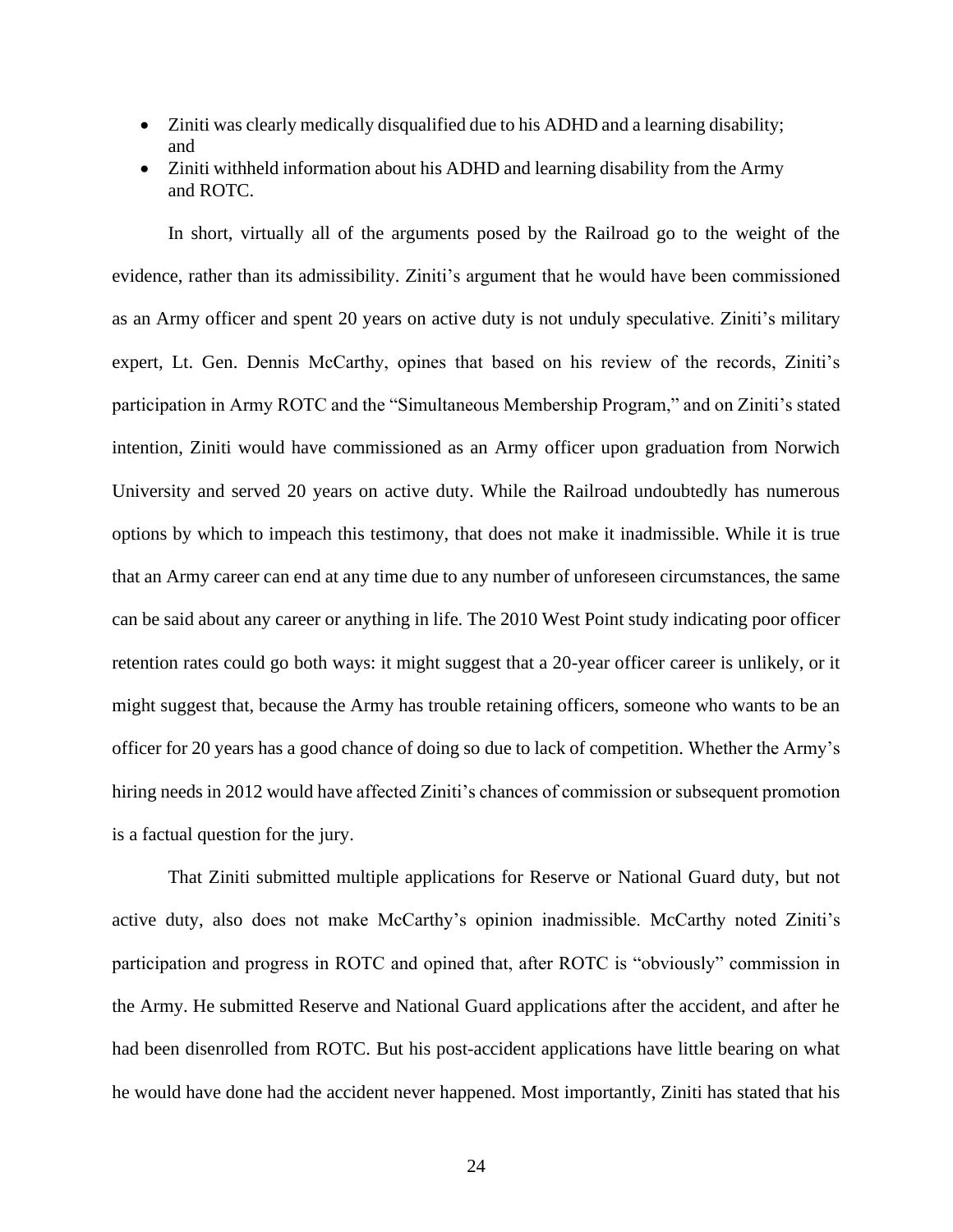intention was to commission as an active duty Army officer, and took steps to do that pre-accident, including attending Norwich University (a "senior military college") and participating in ROTC. He is not attempting to "urge the jury to peg [his] earning capacity to the salary of a world-class athlete, neuroscientist, or best-selling author just by testifying that is what [he] wanted to do." Licudine v. Cedars–Sinai Med. Ctr., 3 Cal. App. 5th 881, 894 (2016). Moreover, McCarthy's testimony further indicates that the greatest number of Army officers serve in the "active" component, as opposed to the Reserves or the Guard, and that even some officers in the Reserves and Guard are full-time.

The Railroad's most substantial argument is that Ziniti would not have commissioned because he was medically disqualified due to ADHD and a learning disability, and because he failed to disclose his learning disability to the Army or ROTC. The Railroad relies on the following Army regulation:

# **2–27.**

# **Learning, psychiatric and behavioral disorders**

a. Attention Deficit Disorder/Attention Deficit Hyperactivity Disorder (314), or Perceptual/Learning Disorder(s) (315) does not meet the standard, *unless applicant can demonstrate passing academic performance and there has been no use of medication(s) in the previous 12 months*.

b. Current or history of academic skills or perceptual defects (315) secondary to organic or functional mental disorders, including, but not limited to dyslexia, that interfere with school or employment, do not meet the standard. *Applicants demonstrating passing academic and* employment performance without utilization *recommendation of academic and/or work accommodations at any time in the previous 12 months may be qualified*.

Army Reg. 40-501, ¶ 2–27 (emphasis added). There is no dispute that Ziniti was diagnosed with

ADHD in grade school and again in 2007, and a learning disability in 2007. Those diagnoses

generally disqualify an Army candidate from meeting the required medical standard. However, as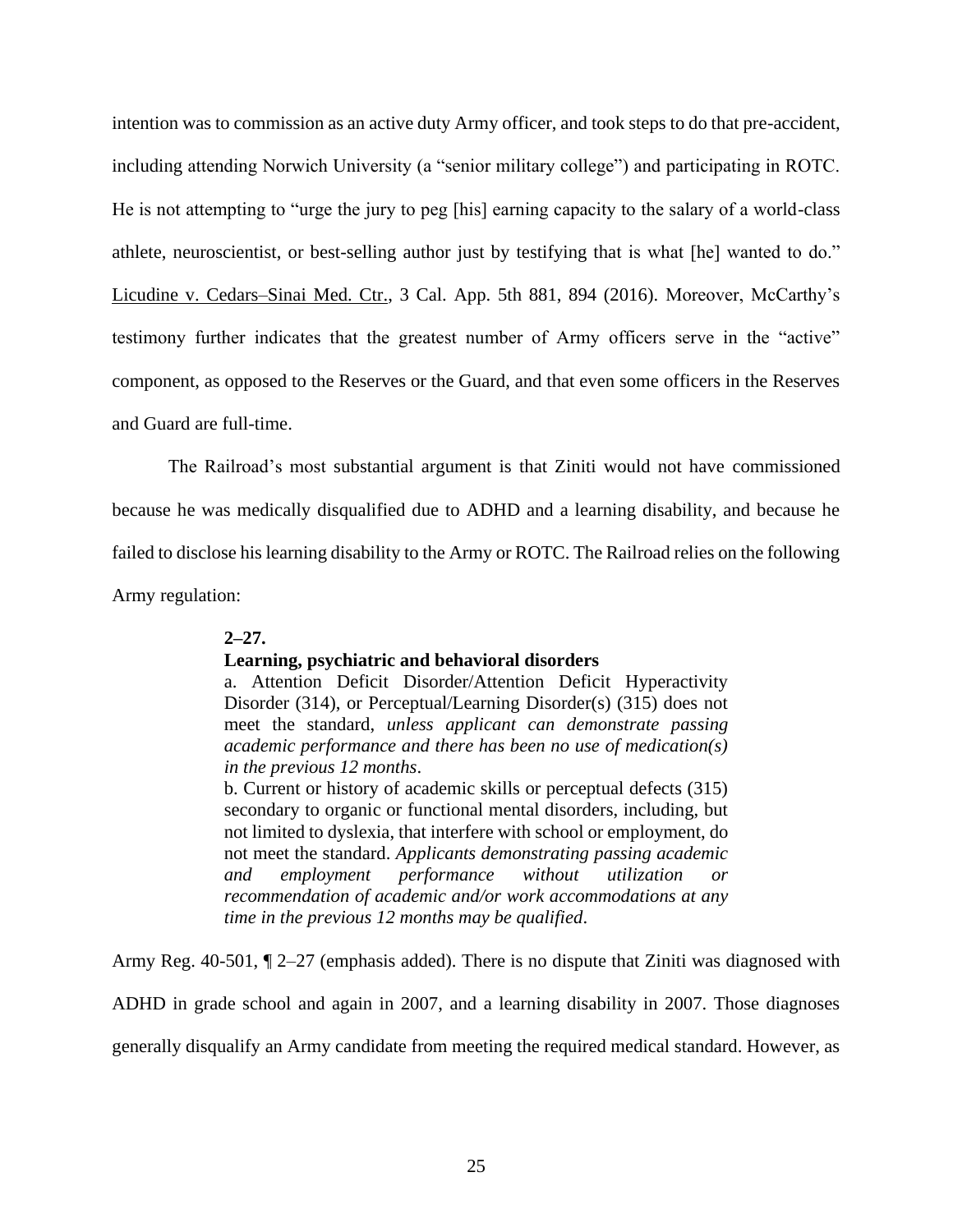the italicized portions in the above regulation clearly indicate, a candidate with those diagnoses may still be qualified if certain conditions are met.

While Ziniti's academic performance at Norwich was initially poor, his grades significantly improved prior to the accident, he made Dean's List for two semesters, and he graduated in 2013. He had stopped taking ADHD medication years prior. And, while he had an "Educational Profile" in effect throughout his tenure at Norwich indicating that he was entitled to certain academic accommodations if he requested them, evidence suggests that he last used academic accommodations in April 2011. Indeed, his improved academic performance indicates that those accommodations were no longer necessary.<sup>5</sup> An Army document suggests that the reason he was eventually denied a commission in 2013 was because of medication he was required to take due to a condition resulting from the crash. *See* Ex. 7 to MPR # 65. The evidence suggests that Ziniti might still have qualified for commission despite his ADHD and learning disability diagnoses.

The Railroad also contends that Ziniti was less than forthcoming about his learning disability diagnosis with respect to Norwich University's Department of Military Science, the Army, and the ROTC. It appears that Ziniti did not disclose his learning disability diagnosis on several commission application forms. However, Major Paul Stafford, an Assistant Professor of Military Science at Norwich who recruited Ziniti to become a cadet in the Army ROTC, states he was "aware that [Ziniti] had once been diagnosed as having ADHD and a related learning disability," and that he "believe[s] [Ziniti] was candid and forthcoming in his answers to physical examination questions about his physical and mental health history." Ex. 3 to Pl.'s Opp'n to MPR # 65 (Stafford Aff.) ¶ 7. Whether Ziniti was candid in disclosing his potentially disqualifying

<sup>&</sup>lt;sup>5</sup> Any post-accident testing accommodations as a result of injuries sustained in the crash are, of course, entirely irrelevant to whether he would have commissioned as an Army officer but for the accident.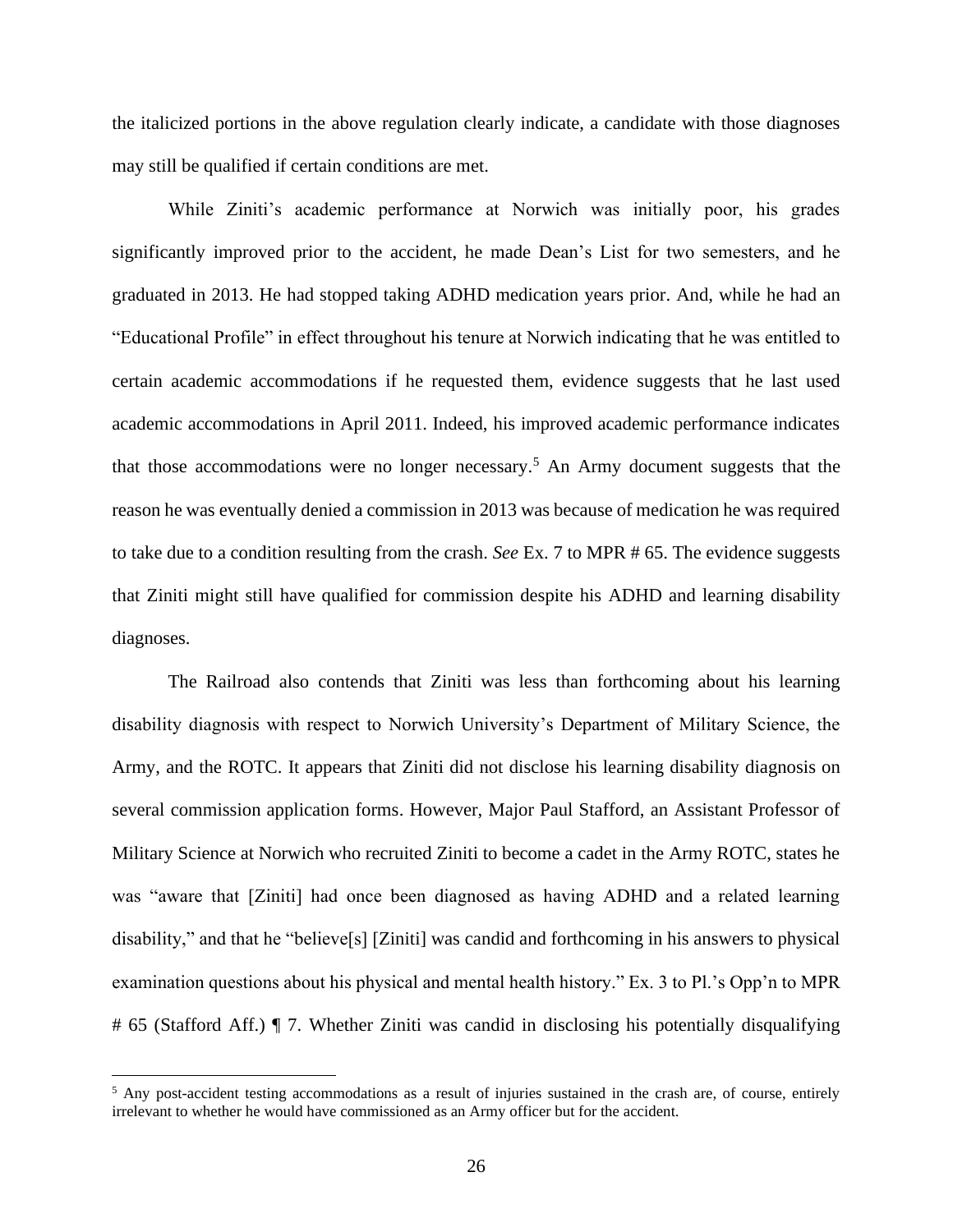mental health diagnoses, and whether that would affect his likelihood to commission as an Army officer, are matters of weight and credibility for the jury to decide.

Next, the Railroad challenges the reliability of General McCarthy as an expert witness, and requests a Daubert hearing. It asserts that McCarthy is not qualified to opine on regular Army commission standards, and specifically whether Ziniti was medically qualified to receive a commission. It further claims that McCarthy's opinions are not based on sufficient facts, reliable principles or methodology, or any principles reliably applied to the facts.

McCarthy served two years in the Army ROTC in college, and was commissioned in the Marine Corps in 1967. Subsequently, he spent time in Vietman, went to law school, and served in the Marine Judge Advocate Corps for two and a half years, including time as a prosecutor, defense counsel, and military judge. He served active duty in the Marines until 1978, when he accepted a reserve commission and entered private practice as a lawyer. From 2005 to 2009, McCarthy was the Executive Director of the Reserve Officer's Association, whose mission is to advise Congress and the American people on the defense needs of the United States. By the end of his military career, McCarthy had earned the rank of Lieutenant General. From 2009 to 2011, McCarthy served as Assistant Secretary of Defense for Reserve Affairs.

Although it was apparently never his primary responsibility, McCarthy testified that he has been in charge of some Army personnel matters. As Assistant Secretary of Defense, he had "substantial policy development responsibility" for all five branches of the Armed Forces, had occasions to "advise the Secretary on the employment of active duty Armed forces," and "worked closely" with "quite a number of active duty regular Army soldiers" who worked under him. Pl.'s Ex. 6 (McCarthy depo.) at 17:5–22. He also testified that he "implemented Army policy quite frequently with regard to fitness reports . . . dealing with regular Army soldiers" and had some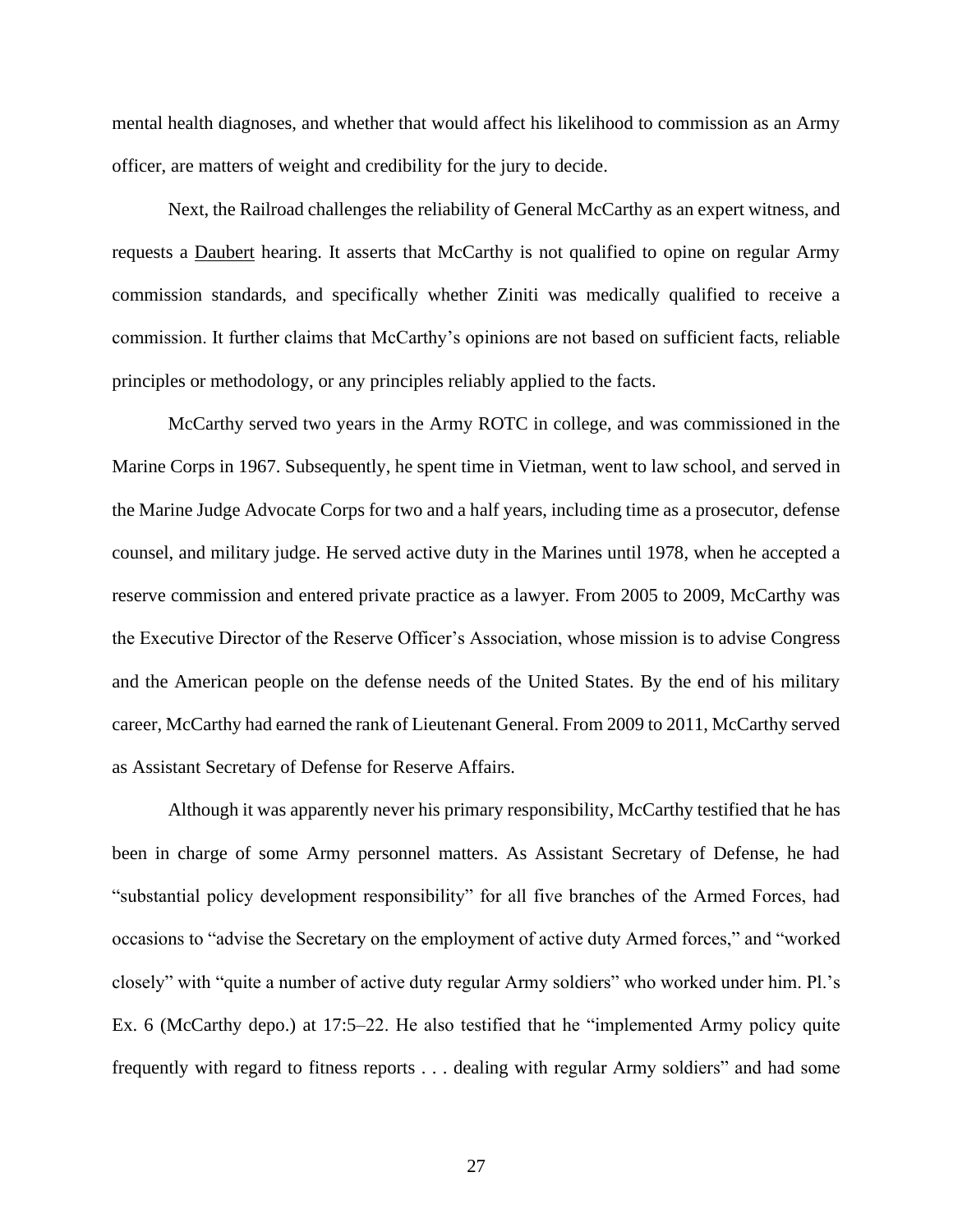familiarity with the Army's standards to evaluate his own subordinates who were in the regular Army. Id. at 19:15–20:10.

As to McCarthy's opinion, the following exchange occurred at deposition:

Q. Do you believe you're qualified to give an opinion as to whether or not a candidate such as Mr. Ziniti is qualified to receive a commission in the United States Army?

A. I believe I am qualified to interpret the military records and the military regulations and to render an opinion on that, yes.

Id. at 233:6–12. More specifically, it appears his opinion was based on the "Army's opinion that [Ziniti] was qualified," and his opinion was that Ziniti "appeared to be progressing satisfactorily in the ROTC program. There is no indication that he would not complete the ROTC program. And, therefore, I was prepared to conclude that he would get a commission." Id. at 234:21–235:5. McCarthy clarified that his opinion was based on his review of how Ziniti performed in ROTC, what Ziniti told him, and his interpretation of the Army records. Id. at 235:6–12. While McCarthy admitted there are no Army records explicitly stating that Ziniti was qualified, he observed that the Army made a record of disenrolling him after the accident, that there was no record of disenrolling him before then, and that he thought it was "fair to assume" from that that Ziniti "was actively progressing and satisfactorily meeting their requirements." Id. at 236:13–19.

The Railroad specifically challenges McCarthy based on his concession that he is not qualified to opine whether the specific academic accommodations available to Ziniti would have disqualified Ziniti under an Army regulation. McCarthy stated that an Army medical officer would be the best person to make those decisions. However, his concession that he is not qualified to render an opinion on that specific issue does not make his opinions and testimony inadmissible. His opinion is that, based on his review of the records and Ziniti's performance in ROTC, the Army had decided to commission him. He is qualified to offer that opinion based on his experience.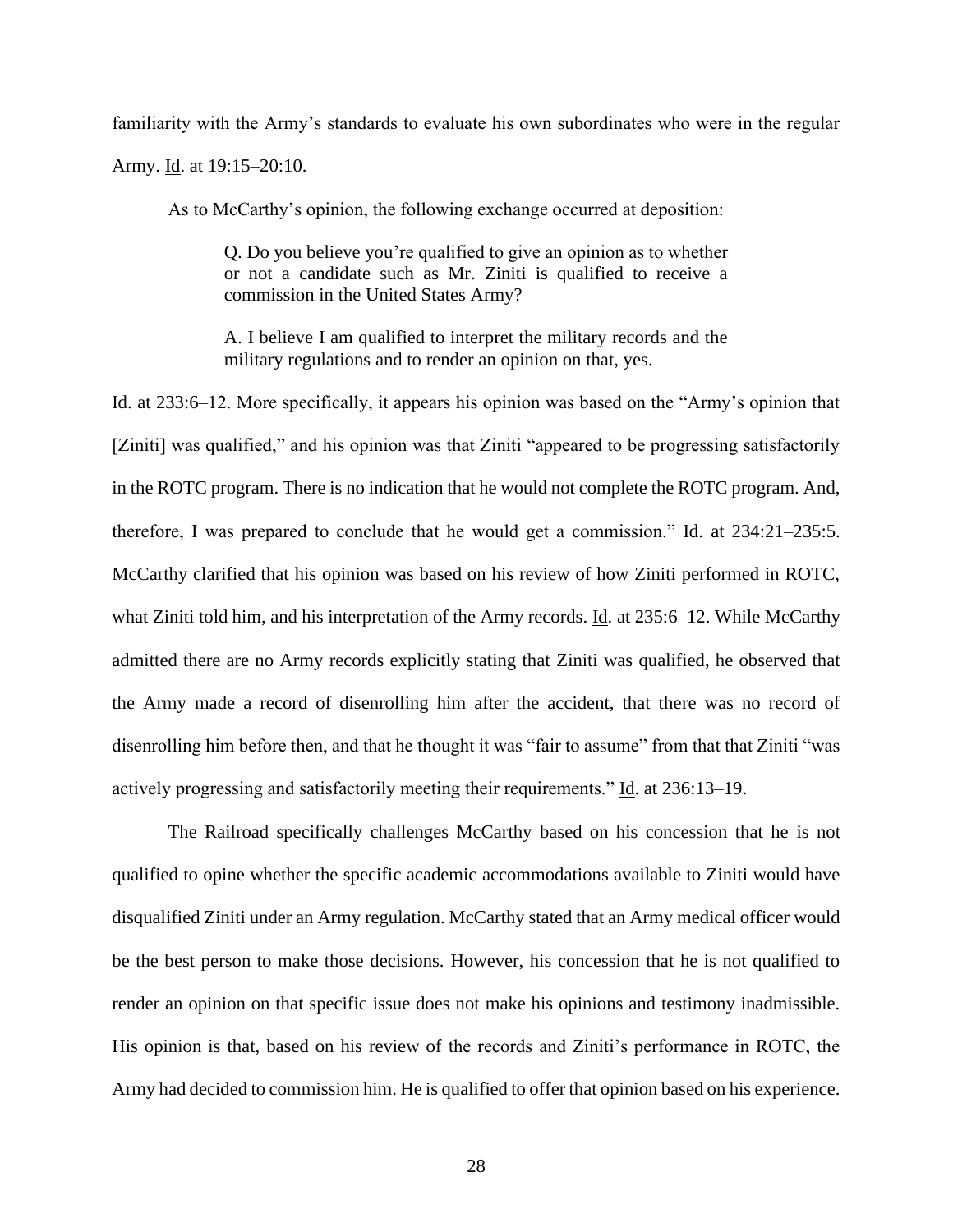He is also qualified to opine that Ziniti likely would have been promoted and served a 20-year career as an officer, and as to the compensation Ziniti would have received in that career. The Railroad will have ample opportunity to attack McCarthy's credibility and the weight of his opinion through cross-examination. The court denies the Railroad's motion to preclude (1) evidence that Ziniti would have commissioned as an Army officer and (2) General McCarthy (# 65). A Daubert hearing is unnecessary.

### Evidence that Ziniti Would Not have Commissioned (Gen. Bromberg) (# 45)

<span id="page-28-0"></span>Ziniti seeks to exclude evidence that he would not have commissioned as an active duty military officer, specifically through the Railroad's military expert General Howard Bromberg (# 45). General Bromberg opines that Ziniti would *not* have commissioned because of ADHD and a learning disability. Under the applicable regulation, it appears the Army has some degree of discretion in qualifying candidates who have a history of those diagnoses if the candidates no longer take medication and have recently made satisfactory academic progress without accommodations. To the extent there is an element of discretion there, Bromberg can certainly testify that the Army would have exercised its discretion *not* to commission Ziniti due to disqualifying medical factors. Ziniti's motion to exclude evidence that he would not have commissioned (# 45) is denied.

### Norwich University Military Affidavits (Schneider, Smith, and Stafford) (# 61)

<span id="page-28-1"></span>The Railroad also seeks to strike affidavits of three Norwich University military officials, and to exclude their opinion testimony (# 61). In support of his motion in limine to exclude evidence that he would not have commissioned as an Army officer, Ziniti offered affidavits from Rear Admiral Richard Schneider, PhD (President of Norwich University), Colonel Stephen Smith (Professor of Military Science at Norwich), and Major Paul Stafford (Assistant Professor of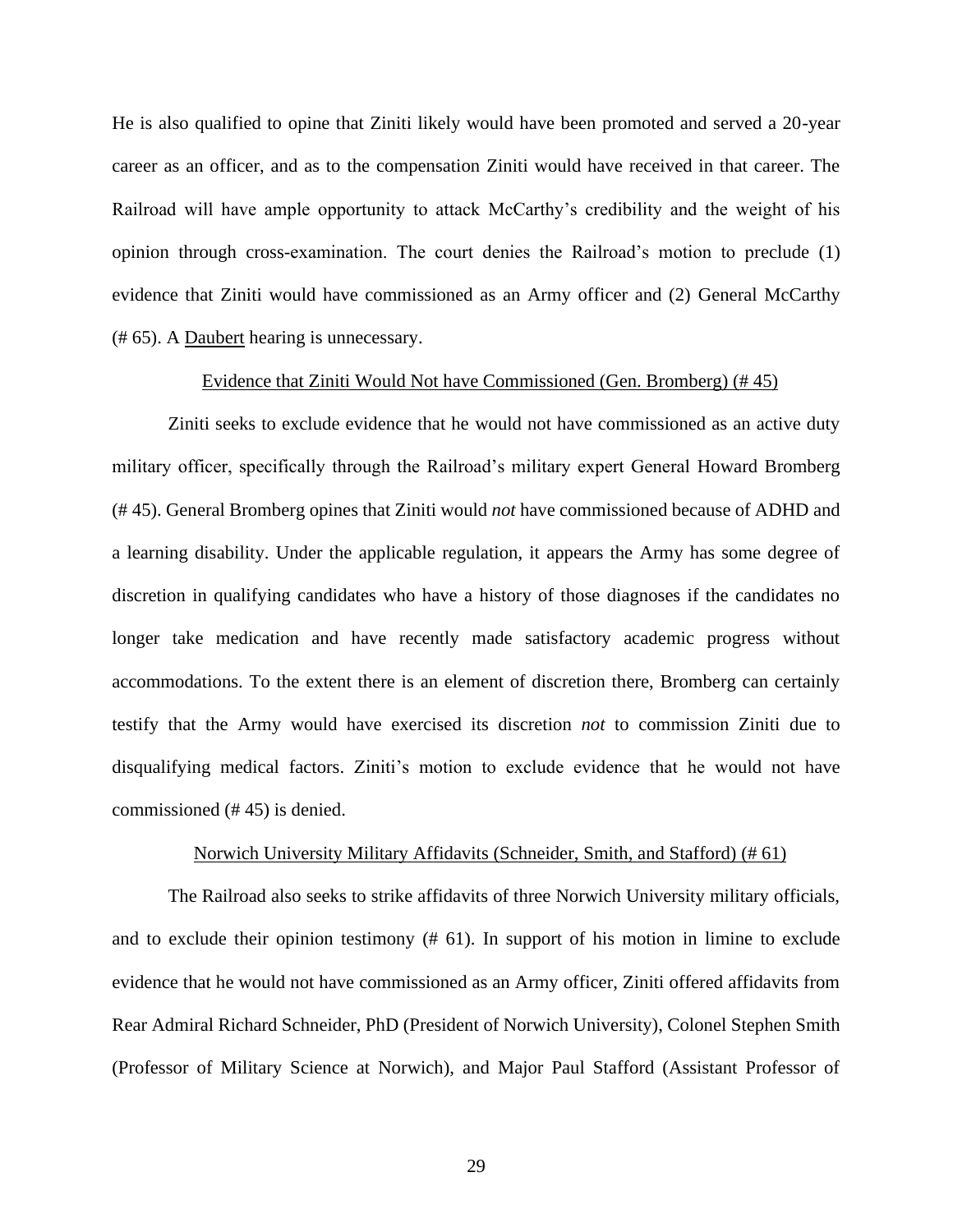Military Science at Norwich). Those affidavits generally state that his academic grades and physical fitness improved dramatically throughout his tenure at Norwich, and that he would have been a successful officer. Specifically, Major Stafford states that he was aware of Ziniti's ADHD and learning ability, and Ziniti was candid and forthcoming in his answers to questions about his physical and mental health history, that he did not use or need testing accommodations in his ROTC classes, that the accommodations he used did not disqualify him from commissioning, and that he "had the mental ability to serve successfully as an Army officer" and to "be promoted within his peer group." Major Stafford further states that Ziniti expressed an intention and desire to serve on active duty, and that in October 2011 he was on track to be commissioned in 2012 if he graduated and passed physical requirements.

The Railroad contends that those affidavits represent improper expert opinions that were not disclosed in accordance with Rule 26, and that it had no opportunity to depose those witnesses. Rule 26(b)(4), however, which permits discovery of experts, "applies only to 'facts known and opinions held' that were 'acquired or developed in anticipation of litigation or for trial.'" Reporter's Notes—V.R.C.P. 26. Accordingly, "[a]n expert whose knowledge or opinions are relevant because of his participation in the events giving rise to suit should be treated for discovery purposes as an ordinary witness."

The knowledge and opinions of Admiral Schneider, Col. Smith, and Maj. Stafford are relevant because of their participation in the events giving rise to the suit. They all knew Ziniti before the lawsuit and even before the 2011 accident. The "facts known and opinions held" by them were not "acquired or developed in anticipation of litigation or for trial." Rather, their opinions and knowledge of relevant facts are based on interactions with Ziniti and their work at Norwich University. Nor were they ever treated as expert witnesses. Thus, they should be treated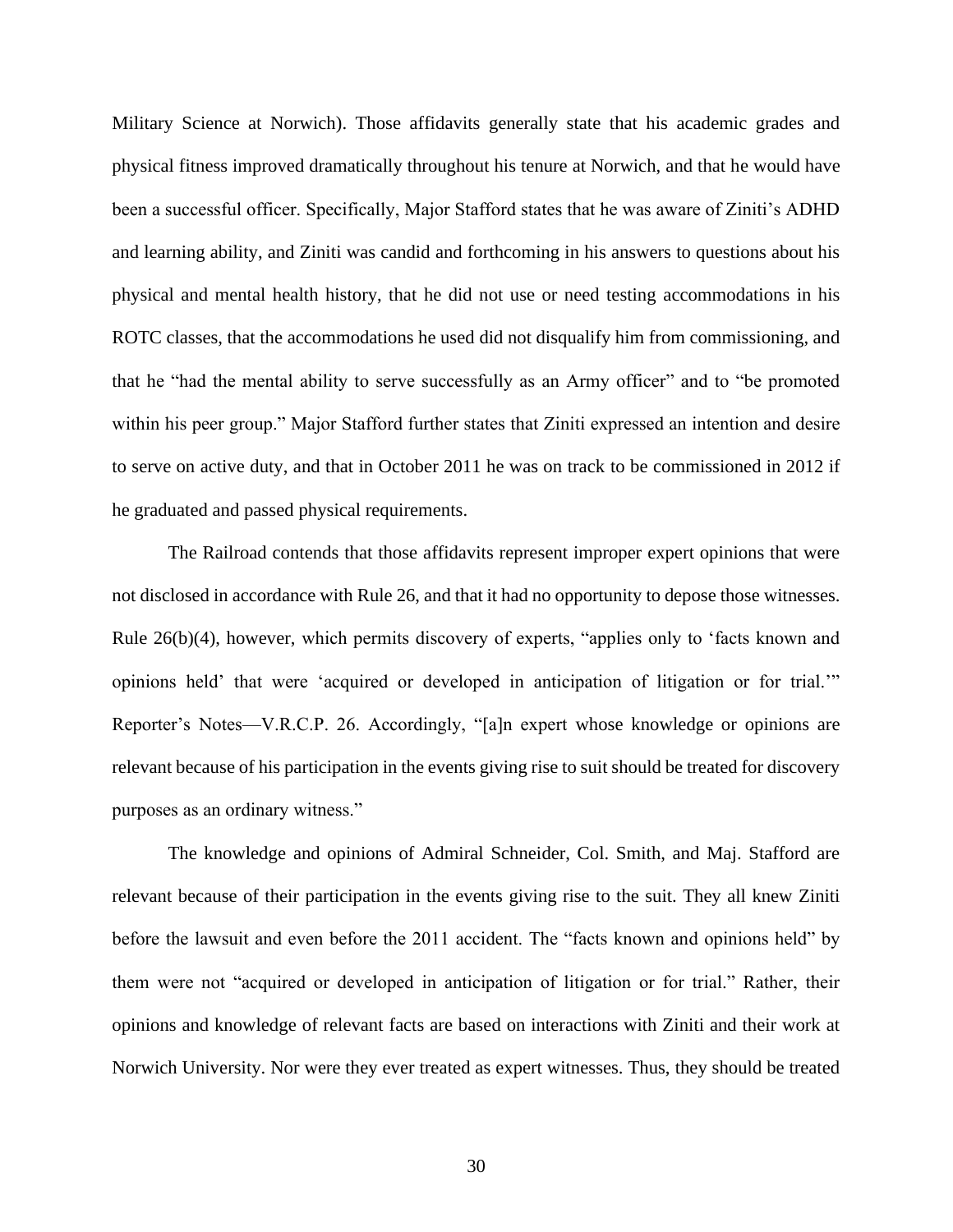for discovery purposes as ordinary witnesses, and Rule 26(b)(4) does not apply. While the Railroad claims they were denied the opportunity to depose these three witnesses, there was nothing preventing the Railroad from contacting those witnesses or deposing them during discovery. All three were clearly identified as fact witnesses early on in the process. Indeed, in an interrogatory response, the Railroad itself even identified Col. Smith and Maj. Stafford as "potential witnesses" that it "may call to testify at trial[.]" Ex. 8 to MPR # 61. The Railroad's motion to strike these affidavits and preclude opinion testimony from these witnesses (# 61) is denied. Any challenge to their factual knowledge or opinions can be explored at trial through cross-examination.

#### Ziniti's Social Media Postings and Comments (# 43 and 64)

<span id="page-30-0"></span>Ziniti seeks to exclude evidence of what he calls "irrelevant and prejudicial" postings and comments that he and others made on social media. (#43). The Railroad seeks to admit those postings and comments, as well as content on certain other Internet websites. (#64).

The Internet evidence falls into several broad categories. The Facebook posts by Ziniti involving political and social commentary include a couple of derogatory posts about former President Barack Obama, a post critical of Massachusetts Senator Elizabeth Warren, a post supporting Ted Nugent and telling the "liberal media" to "fuck off," a post calling someone "gay," and a post consisting of a nonsensical collection of swears and other derogatory words posted in what appears to be a Facebook "group" titled "aww fuck it, i love to swear." The majority of these were apparently made between 2007, when Ziniti was still in high school, and 2009, more than two years before the crash and before he would have commissioned. The Railroad argues that these posts suggest that Ziniti is racist, homophobic, prejudicial towards women, and critical of his potential commander-in-chief, and therefore go toward his character and fitness to be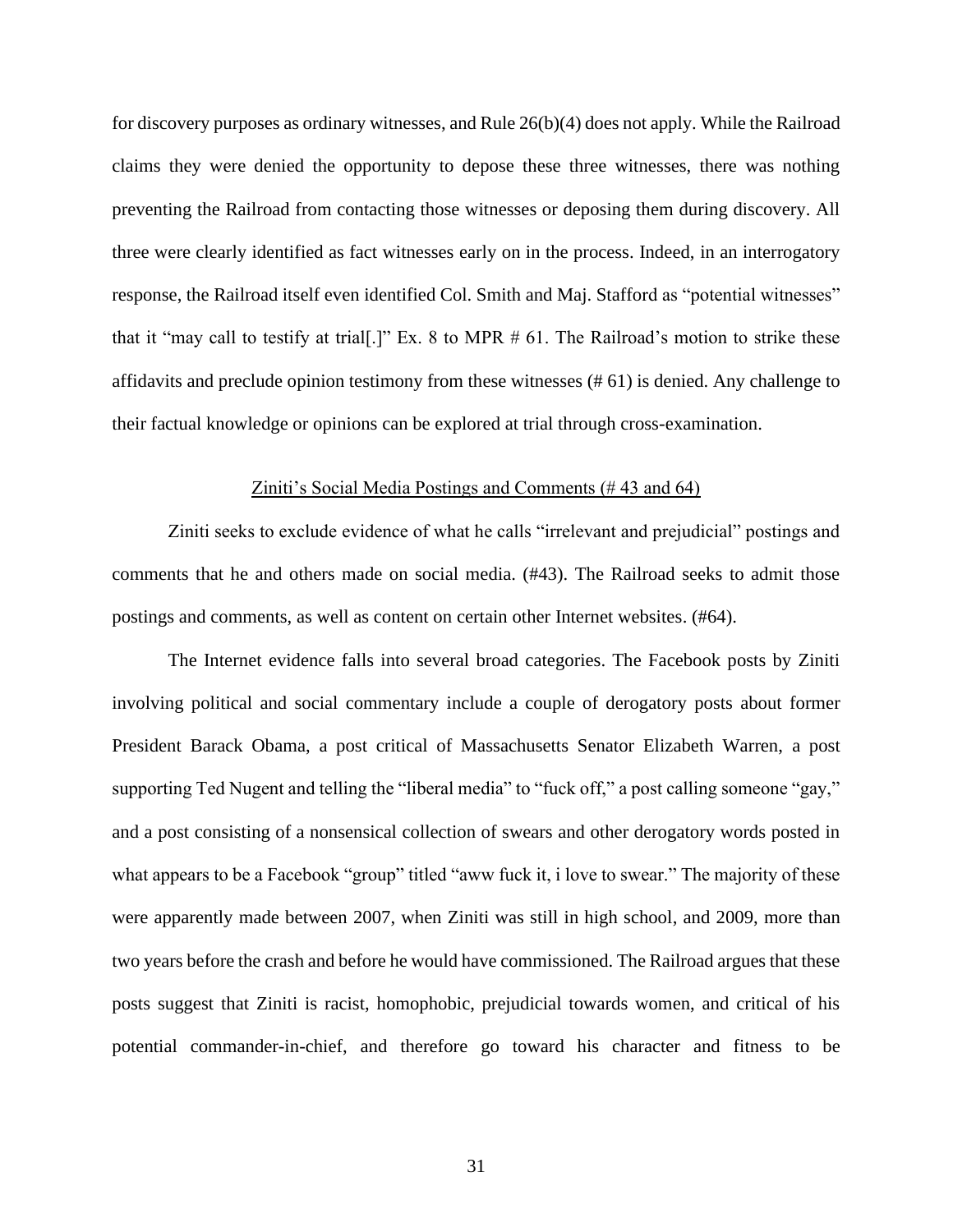commissioned and serve successfully as a military officer. The Railroad also contends they might explain his inability to obtain gainful employment.

The 2012 posts about Elizabeth Warren and Ted Nugent appear to be relatively innocuous statements of Ziniti's political views, and are irrelevant. The two posts from 2007 when Ziniti was still in high school are simply too remote to be of probative value, and any minimal probative value they might have is substantially outweighed by the danger of unfair prejudice, confusion of the issues, or misleading the jury. *See* V.R.E. 403. While the postings from 2008 and 2009 about President Obama would appear to reflect on Ziniti's character to serve in the military, as they were made after he began his tenure at Norwich University, there is simply no evidence that the Army would have discovered these in the vetting process. The court will leave open the possibility that those specific posts may be admissible, provided that the Railroad can authenticate them and produce some evidence that they would have been discovered by the Army during the vetting process. The notion that any of the political posts discussed above might explain Ziniti's inability to obtain gainful employment is purely speculative.

Another post consists of Ziniti's "friend's" comment suggesting that Ziniti was listening to the Metallica song "Creeping Death" when he was hit by the train. The Railroad apparently wants to use that comment to insinuate that Ziniti was listening to loud heavy metal music shortly before the crash. The Railroad can ask Ziniti if he normally listens to loud music, and if he remembers listening to loud music just before the crash. But the "friend's" Facebook comment is totally irrelevant hearsay and will be precluded.

Next is a series of posts, comments, and photos by Ziniti and others joking about or making light of the crash. The Railroad claims these go to his damages, in that they rebut the idea he suffered emotional harm from the crash. Any comments by people other than Ziniti are hearsay

32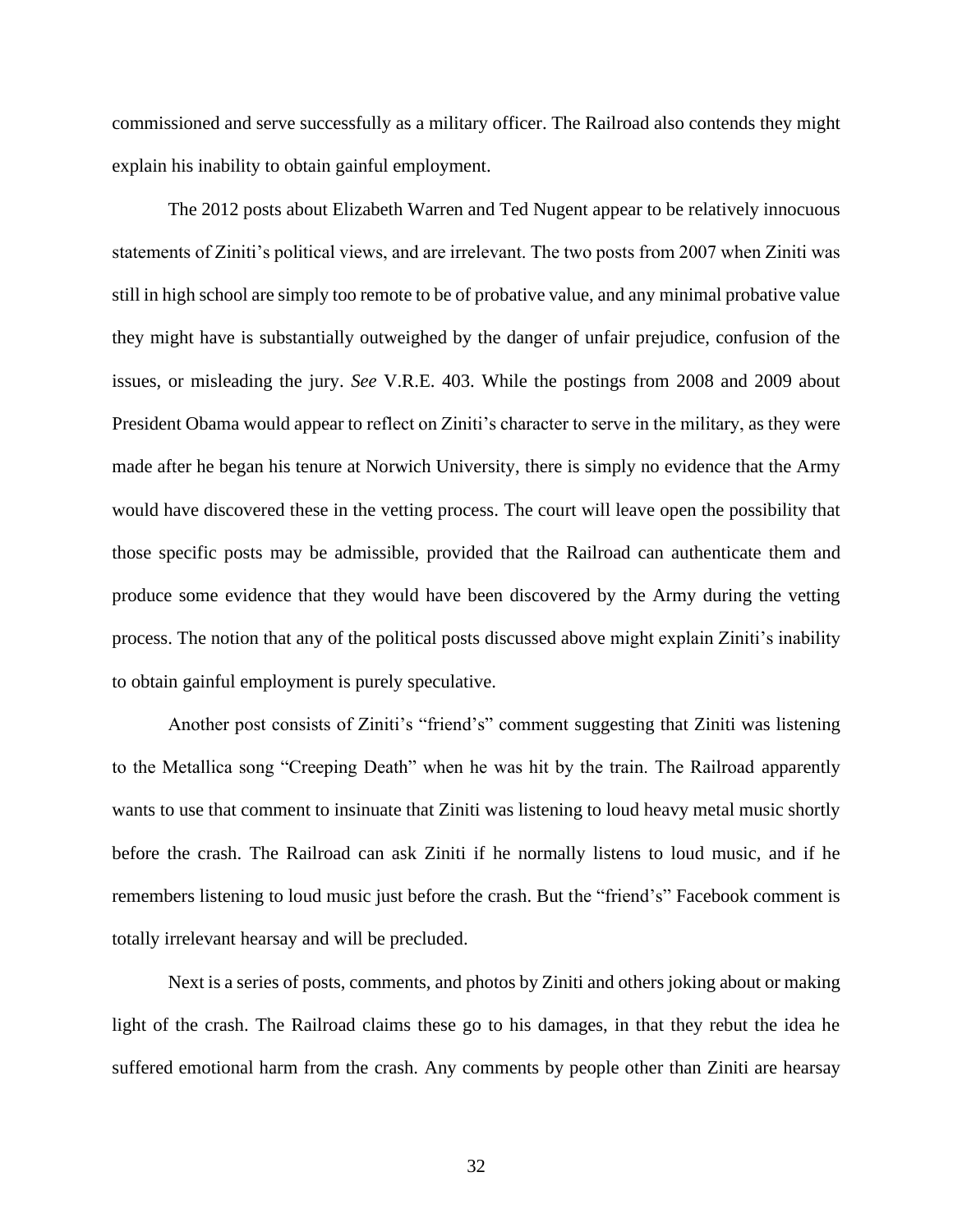and completely irrelevant. The posts and comments by Ziniti may be of limited probative value, as they would tend to rebut his emotional damages claim, and are not unduly prejudicial. The same can be said for the picture of Ziniti reading a train magazine. The court will allow posts and comments by Ziniti where he appears to be joking about or making light of the crash, provided the Railroad can authenticate those posts and comments. Similarly, the court will allow the photograph of Ziniti reading a train magazine, so long as a witness authenticates the photograph.

Next, there are Facebook posts about Ziniti's recovery and social activities in the months and years following the crash. Again, any comments posted by people other than Ziniti are hearsay. The Railroad can call those people to testify about their knowledge of Ziniti's recovery and social activities following the crash. A limited number of Ziniti's posts on this topic may be relevant and admissible, provided they are authenticated. Additionally, the photographs of Ziniti participating in marathons are also relevant and may be admissible, provided a witness can authenticate the photographs.

The Railroad also wants to use portions of Ziniti's LinkedIn profile, namely a comment by a fellow Norwich student praising Ziniti's work on the Corps Honor Committee in his senior year at Norwich, and the fact that others have "endorsed" him as having certain skills. The Railroad contends these rebut the argument that Ziniti lacks vocational skills due to the crash. This is all hearsay. The Railroad can call the people who made that comment and those endorsements, and examine them on their knowledge of Ziniti's vocational skills.

A testimonial on Norwich University's Career and Internship Center webpage reads:

*"The Career Center helped me update my resume each year and coached me on proper interview technique, which allowed me to be prepared for any question an employer may ask!"*– **Matt Ziniti, Business Management '13 (Corps)**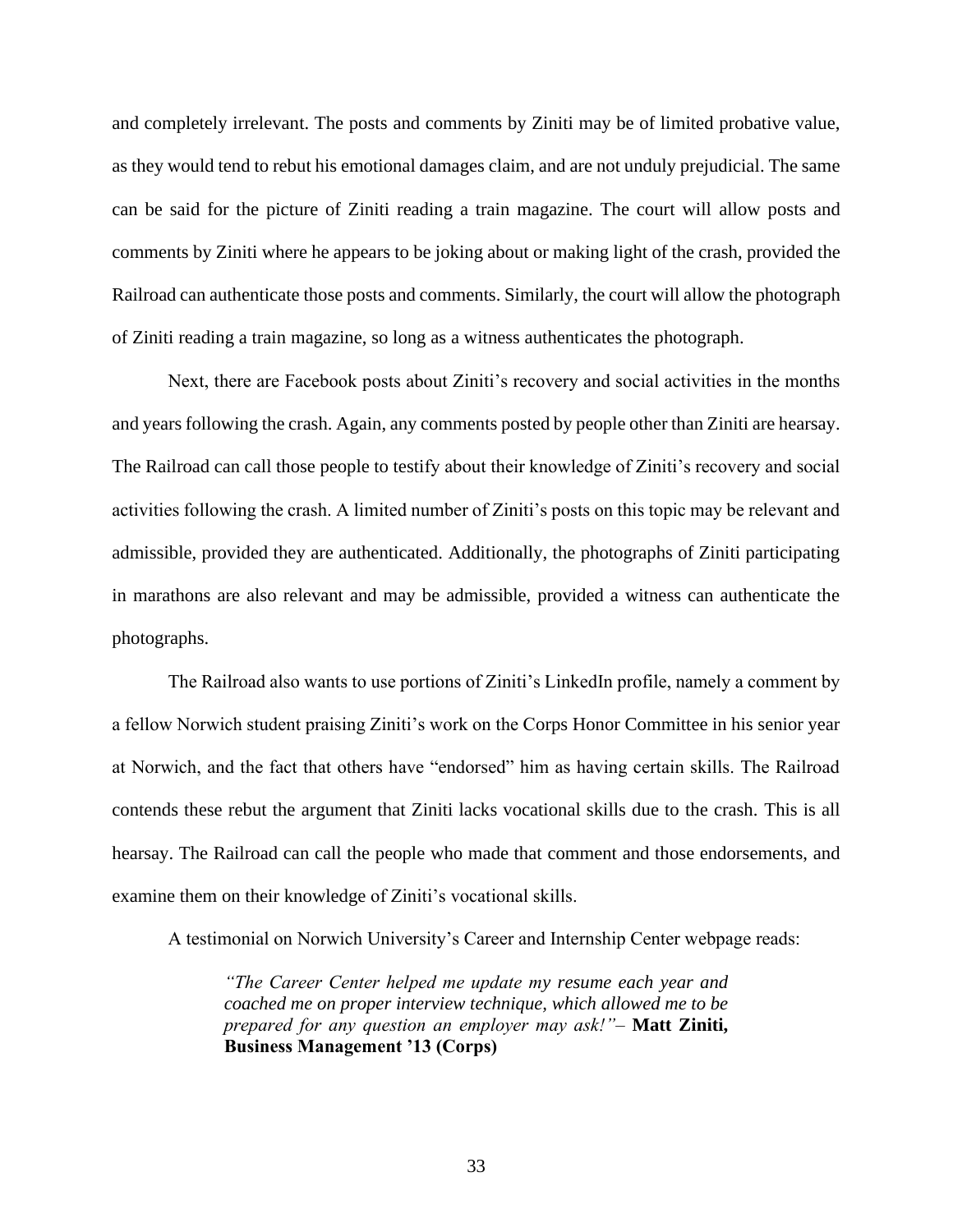The testimonial is placed next to what is apparently a photograph of Ziniti. As this appears to be a statement by Ziniti, it is relevant because it goes to his vocational skills. It is admissible so long as the Railroad can authenticate it.

Finally, the Railroad seeks to admit evidence from two wedding websites involving weddings that Ziniti apparently attended in 2016 and 2017, years after the crash. One of these websites includes a description of Ziniti, written by an unidentified person, that Ziniti has a "love/hate relationship with trains." The Railroad can ask Ziniti if he attended weddings postaccident, and if he has a love/hate relationship with trains. But anything from the wedding websites is hearsay, has no probative value, and will be excluded.

The court has stated that some of the Internet posts, comments, and photographs discussed above may be admissible. However, before trial, the Railroad's counsel shall show the court and Ziniti's counsel exactly which posts, comments, and photographs it intends to introduce in accordance with the court's ruling here. That will allow both parties and the court to resolve any last-minute issues regarding that evidence.

Regarding authentication, "[t]he requirement of authentication or identification as a condition precedent to admissibility is satisfied by evidence sufficient to support a finding that the matter in question is what its proponent claims. V.R.E. 901. Other courts have treated authentication of social media evidence no differently than other writings. *See*, *e.g.*, State v. Hannah, 448 N.J. Super. 78, 90–91 (App. Div. 2016) (applying traditional rules of authentication to social media postings); Sublet v. State, 442 Md. 632 (2015); United States v. Vayner, 769 F.3d 125, 131–33 (2d Cir. 2014); People v. Valdez, 201 Cal. App. 4th 1429, 1435 (2011); Tienda v. State, 358 S.W.3d 633, 642–47 (Tex. Crim. App. 2012); *cf*. State v. Lawrence, 2013 VT 55, ¶¶ 9– 14, 194 Vt. 315 (affirming trial court's denial of defendant's motion for new trial where "evidence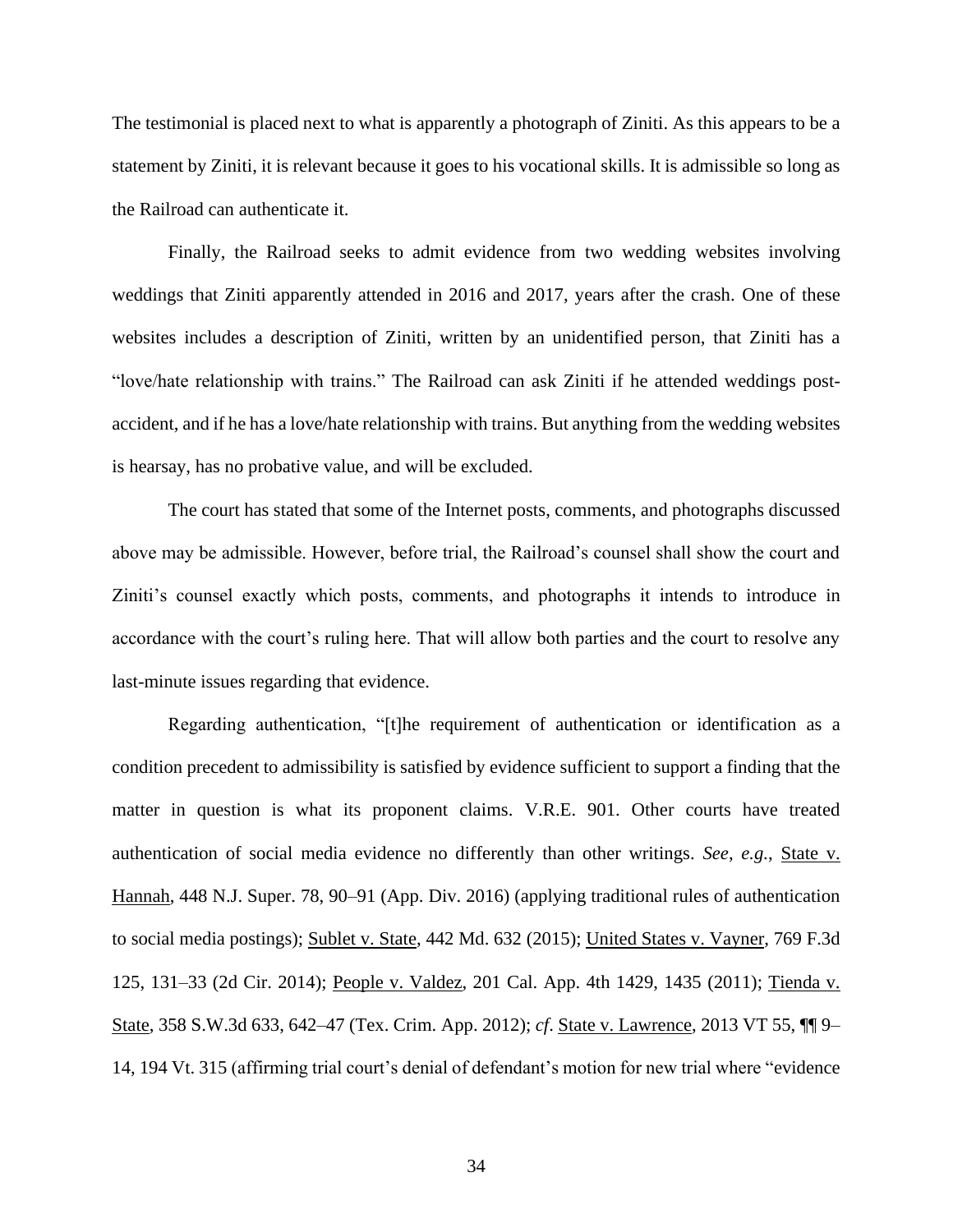of a post on the complainant's unsecure MySpace page offer[ed] only speculation as to authorship" because "an adverse witness in the case had access to complainant's MySpace page for the purpose of posting messages, and . . . post itself did not include information that tended to show that complainant, as opposed to the friend, was the author").

Direct proof of authentication, such as Ziniti admitting that he authored the posts, is not required. Hannah, 448 N.J. Super. at 90. Authentication may be established by circumstantial evidence, such as distinctive characteristics or intimate knowledge known only to that person. Id.; Valdez, 201 Cal. App. 4th at 1435 ("The author's testimony is not required to authenticate a document; instead, its authenticity may be established by the contents of the writing or by other means") (citations omitted). "As long as the evidence would support a finding of authenticity, the writing is admissible. The fact conflicting inferences can be drawn regarding authenticity goes to the document's weight as evidence, not its admissibility." Valdez, 201 Cal. App. 4th at 1435.

The court cannot make a definite ruling on authentication right now, because "[e]vidence may be authenticated in many ways, and as with any piece of evidence whose authenticity is in question, the 'type and quantum' of evidence necessary to authenticate a web page will always depend on context." Vayner, 769 F.3d at 133. However, the court will adhere to the general rules of authentication, as expressed above, in determining whether Ziniti's social media posts and comments can be authenticated. At trial, the Railroad must produce evidence sufficient to support a finding that the posts and comments are what it claims they are.

#### Permanent Cognitive Deficiencies (# 62)

<span id="page-34-0"></span>The Railroad next seeks to exclude any evidence that Ziniti suffers permanent cognitive deficiencies as a result of the accident. Specifically, the Railroad argues that there is no expert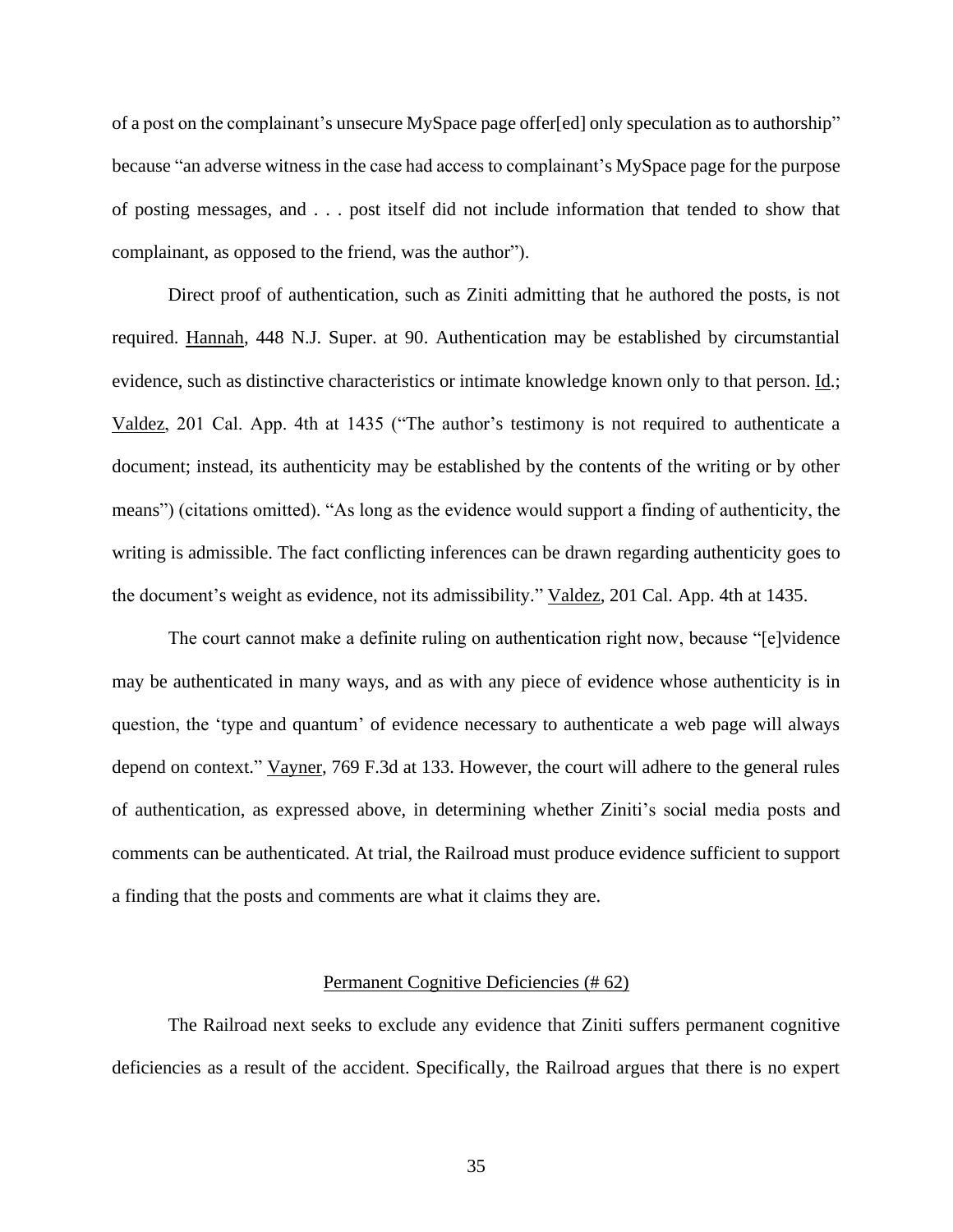medical testimony that Ziniti has permanent cognitive defects as a result of the accident rather than his preexisting ADHD. At the same time, the Railroad moves to exclude testimony by Ziniti's expert neurologist, Dr. Randall Benson, as unreliable under Daubert and Rule 702.

The Railroad points to an August 20, 2013 letter written by Ziniti's treating neuropsychologist, Dr. Otto, in support of Ziniti's Army officer candidacy, stating: "Based on my most recent evaluation and reports of functioning, [Ziniti] does not demonstrate any clear decline in cognitive functioning from his baseline prior to his injury." Ex. A to MPR # 62. Dr. Otto examined Ziniti again in 2015 and subsequently opined that, although Ziniti "appeared to return to baseline in some areas," there were "some residual cognitive impairments that were evident." Otto dep. at 37:11–13, 66:21–24. He indicated that the areas where Ziniti did not return to "baseline" were the same areas of functioning that could have been affected by his ADHD. Id. at 66:25–67:19. The residual impairments described by Dr. Otto include difficulties in working memory on some tasks, higher-level attention, word retrieval, recall of new visual information, reasoning and cognitive flexibility, mild impulsivity, anxiety, and irritability. Id. at 34:14–38:8. Dr. Otto's testimony does not clearly link those residual defects to the accident. He testified that he could not opine to a reasonable degree of medical certainty that Ziniti has cognitive defects that were related to the accident. Id. at 75–77. He stated that those defects could have been related to the pre-existing ADHD, and that he couldn't rule out the accident as a contributing cause. Id.

Dr. Katz, Ziniti's treating neurologist, testified that in his most recent examination of Ziniti on May 5, 2015, Ziniti presented with difficulty managing at work, ongoing problems with job choices, and emotional changes such as getting angry easily and frequently. Dr. Katz recommended vocational rehabilitation counseling. Dr. Katz opined that those issues were

36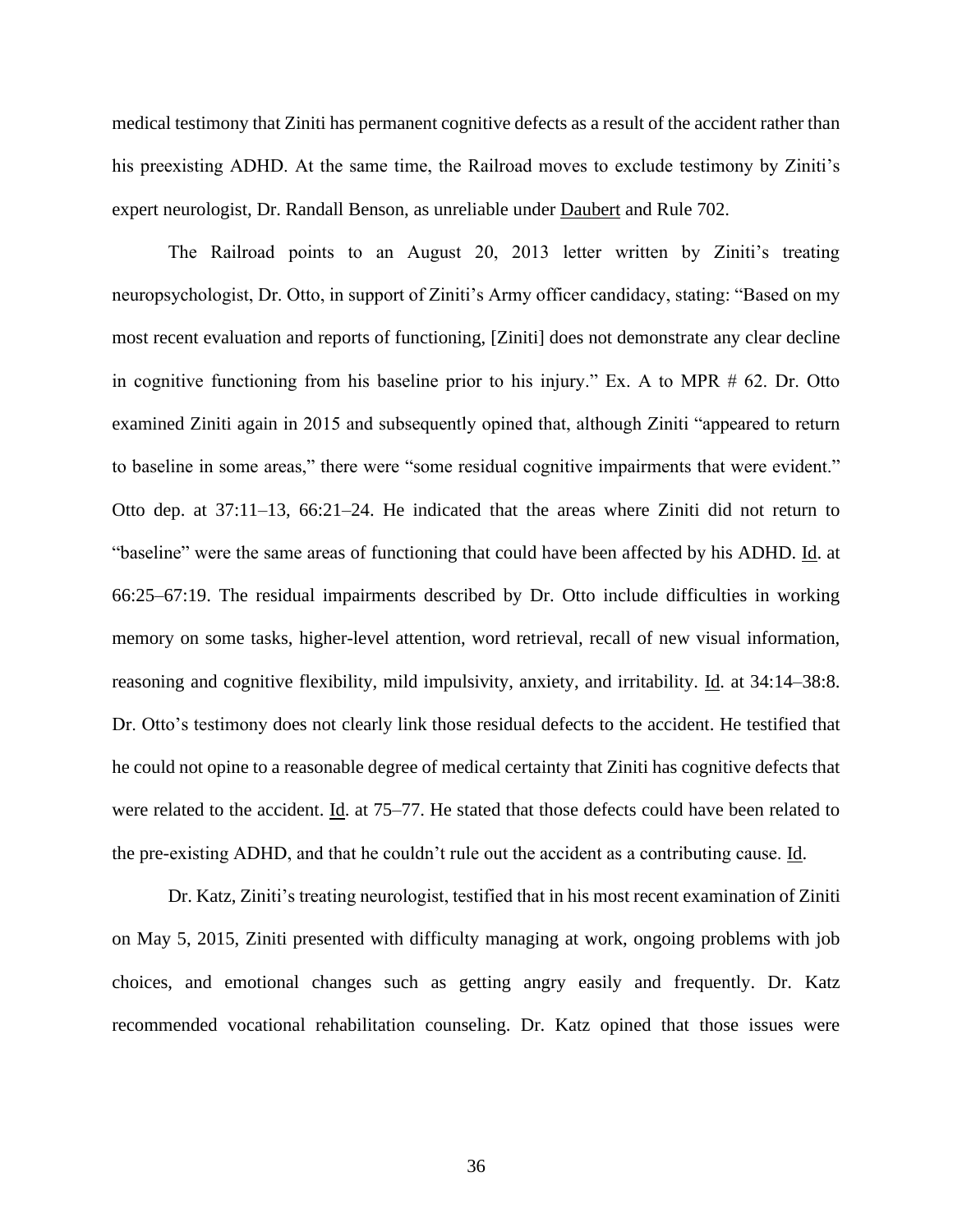consistent with a brain injury like Ziniti's. Katz dep. at 42:16–21. When asked what his prognosis for Ziniti would be "related to his brain injury," Dr. Katz responded:

> Mr. Ziniti had a severe brain injury. He went through the stages of recovery that we discussed earlier and recovered to a reasonably high level of functioning in the community, but still has some residual problems in attention, cognitive and emotional regulation that I think were demonstrated when he tried to get back into activities and in interpersonal activities, and I think those kinds of problems will be possibly persistent and challenging for him, and he'll need to manage those for the foreseeable future.

Id. at 43:6–19. When asked how those issues relate to Ziniti's ADHD, Dr. Katz stated that "in people who have ADHD and have a traumatic brain injury, the problems before the injury interact with the problems that are a result of the injury to the brain." Id. at 44:7–10. Dr. Katz further opined that this is consistent with Ziniti's prognosis. Id. at 44:11–16. Finally, Dr. Katz also stated that all of the treatment provided to Ziniti in the time period since the train collision was reasonable and necessary due to the injuries sustained in the collision. Id. at 46:4–11.

At the deposition, Dr. Katz was asked to review Dr. Otto's deposition transcript. When asked whether he agreed with an opinion by Dr. Otto that there was "no residual problem related to the motor vehicle accident," Dr. Katz stated that he disagreed. Id. at 68:2–9. He explained that the basis for his disagreement was the complaints presented by Ziniti during the May 2015 visit, as well as his knowledge of the extent of the brain injury, the severity of the brain injury, and the fact that failure in functioning as well as thought and emotional regulation can manifest in different ways as patients are challenged in different ways. Id. at 68:10–69:9, 72:25–73:6.

Dr. Freiberger, Ziniti's pediatrician who treated him once post-accident, also opines that, based on his review of the 2012 Otto and Katz evaluations:

> [I]t was clear from tracking through their evaluations that they believed that there were traumatic events and I believe there were traumatic events that . . . created neurologic problems that were far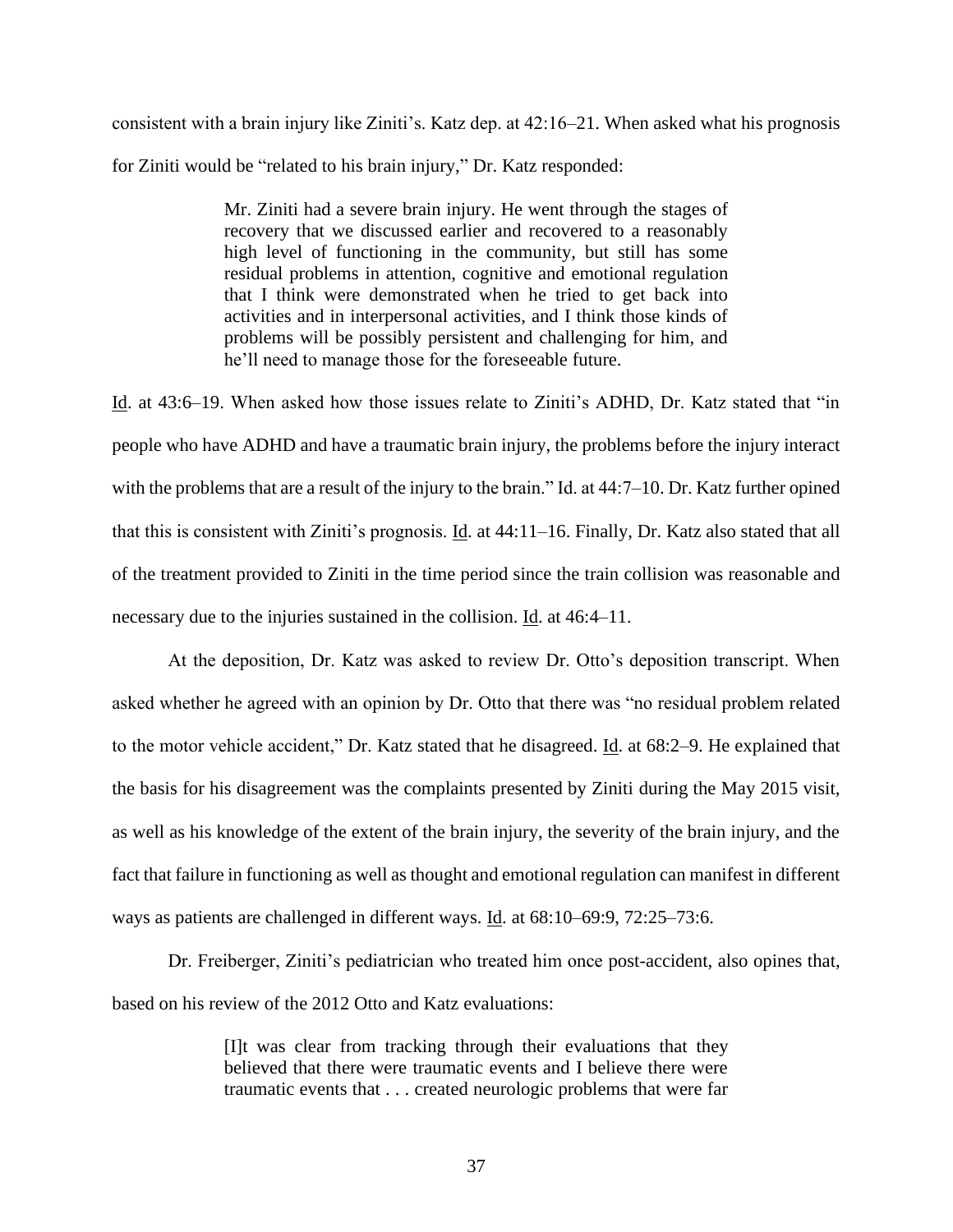in excess of his typical ADD, especially since at that point in time he was a high-functioning ADD what [sic] was unmedicated.

Freiberger dep. at 34:19–35:2. He later reiterated that Ziniti may be suffering from cognitive defects after his accident which were different than what he had before. Id. at 74:9–14.

The testimony by Dr. Otto, Dr. Katz, and Dr. Freiberger, taken together, constitutes sufficient expert evidence that Ziniti suffers from permanent cognitive defects resulting from the train collision. While some of it might be contradictory, that is a matter of credibility for the jury to weigh, and does not make the evidence inadmissible. All of the Railroad's complaints about this evidence merely represent weaknesses that it can exploit on cross-examination.

The Railroad also specifically seeks to exclude Dr. Freiberger's opinion on Ziniti's current neurologic problems, and that the accident increased Ziniti's risk of developing future brain disorders, such as dementia. These arguments, again, go to the weight of the evidence rather than its admissibility. Dr. Freiberger is surely qualified to opine whether a patient currently suffers neurologic problems based on his review of a neurologist's evaluation. He can also testify about Ziniti's risk of developing future brain disorders, and the Railroad can cross-examine him about the basis for that opinion.

#### Dr. Randall Benson, Ziniti's Expert Neurologist (# 63)

<span id="page-37-0"></span>Ziniti's expert neurologist, Dr. Benson, opines that "Ziniti sustained a severe traumatic brain injury as a result of his injury on November 3, 2011," and that he "continues to experience symptoms directly caused by his injury." Benson report at 21. Dr. Benson's opinion is based on "ten lines of evidence," including "biomechanical and acute injury findings, clinical symptoms, neurobehavioral findings, speech language pathology findings, ENT findings,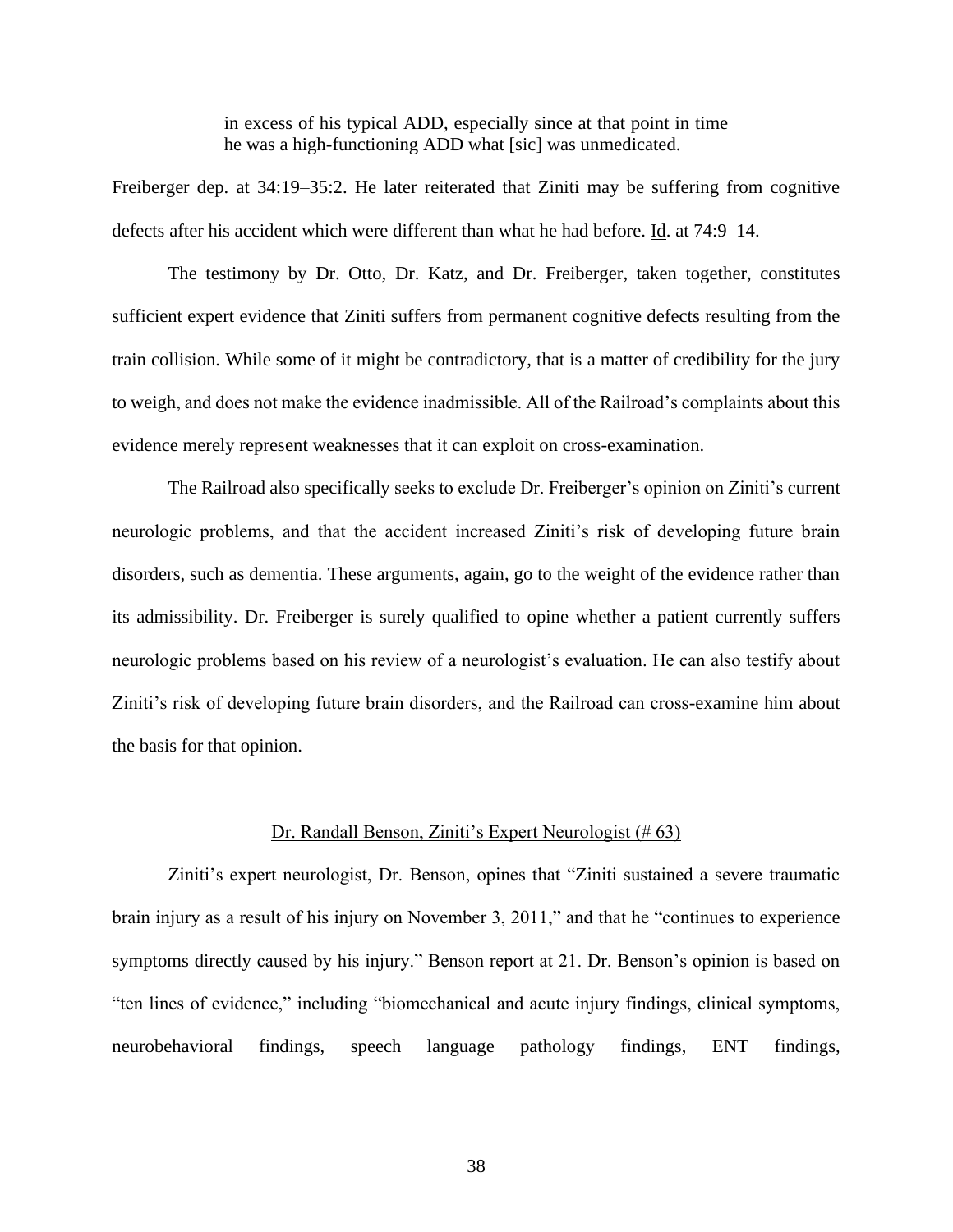neuroophthalmology findings, neuropsychological findings, brain imaging, and neuroendocrine findings." Id. Dr. Benson also opines in his report:

> While Mr. Ziniti is learning disabled according to testing done by a PhD psychologist at Norwich U. prior to his injury, his GPA in both high school and college was 2.7, which indicates the ability to learn and achieve. His developmental learning disabilities would predict a poorer outcome from a severe TBI.

Id. at 25. Dr. Benson's opinions constitute further expert evidence supporting Ziniti's damages argument that he suffers permanent cognitive deficits due to the accident.

The Railroad seeks to exclude Dr. Benson's opinions and testimony because he utilized Diffusion Tensor Imaging (DTI). DTI is an MRI variation that was developed in 1996, and purports to visualize damage to the white matter of the brain by identifying water flow abnormalities. It is still considered an emerging technology. It uses radio and magnetic pulses to track the movement of water molecules in the brain, resulting in a fabricated image of data points and axons created by analyzing a variety of images, manipulations, and the direction of water diffusion.

The Railroad does not appear to challenge DTI in general. Indeed, such a challenge would almost certainly fail, as several courts have recognized that DTI is reliable, used at multiple facilities, and accepted within the medical community as a method to detect TBI. *See*, *e.g.*, Andrew v. Patterson Motor Freight, Inc., No. 6:13CV814, 2014 WL 5449732, at \*8 (W.D. La. Oct. 23, 2014); White v. Deere & Co., No. 13-CV-02173-PAB-NYW, 2016 WL 462960, at \*2 (D. Colo. Feb. 8, 2016) (holding that Dr. Benson's use of DTI was reliable). Additionally, there are many scholarly articles and validation studies concerning DTI published in peer-reviewed journals. *See* Ruppel v. Kucanin, No. 3:08 CV 591, 2011 WL 2470621, at \*7 (N.D. Ind. June 20, 2011) (noting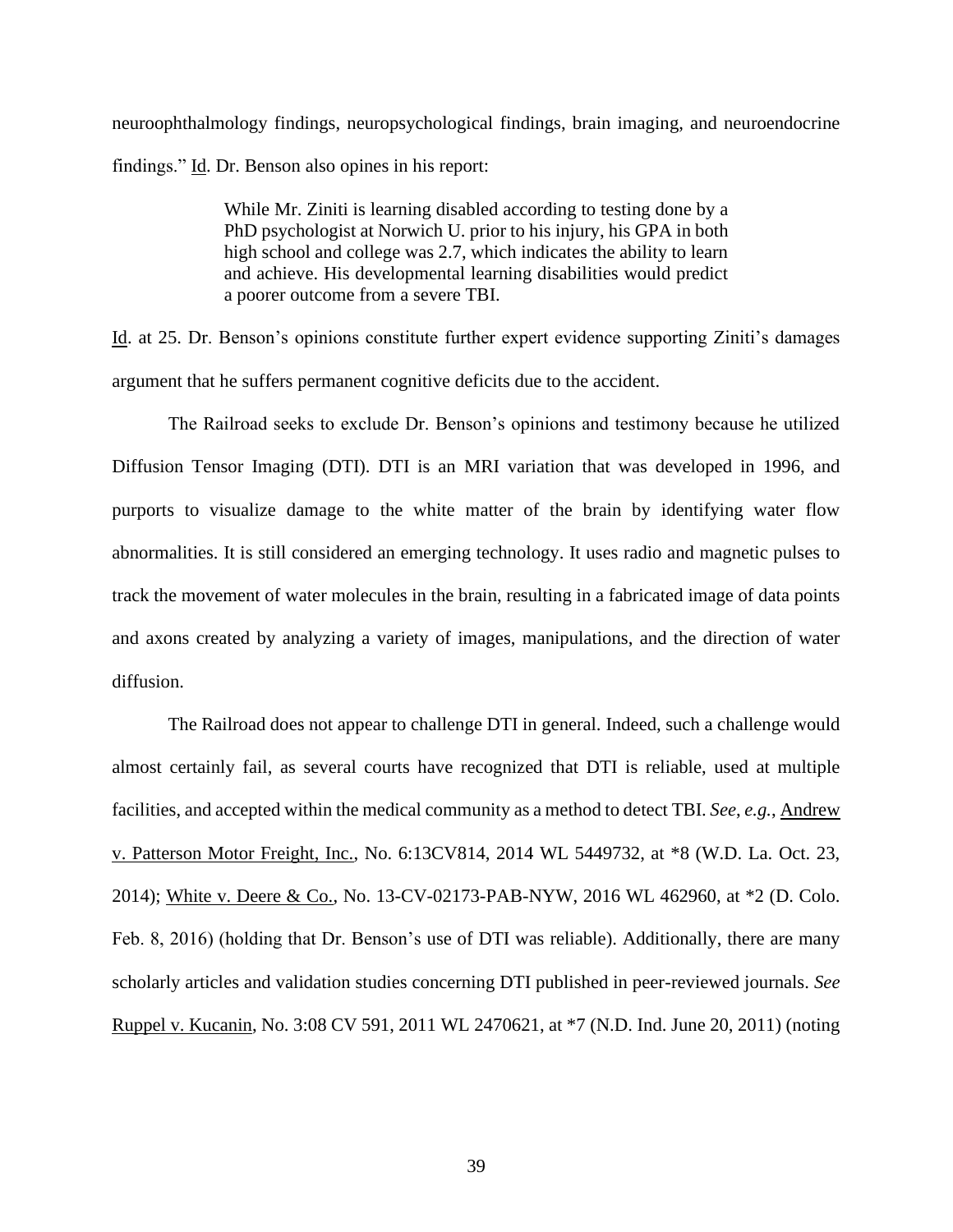that, as of early 2010, were 3,472 papers on DTI published in peer review journals, 83 of which involved DTI in relation to TBI, and 35 of which used a control group for a statistical analysis).

Instead, the Railroad challenges Dr. Benson's method of analyzing the brain imaging data. It contends that he applied a "specialized" and proprietary "data processing algorithm" to create a composite illustration, and that he is the one and only physician who utilizes this method. It also complains that Dr. Benson has refused to disclose the methodology for his algorithm because it is proprietary information for which he has acquired a patent, and that he has refused to disclose the brain images and related data used in his control group. The Railroad further questions the standard deviations Dr. Benson uses for detecting images in the brain, and asserts that he failed to consider the opinion expressed in Dr. Otto's 2013 letter that Ziniti returned to his pre-accident cognitive levels and baseline.

As to the standard deviations and information that Dr. Benson considered in formulating his opinion, those go to the weight of his testimony rather than admissibility. His opinion is unquestionably based on sufficient facts and data to be reliable under Rule 702 and Daubert. He also explained in his deposition why he uses the thresholds or standard deviations he does for detecting brain injuries, and that would appear to be a matter for cross-examination. However, the court has serious concerns about this apparent proprietary "data processing algorithm" that Dr. Benson has not shared with defense counsel, as well as the nondisclosure of data regarding the brain images used in his control group. Additionally, to the extent the standard deviations are reliant on this mysterious algorithm, that is also problematic. In his opposition, Ziniti touts the reliability of DTI in general, but addresses the Railroad's specific challenges only cursorily by asserting it is "simply untrue" that Dr. Benson's process is unique to him, and that all the Railroad's other criticisms go to weight rather than admissibility. Pl.'s Opp'n to Defs.' MPR # 63 at 9–10.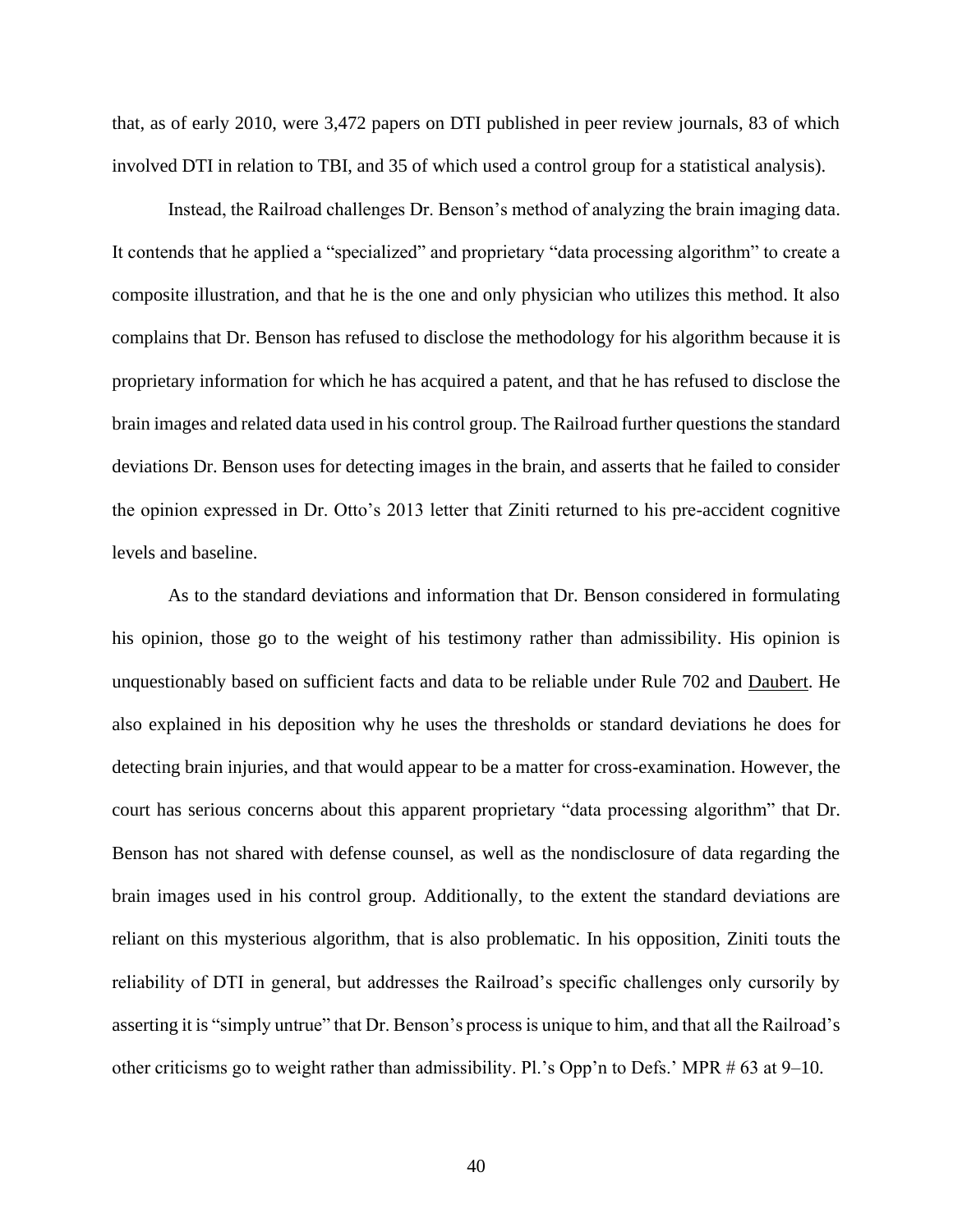It would be grossly unfair to the Railroad for Dr. Benson to discuss his DTI findings to the jury with no opportunity to fully test his analysis. It is unclear why the proprietary data and information was not disclosed pursuant to a protective order. There may be ways to test Dr. Benson's methodology or determine its reliability without disclosing the secret material; if so, Ziniti has not provided any. Because the court has no basis at this point for assessing the reliability of Dr. Benson's secret methodology under Daubert and Rule 702, the court has no basis for thinking it might be admissible. Dr. Benson's DTI findings are excluded.

The exclusion of Dr. Benson's DTI findings, however, is not grounds to exclude his entire testimony or opinions. Neuroimaging is only one of the ten "lines of evidence" that support his opinions, and DTI is only one part of his neuroimaging findings, as he also utilized CT scans, MRIs, and other types of advanced MRIs. The court rules only that, without any current basis to assess the reliability of Dr. Benson's proprietary algorithm, and absent any concerted effort to argue otherwise by Ziniti, Dr. Benson may not present or discuss his DTI findings to the jury.

### Vocational Limitations and Lost Earning Capacity (# 58)

<span id="page-40-0"></span>The Railroad contends that Ziniti should be precluded from introducing evidence or arguing that he has vocational limitations and lost earning capacity (distinct from the military career argument) as a result of the train crash. This contention is based primarily on its assertion that Ziniti lacks expert medical evidence that he suffers permanent cognitive defects, an assertion which the court has rejected. The Railroad's other challenges to the opinions of Ziniti's vocational rehabilitation expert, Fran Plaisted, go to the weight and credibility of her testimony, rather than its admissibility. For instance, the Railroad complains that Ziniti is being duplicitous by previously portraying himself to the Army as being fully recovered and free of any cognitive defects, while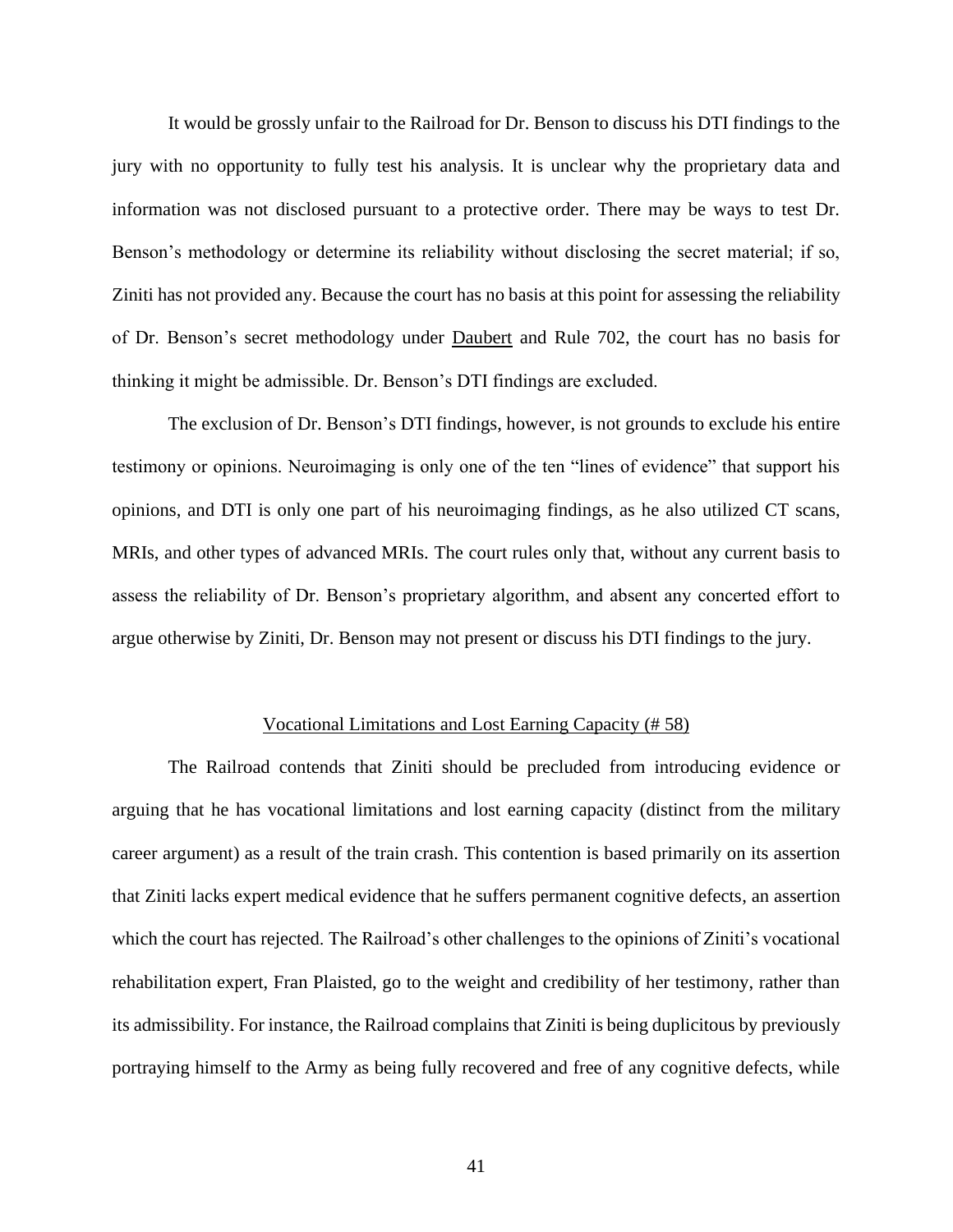now portraying himself as having permanent cognitive defects which prevent him from securing

and maintaining skilled employment. Again, however, that does not affect the admissibility of

<span id="page-41-0"></span>Ziniti's vocational limitations and lost earning capacity evidence and arguments.

# Order

The court issues the following rulings with respect to the motions in limine, in accordance

with the reasoning articulated in the above decision:<sup>6</sup>

Plaintiffs's First Combined Motion in Limine to Exclude Evidence (#44):

- 1. FRA/Vermont Accident Prediction Formulas: Excluded.
- 2. Plaintiff's ADD/ADHD: Excluded for the purpose of arguing that Ziniti's ADHD contributed to causing the accident.
- 3. Prior Accident History at Crossing: Addressed elsewhere in decision.
- 4. Railroad Grade Crossing Accidents Generally Caused by Motorists: Excluded.
- 5. Hughes' "Audit" of Contract with Mississippi Department of Transportation: No ruling.
- 6. "The Rustic," a Bar Ziniti Lived Above: Allowed for a limited purpose as discussed above.
- 7. Ziniti Never Filed a Tax Return: Excluded.
- 8. Railroad "Crossbuck" Sign Hanging in Ziniti's Apartment: Allowed.
- 9. Any Comment/Suggestion/Argument that Drivers Should Stop, Look, and Listen: Allowed.
- 10. Duty to stop if driver has not heard/seen train or any sign/signal requiring stop: See above.
- 11. Plaintiff should stop closer than 15 feet to look for a train that he has not previously seen or heard: Allowed.
- 12. Paraphrasing Legal Duties: See above.
- 13. Analogies between railroad-highway grade crossings and roadway intersections: Allowed.
- 14. Braintree "Braking Reaction Time": Allowed.
- 15. Speculating that Ziniti was on Cell Phone/Playing with IPod at Time of Accident: Excluded.
- 16. Comment/Insinuation re: Suicide: Excluded.
- 17. Signs at the crossing were adequate or were "warning signs of choice": Allowed.

Plaintiff's Railroad Crossing Expert Williams Hughes (# 60): Allowed.

Crossing Designation Dispute (# 57): Allowed for limited purposes.

Prior Accident Crossing History (# 56): Allowed.

Prior Crossing "Incident" and News Reports (# 59): Certain evidence allowed. See above.

<sup>&</sup>lt;sup>6</sup> The court clarifies that, as used below, the terms "excluded" and "allowed" refer to whether the evidence described will be excluded or allowed at trial, not to whether the pertinent motion to exclude or admit is granted or denied.